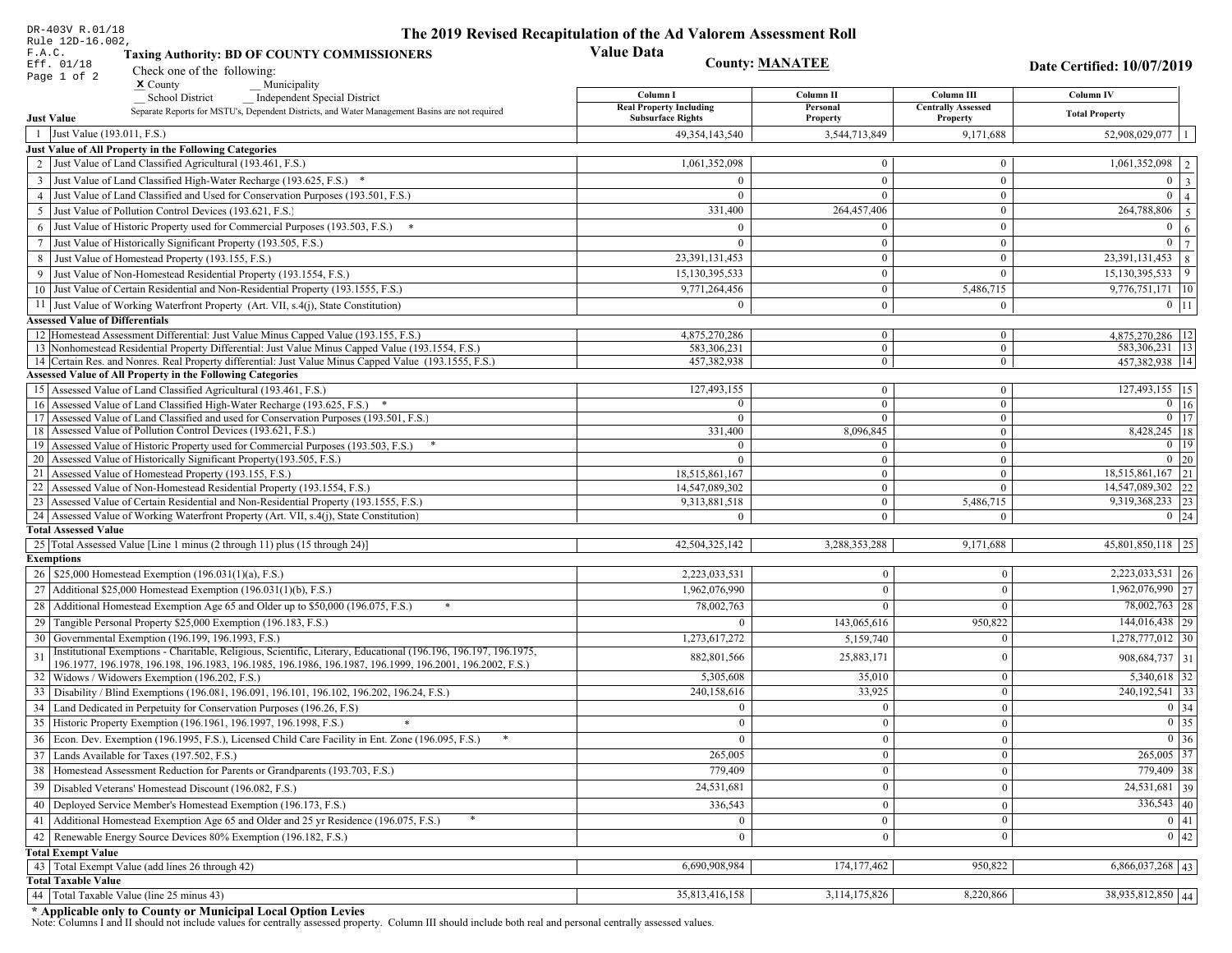**Taxing Authority: BD OF COUNTY COMMISSIONERS** 

### Reconciliation of Preliminary and Final Tax Roll

| $\mathbf{1}$            | Operating Taxable Value as Shown on Preliminary Tax Roll                                           | 38,789,069,406    |
|-------------------------|----------------------------------------------------------------------------------------------------|-------------------|
| $\overline{\mathbf{2}}$ | Additions to Operating Taxable Value Resulting from Petitions to the VAB                           | $\Omega$          |
| 3                       | Deductions from Operating Taxable Value Resulting from Petitions to the VAB                        | $\Omega$          |
| 4                       | Subtotal $(1 + 2 - 3 = 4)$                                                                         | 38,789,069,406    |
| 5                       | Other Additions to Operating Taxable Value                                                         | 332, 476, 694     |
| 6                       | Other Deductions from Operating Taxable Value                                                      | 185, 733, 250     |
| 7                       | Operating Taxable Value Shown on Final Tax Roll $(4 + 5 - 6 = 7)$                                  | 38,935,812,850    |
|                         | <b>Selected Just Values</b>                                                                        | <b>Just Value</b> |
| 8                       | Just Value of Subsurface Rights (this amount included in Line 1, Column I, Page One) 193.481, F.S. | 982,064           |
| 9                       | Just Value of Centrally Assessed Railroad Property Value                                           | 7,140,651         |
| 10                      | Just Value of Centrally Assessed Private Car Line Property Value                                   | 2,031,037         |

Note: Sum of items 9 and 10 should equal centrally assessed just value on page 1, line 1, column III.

# **Homestead Portability**

| - 3<br>.             | l Differential<br># of Parcels Receiving<br>Transfer of Homestead              | $  -$ |
|----------------------|--------------------------------------------------------------------------------|-------|
| $\mathbf{A}$<br>- 14 | Value c<br>$\overline{\phantom{a}}$<br>l Differential<br>Transferred Homestead | uh'   |

|    |                                  | Column 1                                         | Column 2             |  |
|----|----------------------------------|--------------------------------------------------|----------------------|--|
|    | <b>Total Parcels or Accounts</b> | <b>Personal Property</b><br><b>Real Property</b> |                      |  |
|    |                                  | Parcels                                          | Accounts             |  |
| 13 | <b>Fotal Parcels or Accounts</b> | $\cap$<br>$\circ$ 1                              | $\sim$ $\sim$<br>りうさ |  |

#### **Property with Reduced Assessed Value**

| 14 | Land Classified Agricultural (193.461, F.S.)                                                 | 2,290  |    |
|----|----------------------------------------------------------------------------------------------|--------|----|
| 15 | Land Classified High-Water Recharge (193.625, F.S.)                                          |        |    |
| 16 | Land Classified and Used for Conservation Purposes (193.501, F.S.)                           |        |    |
|    | Pollution Control Devices (193.621, F.S.)                                                    |        | 22 |
| 18 | Historic Property used for Commercial Purposes (193.503, F.S.) *                             |        |    |
| 19 | Historically Significant Property (193.505, F.S.)                                            |        |    |
| 20 | Homestead Property; Parcels with Capped Value (193.155, F.S.)                                | 78,946 |    |
| 21 | Non-Homestead Residential Property; Parcels with Capped Value (193.1554, F.S.)               | 29,370 |    |
| 22 | Certain Residential and Non-Residential Property; Parcels with Capped Value (193.1555, F.S.) | 5,385  |    |
| 23 | Working Waterfront Property (Art. VII, s.4(j), State Constitution)                           |        |    |

### **Other Reductions in Assessed Value**

| 24 | Lands Available for Taxes (197.502, F.S.)                                               |                      |  |
|----|-----------------------------------------------------------------------------------------|----------------------|--|
| 25 | Assessment Reduction for Parents or Grandparents (193.<br>I3.703.<br>F.S.<br>Homestead. | — <i>—</i>           |  |
| 26 | $ -$<br>1 Veterans' Homestead Discount (196.082, F.S.)<br>)isabled                      | $\sim$ $\sim$<br>ے ت |  |

### \* Applicable only to County or Municipal Local Option Levies

Date Certified: 10/07/2019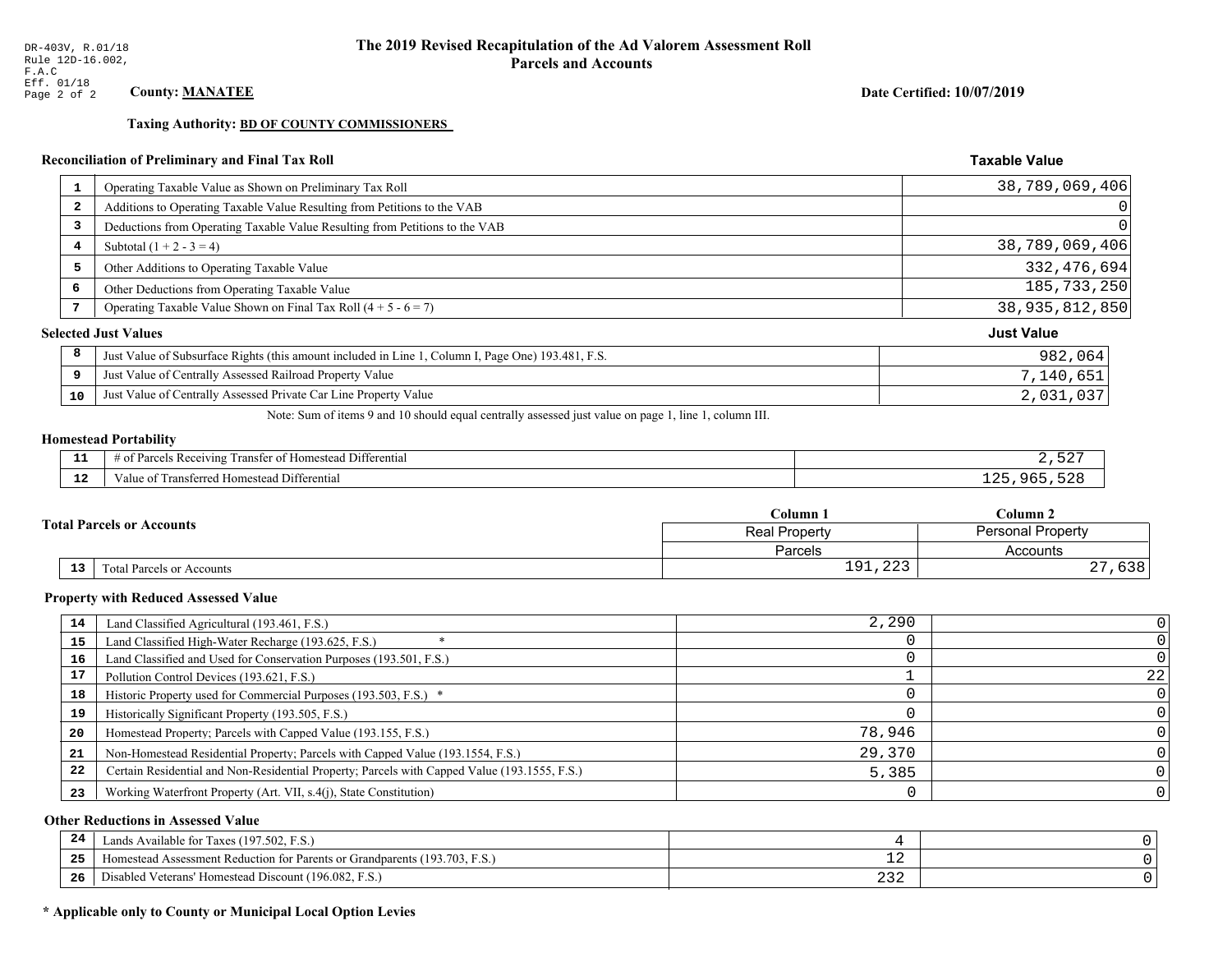| DR-403V R.01/18                                                                                                                                                                                                              | The 2019 Revised Recapitulation of the Ad Valorem Assessment Roll |                                  |                                         |                                          |
|------------------------------------------------------------------------------------------------------------------------------------------------------------------------------------------------------------------------------|-------------------------------------------------------------------|----------------------------------|-----------------------------------------|------------------------------------------|
| Rule 12D-16.002,<br>F.A.C.<br><b>Taxing Authority: BD OF COUNTY COMM-UNINCORP</b>                                                                                                                                            | <b>Value Data</b>                                                 |                                  |                                         |                                          |
| Eff. 01/18<br>Check one of the following:                                                                                                                                                                                    | <b>County: MANATEE</b>                                            |                                  |                                         | Date Certified: 10/07/2019               |
| Page 1 of 2<br>$x$ County<br>Municipality                                                                                                                                                                                    |                                                                   |                                  |                                         |                                          |
| <b>School District</b><br><b>Independent Special District</b>                                                                                                                                                                | Column I<br><b>Real Property Including</b>                        | Column II<br>Personal            | Column III<br><b>Centrally Assessed</b> | Column IV                                |
| Separate Reports for MSTU's, Dependent Districts, and Water Management Basins are not required<br><b>Just Value</b>                                                                                                          | <b>Subsurface Rights</b>                                          | Property                         | Property                                | <b>Total Property</b>                    |
| 1 Just Value (193.011, F.S.)                                                                                                                                                                                                 | 35,957,669,698                                                    | 3,123,197,734                    | 7,961,814                               | 39,088,829,246   1                       |
| Just Value of All Property in the Following Categories                                                                                                                                                                       |                                                                   |                                  |                                         |                                          |
| 2 Just Value of Land Classified Agricultural (193.461, F.S.)                                                                                                                                                                 | 1,054,224,752                                                     | $\bf{0}$                         | $\bf{0}$                                | $1,054,224,752$   2                      |
| 3 Just Value of Land Classified High-Water Recharge (193.625, F.S.) *                                                                                                                                                        | $\Omega$                                                          | $\mathbf{0}$                     | $\mathbf{0}$                            | $0 \mid 3$                               |
| 4 Just Value of Land Classified and Used for Conservation Purposes (193.501, F.S.)                                                                                                                                           | $\Omega$                                                          | $\Omega$                         | $\boldsymbol{0}$                        | $\overline{0}$<br>$\vert$ 4              |
| 5 Just Value of Pollution Control Devices (193.621, F.S.)                                                                                                                                                                    | 331,400                                                           | 260,504,050                      | $\mathbf{0}$                            | $\overline{260,835,450}$ 5               |
| 6 Just Value of Historic Property used for Commercial Purposes (193.503, F.S.) *                                                                                                                                             | $\Omega$                                                          |                                  | $\boldsymbol{0}$                        | $\boldsymbol{0}$<br><sup>6</sup>         |
| 7 Just Value of Historically Significant Property (193.505, F.S.)                                                                                                                                                            | $\Omega$                                                          | $\bf{0}$                         | $\mathbf{0}$                            | $0 \overline{7}$                         |
| 8 Just Value of Homestead Property (193.155, F.S.)                                                                                                                                                                           | 18,967,866,660                                                    | $\mathbf{0}$                     | $\boldsymbol{0}$                        | 18,967,866,660<br> 8                     |
| 9 Just Value of Non-Homestead Residential Property (193.1554, F.S.)                                                                                                                                                          | 8,965,476,866                                                     | $\mathbf{0}$                     | $\theta$                                | 8,965,476,866<br>  9                     |
| 10 Just Value of Certain Residential and Non-Residential Property (193.1555, F.S.)                                                                                                                                           | 6,970,101,420                                                     | $\mathbf{0}$                     | 4,739,533                               | 6,974,840,953 10                         |
| 11 Just Value of Working Waterfront Property (Art. VII, s.4(j), State Constitution)                                                                                                                                          | $\Omega$                                                          | $\mathbf{0}$                     | $\mathbf{0}$                            | $0$   11                                 |
| <b>Assessed Value of Differentials</b>                                                                                                                                                                                       |                                                                   |                                  |                                         |                                          |
| 12   Homestead Assessment Differential: Just Value Minus Capped Value (193.155, F.S.)<br>13 Nonhomestead Residential Property Differential: Just Value Minus Capped Value (193.1554, F.S.)                                   | 3,658,025,511<br>355, 334, 705                                    | $\bf{0}$<br>$\mathbf{0}$         | $\bf{0}$<br>$\mathbf{0}$                | $3,658,025,511$ 12<br>355, 334, 705   13 |
| 14 Certain Res. and Nonres. Real Property differential: Just Value Minus Capped Value (193.1555, F.S.)                                                                                                                       | 302,231,052                                                       | $\overline{0}$                   | $\overline{0}$                          | 302,231,052   14                         |
| <b>Assessed Value of All Property in the Following Categories</b>                                                                                                                                                            |                                                                   |                                  |                                         |                                          |
| 15 Assessed Value of Land Classified Agricultural (193.461, F.S.)                                                                                                                                                            | 127,289,824                                                       | $\mathbf{0}$                     | $\mathbf{0}$                            | 127,289,824 15                           |
| Assessed Value of Land Classified High-Water Recharge (193.625, F.S.) *                                                                                                                                                      | $\Omega$                                                          | $\overline{0}$                   | $\mathbf{0}$                            | $\overline{0}$ 16                        |
| Assessed Value of Land Classified and used for Conservation Purposes (193.501, F.S.)<br>17                                                                                                                                   | $\theta$                                                          | $\overline{0}$                   | $\boldsymbol{0}$                        | $0$   17                                 |
| Assessed Value of Pollution Control Devices (193.621, F.S.)<br>18                                                                                                                                                            | 331,400                                                           | 7,701,509                        | $\mathbf{0}$                            | $8,032,909$ 18                           |
| 19 Assessed Value of Historic Property used for Commercial Purposes (193.503, F.S.)<br>20 Assessed Value of Historically Significant Property (193.505, F.S.)                                                                | $\overline{0}$<br>$\Omega$                                        | $\overline{0}$<br>$\overline{0}$ | $\mathbf{0}$<br>$\overline{0}$          | $0 \mid 19$<br>$0 \mid 20$               |
| 21 Assessed Value of Homestead Property (193.155, F.S.)                                                                                                                                                                      | 15,309,841,149                                                    | $\overline{0}$                   | $\boldsymbol{0}$                        | 15,309,841,149 21                        |
| 22 Assessed Value of Non-Homestead Residential Property (193.1554, F.S.)                                                                                                                                                     | 8,610,142,161                                                     | $\overline{0}$                   | $\mathbf{0}$                            | $8,610,142,161$ 22                       |
| 23 Assessed Value of Certain Residential and Non-Residential Property (193.1555, F.S.)                                                                                                                                       | 6,667,870,368                                                     | $\overline{0}$                   | 4,739,533                               | 6,672,609,901 23                         |
| 24 Assessed Value of Working Waterfront Property (Art. VII, s.4(j), State Constitution)                                                                                                                                      | $\Omega$                                                          | $\overline{0}$                   | $\mathbf{0}$                            | $0 \mid 24$                              |
| <b>Total Assessed Value</b>                                                                                                                                                                                                  |                                                                   |                                  |                                         |                                          |
| 25 Total Assessed Value [Line 1 minus (2 through 11) plus (15 through 24)]                                                                                                                                                   | 30,715,143,502                                                    | 2,870,395,193                    | 7,961,814                               | 33,593,500,509 25                        |
| <b>Exemptions</b>                                                                                                                                                                                                            |                                                                   |                                  |                                         |                                          |
| 26   \$25,000 Homestead Exemption (196.031(1)(a), F.S.)                                                                                                                                                                      | 1,834,877,831                                                     | $\mathbf{0}$                     | $\mathbf{0}$                            | 1,834,877,831 26                         |
| 27   Additional \$25,000 Homestead Exemption $(196.031(1)(b), F.S.)$                                                                                                                                                         | 1,631,790,840                                                     | $\Omega$                         | $\Omega$                                | $1,631,790,840$ 27                       |
| 28 Additional Homestead Exemption Age 65 and Older up to \$50,000 (196.075, F.S.)                                                                                                                                            | 59,856,625                                                        | $\Omega$                         | $\Omega$                                | $59,856,625$ 28                          |
| 29 Tangible Personal Property \$25,000 Exemption (196.183, F.S.)                                                                                                                                                             | $\Omega$                                                          | 108,488,154                      | 815,827                                 | 109,303,981<br>29                        |
| 30 Governmental Exemption (196.199, 196.1993, F.S.)                                                                                                                                                                          | 857, 375, 582                                                     | 3,873,352                        | $\Omega$                                | 861,248,934 30                           |
| Institutional Exemptions - Charitable, Religious, Scientific, Literary, Educational (196.196, 196.197, 196.1975,<br>196.1977, 196.1978, 196.198, 196.1983, 196.1985, 196.1986, 196.1987, 196.1999, 196.2001, 196.2002, F.S.) | 542,387,243                                                       | 18,671,979                       | $\Omega$                                | 561,059,222 31                           |
| 32 Widows / Widowers Exemption (196.202, F.S.)                                                                                                                                                                               | 4,073,196                                                         | 32,060                           | $\mathbf{0}$                            | $4,105,256$ 32                           |
| 33 Disability / Blind Exemptions (196.081, 196.091, 196.101, 196.102, 196.202, 196.24, F.S.)                                                                                                                                 | 207,518,713                                                       | 33,005                           | $\Omega$                                | 207, 551, 718 33                         |
| 34 Land Dedicated in Perpetuity for Conservation Purposes (196.26, F.S)                                                                                                                                                      | $\Omega$                                                          | $\mathbf{0}$                     | $\Omega$                                | 0 34                                     |
| 35 Historic Property Exemption (196.1961, 196.1997, 196.1998, F.S.)                                                                                                                                                          | 0                                                                 | $\mathbf{0}$                     | $\mathbf{0}$                            | $\boxed{0}$ 35                           |
| 36 Econ. Dev. Exemption (196.1995, F.S.), Licensed Child Care Facility in Ent. Zone (196.095, F.S.)                                                                                                                          |                                                                   | $\mathbf{0}$                     | $\Omega$                                | $0 \mid 36$                              |
| 37 Lands Available for Taxes (197.502, F.S.)                                                                                                                                                                                 | 257,505                                                           | $\mathbf{0}$                     | $\Omega$                                | 257,505 37                               |
| 38   Homestead Assessment Reduction for Parents or Grandparents (193.703, F.S.)                                                                                                                                              | 761,478                                                           | $\mathbf{0}$                     | $\overline{0}$                          | 761,478 38                               |
| 39   Disabled Veterans' Homestead Discount (196.082, F.S.)                                                                                                                                                                   | 21,260,433                                                        | $\mathbf{0}$                     | $\overline{0}$                          | $\overline{21,260,433}$ 39               |
| 40   Deployed Service Member's Homestead Exemption (196.173, F.S.)                                                                                                                                                           | 336,543                                                           | $\mathbf{0}$                     | $\Omega$                                | $336,543$ 40                             |
| 41   Additional Homestead Exemption Age 65 and Older and 25 yr Residence (196.075, F.S.)                                                                                                                                     | $\overline{0}$                                                    | $\mathbf{0}$                     | $\mathbf{0}$                            | 0 41                                     |
| 42 Renewable Energy Source Devices 80% Exemption (196.182, F.S.)                                                                                                                                                             | $\mathbf{0}$                                                      | $\mathbf{0}$                     | $\Omega$                                | 0 42                                     |
| <b>Total Exempt Value</b>                                                                                                                                                                                                    |                                                                   |                                  |                                         |                                          |
| 43 Total Exempt Value (add lines 26 through 42)                                                                                                                                                                              | 5,160,495,989                                                     | 131,098,550                      | 815,827                                 | 5,292,410,366 43                         |
| <b>Total Taxable Value</b>                                                                                                                                                                                                   |                                                                   |                                  |                                         |                                          |
| 44   Total Taxable Value (line 25 minus 43)                                                                                                                                                                                  | 25,554,647,513                                                    | 2,739,296,643                    | 7,145,987                               | 28, 301, 090, 143 44                     |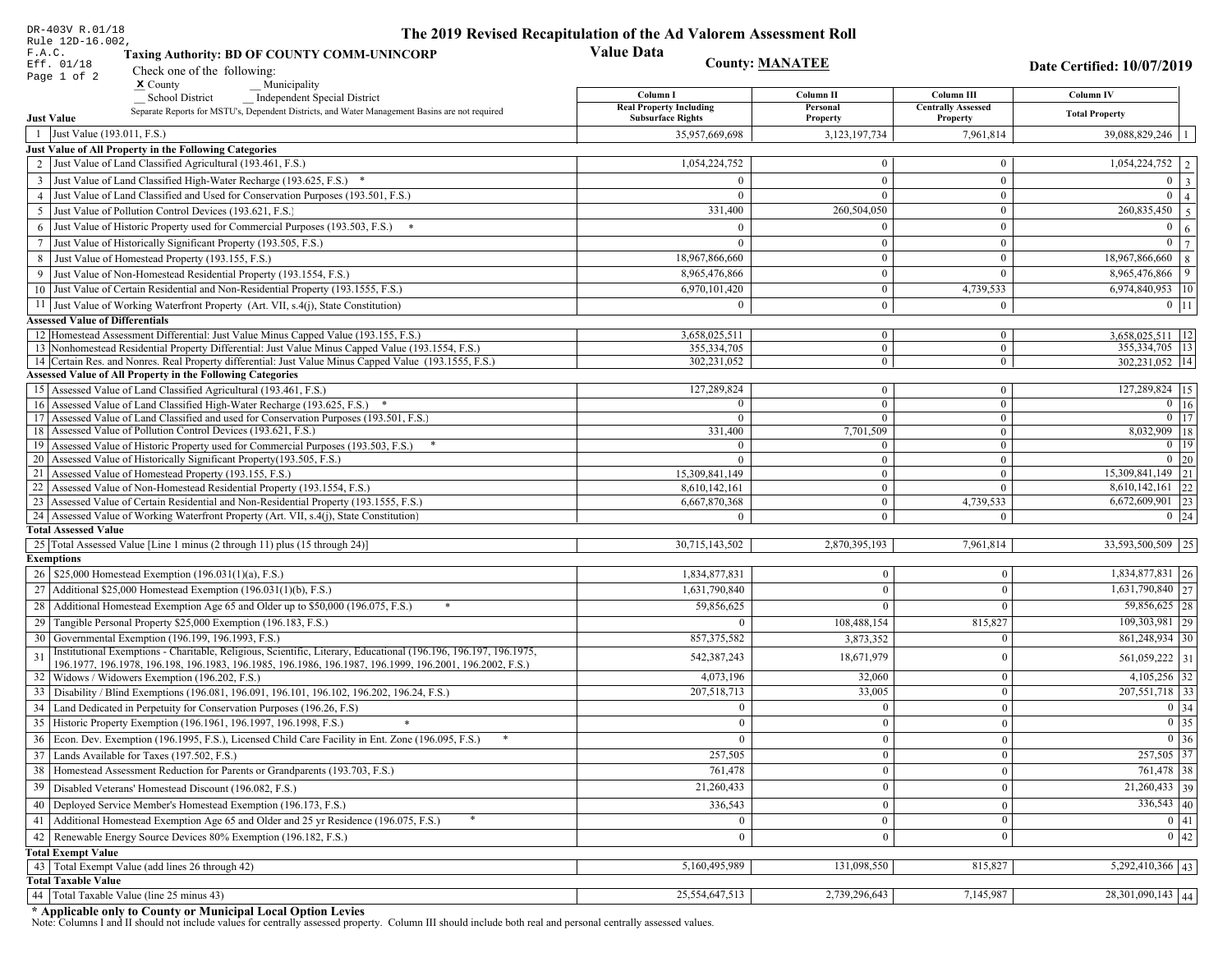**Taxing Authority: BD OF COUNTY COMM-UNINCORP** 

### Reconciliation of Preliminary and Final Tax Roll

| 1  | Operating Taxable Value as Shown on Preliminary Tax Roll                                           | 28, 158, 633, 399 |
|----|----------------------------------------------------------------------------------------------------|-------------------|
| 2  | Additions to Operating Taxable Value Resulting from Petitions to the VAB                           | 0                 |
| 3  | Deductions from Operating Taxable Value Resulting from Petitions to the VAB                        | 0                 |
| 4  | Subtotal $(1 + 2 - 3 = 4)$                                                                         | 28, 158, 633, 399 |
| 5  | Other Additions to Operating Taxable Value                                                         | 293,994,398       |
| 6  | Other Deductions from Operating Taxable Value                                                      | 151,537,654       |
| 7  | Operating Taxable Value Shown on Final Tax Roll $(4 + 5 - 6 = 7)$                                  | 28, 301, 090, 143 |
|    | <b>Selected Just Values</b>                                                                        | <b>Just Value</b> |
| 8  | Just Value of Subsurface Rights (this amount included in Line 1, Column I, Page One) 193.481, F.S. | 981,252           |
| 9  | Just Value of Centrally Assessed Railroad Property Value                                           | 6, 211, 314       |
| 10 | Just Value of Centrally Assessed Private Car Line Property Value                                   | 1,750,500         |

Note: Sum of items 9 and 10 should equal centrally assessed just value on page 1, line 1, column III.

### **Homestead Portability**

| - -<br>.     | Differential<br><b>POPIVING</b><br>ranstei<br>: Rec<br>"OPOS<br>±omestean :<br>н.<br>. . | $\Omega$    |
|--------------|------------------------------------------------------------------------------------------|-------------|
| $\sim$<br>-- | <b>Differential</b><br>Transferreo<br><b>Homestea</b><br>anie<br>$\Omega$                | $\cup$<br>. |

|    |                                  | Column 1                                         | Column 2               |
|----|----------------------------------|--------------------------------------------------|------------------------|
|    | <b>Total Parcels or Accounts</b> | <b>Personal Property</b><br><b>Real Property</b> |                        |
|    |                                  | Parcels                                          | Accounts               |
| 13 | <b>Fotal Parcels or Accounts</b> | 150,803                                          | $\cap$ $\Box$<br>21,2J |

#### **Property with Reduced Assessed Value**

| 14 | Land Classified Agricultural (193.461, F.S.)                                                 | 2,269  |    |
|----|----------------------------------------------------------------------------------------------|--------|----|
| 15 | Land Classified High-Water Recharge (193.625, F.S.)                                          |        |    |
| 16 | Land Classified and Used for Conservation Purposes (193.501, F.S.)                           |        |    |
| 17 | Pollution Control Devices (193.621, F.S.)                                                    |        | 19 |
| 18 | Historic Property used for Commercial Purposes (193.503, F.S.) *                             |        |    |
| 19 | Historically Significant Property (193.505, F.S.)                                            |        |    |
| 20 | Homestead Property; Parcels with Capped Value (193.155, F.S.)                                | 64,702 |    |
| 21 | Non-Homestead Residential Property; Parcels with Capped Value (193.1554, F.S.)               | 20,586 |    |
| 22 | Certain Residential and Non-Residential Property; Parcels with Capped Value (193.1555, F.S.) | 3,862  |    |
| 23 | Working Waterfront Property (Art. VII, s.4(j), State Constitution)                           |        |    |

### **Other Reductions in Assessed Value**

| 24    | (197.502, F.S.)<br>Lands Available for Taxes (                       |                  |  |
|-------|----------------------------------------------------------------------|------------------|--|
| - - - | Iomestead Assessment Reduction for Parents or Grandparents (193.703, | --               |  |
| -26   | I Veterans' Homestead Discount (196.082, F.S.)<br>Disabled           | ים ו<br><u>+</u> |  |

# \* Applicable only to County or Municipal Local Option Levies

Date Certified: 10/07/2019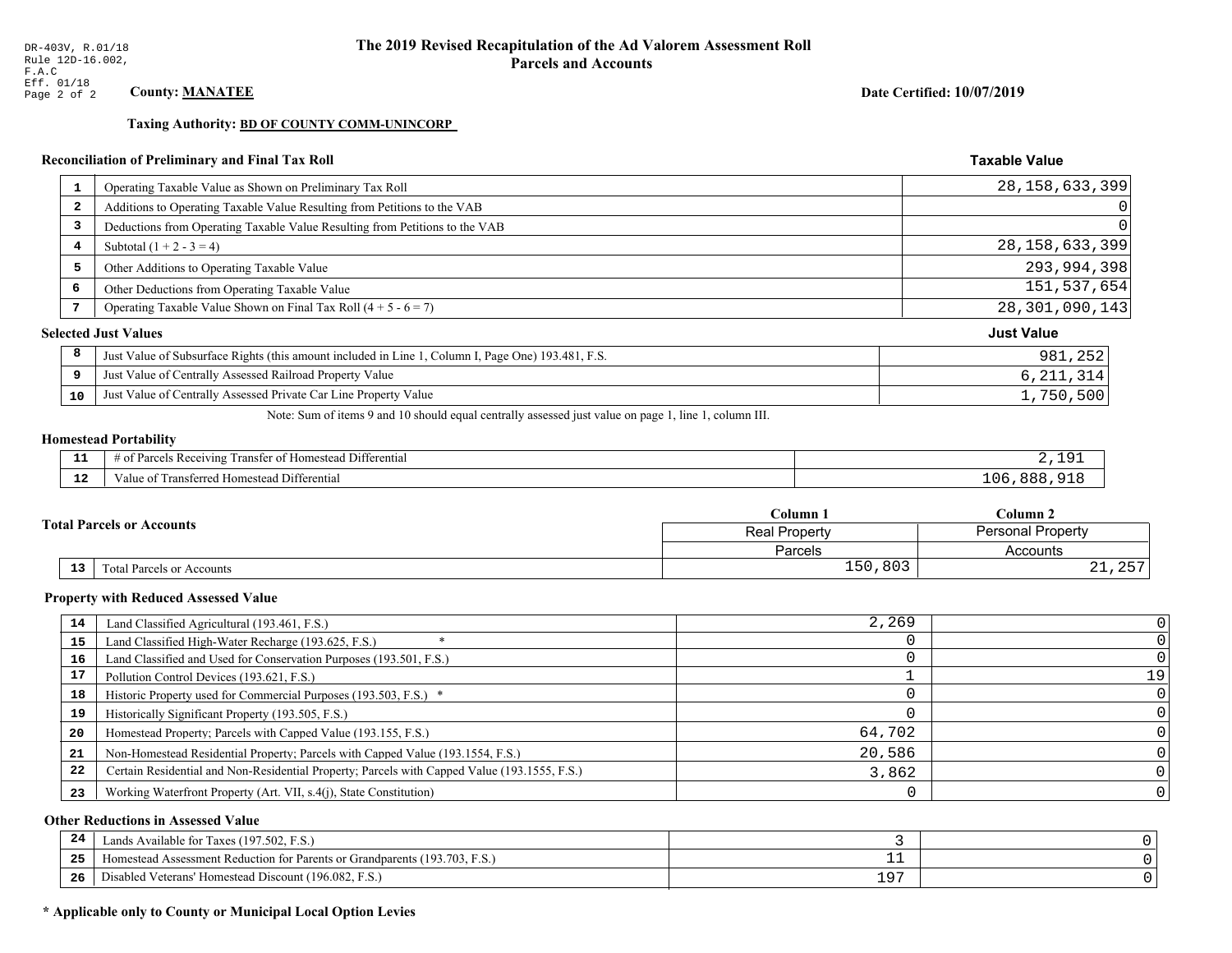| DR-403V R.01/18<br>Rule 12D-16.002,                                                                                                                                                                                                | The 2019 Revised Recapitulation of the Ad Valorem Assessment Roll |                                |                                       |                                  |
|------------------------------------------------------------------------------------------------------------------------------------------------------------------------------------------------------------------------------------|-------------------------------------------------------------------|--------------------------------|---------------------------------------|----------------------------------|
| <b>Value Data</b><br>F.A.C.<br><b>Taxing Authority: PALMAIRE MSTU</b>                                                                                                                                                              |                                                                   |                                |                                       |                                  |
| <b>County: MANATEE</b><br>Eff. 01/18<br>Check one of the following:                                                                                                                                                                |                                                                   |                                |                                       | Date Certified: 10/07/2019       |
| Page 1 of 2<br>$x$ County<br>Municipality                                                                                                                                                                                          |                                                                   |                                |                                       |                                  |
| <b>Independent Special District</b><br><b>School District</b>                                                                                                                                                                      | Column I                                                          | Column II                      | Column III                            | Column IV                        |
| Separate Reports for MSTU's, Dependent Districts, and Water Management Basins are not required<br><b>Just Value</b>                                                                                                                | <b>Real Property Including</b><br><b>Subsurface Rights</b>        | Personal<br>Property           | <b>Centrally Assessed</b><br>Property | <b>Total Property</b>            |
| 1 Just Value (193.011, F.S.)                                                                                                                                                                                                       | 620,966,077                                                       | $\Omega$                       | $\boldsymbol{0}$                      | 620,966,077                      |
| Just Value of All Property in the Following Categories                                                                                                                                                                             |                                                                   |                                |                                       |                                  |
| 2 Just Value of Land Classified Agricultural (193.461, F.S.)                                                                                                                                                                       | $\mathbf{0}$                                                      | $\mathbf{0}$                   | $\mathbf{0}$                          | $0 \mid 2$                       |
| 3 Just Value of Land Classified High-Water Recharge (193.625, F.S.) *                                                                                                                                                              | $\Omega$                                                          | $\mathbf{0}$                   | $\theta$                              | $0 \overline{3}$                 |
| 4 Just Value of Land Classified and Used for Conservation Purposes (193.501, F.S.)                                                                                                                                                 | $\mathbf{0}$                                                      | $\mathbf{0}$                   | $\mathbf{0}$                          | $0 \mid 4$                       |
| 5 Just Value of Pollution Control Devices (193.621, F.S.)                                                                                                                                                                          | $\mathbf{0}$                                                      | $\mathbf{0}$                   | $\mathbf{0}$                          | $\overline{5}$<br>$\overline{0}$ |
| 6 Just Value of Historic Property used for Commercial Purposes (193.503, F.S.) *                                                                                                                                                   | $\Omega$                                                          | $\Omega$                       | $\theta$                              | 6<br>$\overline{0}$              |
| 7 Just Value of Historically Significant Property (193.505, F.S.)                                                                                                                                                                  | $\mathbf{0}$                                                      | $\overline{0}$                 | $\mathbf{0}$                          | $0 \mid 7$                       |
| 8 Just Value of Homestead Property (193.155, F.S.)                                                                                                                                                                                 | 334,852,232                                                       | $\overline{0}$                 | $\boldsymbol{0}$                      | $334,852,232$ 8                  |
| 9 Just Value of Non-Homestead Residential Property (193.1554, F.S.)                                                                                                                                                                | 188,096,728                                                       | $\mathbf{0}$                   | $\mathbf{0}$                          | 188,096,728<br>9                 |
| 10 Just Value of Certain Residential and Non-Residential Property (193.1555, F.S.)                                                                                                                                                 | 98,017,117                                                        | $\mathbf{0}$                   | $\boldsymbol{0}$                      | 98,017,117 10                    |
| 11 Just Value of Working Waterfront Property (Art. VII, s.4(j), State Constitution)                                                                                                                                                | $\Omega$                                                          | $\mathbf{0}$                   | $\boldsymbol{0}$                      | $0$ 11                           |
| <b>Assessed Value of Differentials</b>                                                                                                                                                                                             |                                                                   |                                |                                       |                                  |
| 12 Homestead Assessment Differential: Just Value Minus Capped Value (193.155, F.S.)                                                                                                                                                | 67,068,821                                                        | $\bf{0}$                       | $\mathbf{0}$                          | 67,068,821 12                    |
| 13 Nonhomestead Residential Property Differential: Just Value Minus Capped Value (193.1554, F.S.)<br>14 Certain Res. and Nonres. Real Property differential: Just Value Minus Capped Value (193.1555, F.S.)                        | 2,150,008<br>4,259,198                                            | $\mathbf{0}$<br>$\mathbf{0}$   | $\mathbf{0}$<br>$\mathbf{0}$          | 2,150,008 13<br>4,259,198 14     |
| <b>Assessed Value of All Property in the Following Categories</b>                                                                                                                                                                  |                                                                   |                                |                                       |                                  |
| 15 Assessed Value of Land Classified Agricultural (193.461, F.S.)                                                                                                                                                                  | $\bf{0}$                                                          | $\overline{0}$                 | $\boldsymbol{0}$                      | $0$   15                         |
| 16 Assessed Value of Land Classified High-Water Recharge (193.625, F.S.) *                                                                                                                                                         | $\mathbf{0}$                                                      | $\mathbf{0}$                   | $\mathbf{0}$                          | $\overline{0}$ 16                |
| 17 Assessed Value of Land Classified and used for Conservation Purposes (193.501, F.S.)                                                                                                                                            | $\mathbf{0}$                                                      | $\mathbf{0}$                   | $\boldsymbol{0}$                      | $\overline{0}$ 17                |
| 18 Assessed Value of Pollution Control Devices (193.621, F.S.)                                                                                                                                                                     | $\mathbf{0}$                                                      | $\mathbf{0}$                   | $\mathbf{0}$                          | $\boxed{0}$ 18                   |
| 19 Assessed Value of Historic Property used for Commercial Purposes (193.503, F.S.)<br>20 Assessed Value of Historically Significant Property (193.505, F.S.)                                                                      | $\mathbf{0}$                                                      | $\mathbf{0}$                   | $\overline{0}$                        | $\boxed{0}$ 19                   |
| 21 Assessed Value of Homestead Property (193.155, F.S.)                                                                                                                                                                            | $\theta$<br>267,783,411                                           | $\overline{0}$<br>$\mathbf{0}$ | $\mathbf{0}$<br>$\overline{0}$        | $0 \mid 20$<br>$267,783,411$ 21  |
| 22 Assessed Value of Non-Homestead Residential Property (193.1554, F.S.)                                                                                                                                                           | 185,946,720                                                       | $\boldsymbol{0}$               | $\mathbf{0}$                          | 185,946,720 22                   |
| 23 Assessed Value of Certain Residential and Non-Residential Property (193.1555, F.S.)                                                                                                                                             | 93,757,919                                                        | $\overline{0}$                 | $\mathbf{0}$                          | 93,757,919 23                    |
| 24 Assessed Value of Working Waterfront Property (Art. VII, s.4(j), State Constitution)                                                                                                                                            | $\Omega$                                                          | $\theta$                       | $\mathbf{0}$                          | $0 \quad 24$                     |
| <b>Total Assessed Value</b>                                                                                                                                                                                                        |                                                                   |                                |                                       |                                  |
| 25 Total Assessed Value [Line 1 minus (2 through 11) plus (15 through 24)]                                                                                                                                                         | 547,488,050                                                       | $\overline{0}$                 | $\mathbf{0}$                          | 547,488,050 25                   |
| <b>Exemptions</b>                                                                                                                                                                                                                  |                                                                   |                                |                                       |                                  |
| 26   \$25,000 Homestead Exemption (196.031(1)(a), F.S.)                                                                                                                                                                            | 35,250,000                                                        | $\mathbf{0}$                   | $\mathbf{0}$                          | $35,250,000$ 26                  |
| 27   Additional \$25,000 Homestead Exemption (196.031(1)(b), F.S.)                                                                                                                                                                 | 34,410,763                                                        | $\mathbf{0}$                   | $\mathbf{0}$                          | $34,410,763$ 27                  |
| 28 Additional Homestead Exemption Age 65 and Older up to \$50,000 (196.075, F.S.)                                                                                                                                                  | 1,648,000                                                         | $\mathbf{0}$                   | $\overline{0}$                        | $1,648,000$ 28                   |
| 29 Tangible Personal Property \$25,000 Exemption (196.183, F.S.)                                                                                                                                                                   | £                                                                 | $\Omega$                       | $\mathbf{0}$                          | $\boxed{0}$ 29                   |
| 30 Governmental Exemption (196.199, 196.1993, F.S.)                                                                                                                                                                                |                                                                   | $\theta$                       | $\Omega$                              | 0 30                             |
| Institutional Exemptions - Charitable, Religious, Scientific, Literary, Educational (196.196, 196.197, 196.1975,<br>31<br>196.1977, 196.1978, 196.198, 196.1983, 196.1985, 196.1986, 196.1987, 196.1999, 196.2001, 196.2002, F.S.) |                                                                   |                                | $\theta$                              | $0 \mid 31$                      |
| 32   Widows / Widowers Exemption (196.202, F.S.)                                                                                                                                                                                   | 143,000                                                           | $\mathbf{0}$                   | $\bf{0}$                              | $143,000$ 32                     |
| 33<br>Disability / Blind Exemptions (196.081, 196.091, 196.101, 196.102, 196.202, 196.24, F.S.)                                                                                                                                    | 3,369,704                                                         | $\mathbf{0}$                   | $\mathbf{0}$                          | $3,369,704$ 33                   |
| Land Dedicated in Perpetuity for Conservation Purposes (196.26, F.S)                                                                                                                                                               | $\Omega$                                                          | $\Omega$                       | $\mathbf{0}$                          | $0 \mid 34$                      |
| 35 Historic Property Exemption (196.1961, 196.1997, 196.1998, F.S.)                                                                                                                                                                | 0                                                                 | $\mathbf{U}$                   | 0                                     | $\boxed{0}$ 35                   |
| 36 Econ. Dev. Exemption (196.1995, F.S.), Licensed Child Care Facility in Ent. Zone (196.095, F.S.)                                                                                                                                | $\theta$                                                          | $\mathbf{0}$                   | $\mathbf{0}$                          | $\boxed{0}$ 36                   |
| 37 Lands Available for Taxes (197.502, F.S.)                                                                                                                                                                                       |                                                                   | $\theta$                       | $\mathbf{0}$                          | $\boxed{0}$ 37                   |
| 38   Homestead Assessment Reduction for Parents or Grandparents (193.703, F.S.)                                                                                                                                                    | 52,392                                                            | $\mathbf{0}$                   | 0                                     | 52,392 38                        |
| 39<br>Disabled Veterans' Homestead Discount (196.082, F.S.)                                                                                                                                                                        | 468,932                                                           |                                | $\mathbf{0}$                          | 468,932 39                       |
| Deployed Service Member's Homestead Exemption (196.173, F.S.)<br>40                                                                                                                                                                | $\Omega$                                                          | $\Omega$                       | $\mathbf{0}$                          | $\boxed{0}$ 40                   |
| 41   Additional Homestead Exemption Age 65 and Older and 25 yr Residence (196.075, F.S.)                                                                                                                                           | $\Omega$                                                          | $\mathbf{0}$                   | $\mathbf{0}$                          | $\boxed{0}$ 41                   |
| Renewable Energy Source Devices 80% Exemption (196.182, F.S.)<br>42                                                                                                                                                                | $\Omega$                                                          | $\mathbf{0}$                   | 0                                     | $\boxed{0}$ 42                   |
| <b>Total Exempt Value</b>                                                                                                                                                                                                          |                                                                   |                                |                                       |                                  |
| 43 Total Exempt Value (add lines 26 through 42)                                                                                                                                                                                    | 75,342,791                                                        | $\Omega$                       | $\bf{0}$                              | 75, 342, 791 43                  |
| <b>Total Taxable Value</b>                                                                                                                                                                                                         |                                                                   |                                |                                       |                                  |
| 44   Total Taxable Value (line 25 minus 43)                                                                                                                                                                                        | 472,145,259                                                       | 0                              | $\overline{0}$                        | $472,145,259$ 44                 |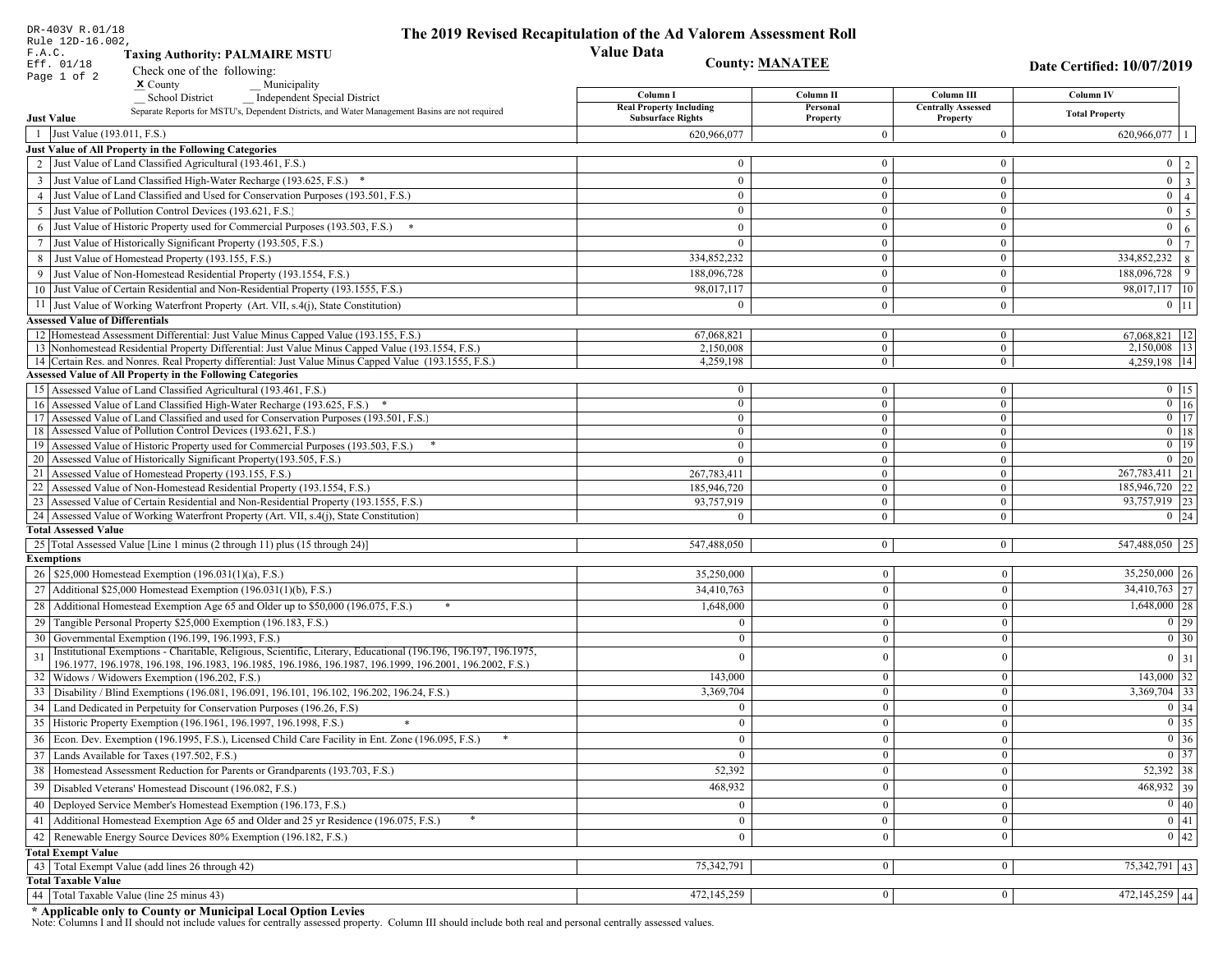# **Taxing Authority: PALMAIRE MSTU**

### Reconciliation of Preliminary and Final Tax Roll

| 1  | Operating Taxable Value as Shown on Preliminary Tax Roll                                           | 471,781,158       |
|----|----------------------------------------------------------------------------------------------------|-------------------|
| -2 | Additions to Operating Taxable Value Resulting from Petitions to the VAB                           | 0                 |
| 3  | Deductions from Operating Taxable Value Resulting from Petitions to the VAB                        | 0                 |
| 4  | Subtotal $(1 + 2 - 3 = 4)$                                                                         | 471,781,158       |
| 5  | Other Additions to Operating Taxable Value                                                         | 510,703           |
| 6  | Other Deductions from Operating Taxable Value                                                      | 146,602           |
|    | Operating Taxable Value Shown on Final Tax Roll $(4 + 5 - 6 = 7)$                                  | 472, 145, 259     |
|    | <b>Selected Just Values</b>                                                                        | <b>Just Value</b> |
| 8  | Just Value of Subsurface Rights (this amount included in Line 1, Column I, Page One) 193.481, F.S. |                   |
| 9  | Just Value of Centrally Assessed Railroad Property Value                                           |                   |
| 10 | Just Value of Centrally Assessed Private Car Line Property Value                                   |                   |
|    |                                                                                                    |                   |

Note: Sum of items 9 and 10 should equal centrally assessed just value on page 1, line 1, column III.

#### **Homestead Portability**

ł,

| --            | $ -$<br>. Differential<br>Parce<br>ranster of<br>ceiving<br>: Homestead<br>- OT<br>, , , , , , | . |
|---------------|------------------------------------------------------------------------------------------------|---|
| $\sim$<br>. . | Transferred Homestead Differential<br>∕alu                                                     |   |

|  |                                  | Column <sub>1</sub>                       | $C$ olumn 2 |  |
|--|----------------------------------|-------------------------------------------|-------------|--|
|  | <b>Total Parcels or Accounts</b> | <b>Personal Property</b><br>Real Property |             |  |
|  |                                  | Parcels                                   | Accounts    |  |
|  | 13<br>Total Parcels or Accounts  | 2,667                                     |             |  |

#### **Property with Reduced Assessed Value**

| 14 | Land Classified Agricultural (193.461, F.S.)                                                 |       |  |
|----|----------------------------------------------------------------------------------------------|-------|--|
| 15 | Land Classified High-Water Recharge (193.625, F.S.)                                          |       |  |
| 16 | Land Classified and Used for Conservation Purposes (193.501, F.S.)                           |       |  |
| 17 | Pollution Control Devices (193.621, F.S.)                                                    |       |  |
| 18 | Historic Property used for Commercial Purposes (193.503, F.S.) *                             |       |  |
| 19 | Historically Significant Property (193.505, F.S.)                                            |       |  |
| 20 | Homestead Property; Parcels with Capped Value (193.155, F.S.)                                | 1,243 |  |
| 21 | Non-Homestead Residential Property; Parcels with Capped Value (193.1554, F.S.)               | 151   |  |
| 22 | Certain Residential and Non-Residential Property; Parcels with Capped Value (193.1555, F.S.) |       |  |
| 23 | Working Waterfront Property (Art. VII, s.4(j), State Constitution)                           |       |  |

### **Other Reductions in Assessed Value**

| -44        | Available for Taxes (197.502, F.S.)                                                                |  |
|------------|----------------------------------------------------------------------------------------------------|--|
| つち<br>ر ہے | $(193.703, F_{\odot})$<br>nt Reduction for Parents or Grandparents (1).<br>fomestead<br>Assessment |  |
| 26         | Disabled Veterans' Homestead Discount (196.082, F<br>F.S.                                          |  |

# \* Applicable only to County or Municipal Local Option Levies

Date Certified: 10/07/2019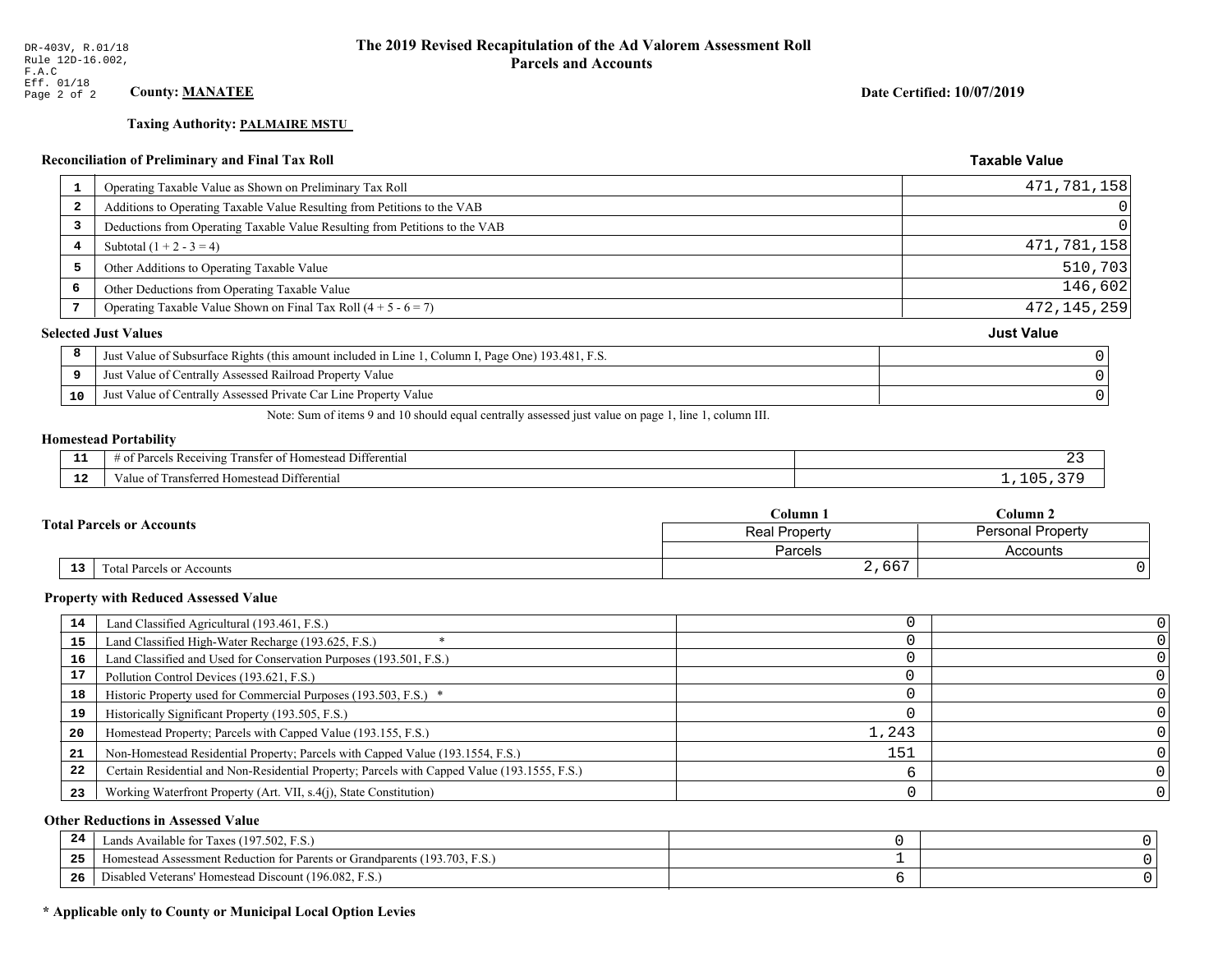| DR-403V R.01/18<br>Rule 12D-16.002,                                                                                                    | The 2019 Revised Recapitulation of the Ad Valorem Assessment Roll |                        |                                       |                                                                                 |
|----------------------------------------------------------------------------------------------------------------------------------------|-------------------------------------------------------------------|------------------------|---------------------------------------|---------------------------------------------------------------------------------|
| F.A.C.<br><b>Taxing Authority: CITY OF ANNA MARIA</b>                                                                                  | <b>Value Data</b>                                                 |                        |                                       |                                                                                 |
| Eff. 01/18<br>Check one of the following:                                                                                              |                                                                   | <b>County: MANATEE</b> |                                       | Date Certified: 10/07/2019                                                      |
| Page 1 of 2<br>x Municipality<br>County                                                                                                |                                                                   |                        |                                       |                                                                                 |
| <b>School District</b><br><b>Independent Special District</b>                                                                          | Column I                                                          | Column <sub>II</sub>   | Column III                            | Column IV                                                                       |
| Separate Reports for MSTU's, Dependent Districts, and Water Management Basins are not required<br><b>Just Value</b>                    | <b>Real Property Including</b><br><b>Subsurface Rights</b>        | Personal<br>Property   | <b>Centrally Assessed</b><br>Property | <b>Total Property</b>                                                           |
| 1 Just Value (193.011, F.S.)                                                                                                           | 1,443,299,769                                                     | 6,411,028              | $\overline{0}$                        | 1,449,710,797                                                                   |
| Just Value of All Property in the Following Categories                                                                                 |                                                                   |                        |                                       |                                                                                 |
| 2 Just Value of Land Classified Agricultural (193.461, F.S.)                                                                           | $\Omega$                                                          | $\overline{0}$         | $\bf{0}$                              | $0 \mid 2$                                                                      |
| 3 Just Value of Land Classified High-Water Recharge (193.625, F.S.) *                                                                  | $\theta$                                                          | $\theta$               | $\bf{0}$                              | $\overline{\mathbf{3}}$<br>$\overline{0}$                                       |
| 4 Just Value of Land Classified and Used for Conservation Purposes (193.501, F.S.)                                                     | $\Omega$                                                          | $\boldsymbol{0}$       | $\bf{0}$                              | $\overline{0}$<br>$\overline{4}$                                                |
| 5 Just Value of Pollution Control Devices (193.621, F.S.)                                                                              | $\overline{0}$                                                    | $\overline{0}$         | $\bf{0}$                              | $\overline{5}$<br>$\overline{0}$                                                |
| Just Value of Historic Property used for Commercial Purposes (193.503, F.S.)<br>6                                                      | $\theta$                                                          | $\mathbf{0}$           | $\bf{0}$                              | $\overline{0}$<br>$\sqrt{6}$                                                    |
| Just Value of Historically Significant Property (193.505, F.S.)<br>7                                                                   | $\overline{0}$                                                    | $\mathbf{0}$           | $\bf{0}$                              | $\overline{7}$<br>$\mathbf{0}$                                                  |
| 8 Just Value of Homestead Property (193.155, F.S.)                                                                                     | 410,630,574                                                       | $\overline{0}$         | $\overline{0}$                        | 410,630,574<br>$\,8\,$                                                          |
| Just Value of Non-Homestead Residential Property (193.1554, F.S.)                                                                      | 950,489,518                                                       | $\Omega$               | $\bf{0}$                              | 9<br>950,489,518                                                                |
| 10 Just Value of Certain Residential and Non-Residential Property (193.1555, F.S.)                                                     | 82,179,677                                                        | $\overline{0}$         | $\bf{0}$                              | 82,179,677 10                                                                   |
| 11 Just Value of Working Waterfront Property (Art. VII, s.4(j), State Constitution)                                                    | $\Omega$                                                          | $\overline{0}$         | $\bf{0}$                              | $0$ 11                                                                          |
| <b>Assessed Value of Differentials</b>                                                                                                 |                                                                   |                        |                                       |                                                                                 |
| 12 Homestead Assessment Differential: Just Value Minus Capped Value (193.155, F.S.)                                                    | 156,377,990                                                       | $\overline{0}$         | $\bf{0}$                              | 156,377,990 12                                                                  |
| 13 Nonhomestead Residential Property Differential: Just Value Minus Capped Value (193.1554, F.S.)                                      | 24,228,685                                                        | $\overline{0}$         | $\overline{0}$                        | 24, 228, 685   13                                                               |
| 14 Certain Res. and Nonres. Real Property differential: Just Value Minus Capped Value (193.1555, F.S.)                                 | 7,307,671                                                         | $\overline{0}$         | $\mathbf{0}$                          | 7,307,671 14                                                                    |
| <b>Assessed Value of All Property in the Following Categories</b><br>15 Assessed Value of Land Classified Agricultural (193.461, F.S.) | $\bf{0}$                                                          | $\overline{0}$         |                                       | $0$   15                                                                        |
| 16 Assessed Value of Land Classified High-Water Recharge (193.625, F.S.) *                                                             | $\mathbf{0}$                                                      | $\overline{0}$         | $\bf{0}$<br>$\overline{0}$            | $\boxed{0}$ 16                                                                  |
| 17 Assessed Value of Land Classified and used for Conservation Purposes (193.501, F.S.)                                                | $\overline{0}$                                                    | $\overline{0}$         | $\bf{0}$                              | $\overline{0}$ 17                                                               |
| 18 Assessed Value of Pollution Control Devices (193.621, F.S.)                                                                         | $\bf{0}$                                                          | $\overline{0}$         | $\overline{0}$                        | $0$   18                                                                        |
| 19 Assessed Value of Historic Property used for Commercial Purposes (193.503, F.S.)                                                    | $\bf{0}$                                                          | $\overline{0}$         | $\bf{0}$                              | $\overline{0}$ 19                                                               |
| 20 Assessed Value of Historically Significant Property (193.505, F.S.)                                                                 | $\theta$                                                          | $\mathbf{0}$           | $\mathbf{0}$                          | $\boxed{0}$ 20                                                                  |
| 21 Assessed Value of Homestead Property (193.155, F.S.)                                                                                | 254, 252, 584                                                     | $\overline{0}$         | $\bf{0}$                              | 254, 252, 584 21                                                                |
| 22 Assessed Value of Non-Homestead Residential Property (193.1554, F.S.)                                                               | 926,260,833                                                       | $\overline{0}$         | $\bf{0}$                              | 926,260,833 22                                                                  |
| 23 Assessed Value of Certain Residential and Non-Residential Property (193.1555, F.S.)                                                 | 74,872,006                                                        | $\overline{0}$         | $\bf{0}$                              | 74,872,006 23                                                                   |
| 24 Assessed Value of Working Waterfront Property (Art. VII, s.4(j), State Constitution)<br><b>Total Assessed Value</b>                 | $\theta$                                                          | $\Omega$               | $\overline{0}$                        | $0 \quad 24$                                                                    |
| 25 Total Assessed Value [Line 1 minus (2 through 11) plus (15 through 24)]                                                             | 1,255,385,423                                                     | 6,411,028              | $\mathbf{0}$                          | $1,261,796,451$ 25                                                              |
| <b>Exemptions</b>                                                                                                                      |                                                                   |                        |                                       |                                                                                 |
| 26   \$25,000 Homestead Exemption (196.031(1)(a), F.S.)                                                                                | 11,125,000                                                        | $\bf{0}$               | $\bf{0}$                              | $11,125,000$ 26                                                                 |
| 27   Additional \$25,000 Homestead Exemption $(196.031(1)(b), F.S.)$                                                                   | 11,101,330                                                        | $\Omega$               | $\Omega$                              | $11,101,330$ 27                                                                 |
| 28 Additional Homestead Exemption Age 65 and Older up to \$50,000 (196.075, F.S.)                                                      | 369,500                                                           | $\Omega$               | $\theta$                              | $369,500$ 28                                                                    |
| 29 Tangible Personal Property \$25,000 Exemption (196.183, F.S.)                                                                       |                                                                   | 855,874                | $\mathbf{0}$                          | 855,874 29                                                                      |
| 30 Governmental Exemption (196.199, 196.1993, F.S.)                                                                                    | 28,637,073                                                        |                        | $\boldsymbol{0}$                      | 28,637,073 30                                                                   |
| Institutional Exemptions - Charitable, Religious, Scientific, Literary, Educational (196.196, 196.197, 196.1975,<br>31                 |                                                                   | 24,810                 | $\boldsymbol{0}$                      |                                                                                 |
| 196.1977, 196.1978, 196.198, 196.1983, 196.1985, 196.1986, 196.1987, 196.1999, 196.2001, 196.2002, F.S.)                               | 7,421,840                                                         |                        |                                       | 7,446,650 31                                                                    |
| 32   Widows / Widowers Exemption (196.202, F.S.)                                                                                       | 43,500                                                            | $\bf{0}$               | $\mathbf{0}$                          | 43,500 32                                                                       |
| 33 Disability / Blind Exemptions (196.081, 196.091, 196.101, 196.102, 196.202, 196.24, F.S.)                                           | 1,401,357                                                         | $\Omega$               | $\Omega$                              | $1,401,357$ 33                                                                  |
| 34 Land Dedicated in Perpetuity for Conservation Purposes (196.26, F.S)                                                                | $\Omega$                                                          | $\Omega$               | $\theta$                              | $0 \mid 34$                                                                     |
| 35 Historic Property Exemption (196.1961, 196.1997, 196.1998, F.S.)                                                                    | $\cup$                                                            | $\mathbf{0}$           | $\mathbf{0}$                          | $\begin{array}{ c c }\n\hline\n0 & 35 \\ \hline\n0 & 36 \\ \hline\n\end{array}$ |
| 36 Econ. Dev. Exemption (196.1995, F.S.), Licensed Child Care Facility in Ent. Zone (196.095, F.S.)                                    | $\overline{0}$                                                    | $\Omega$               | $\theta$                              |                                                                                 |
| 37 Lands Available for Taxes (197.502, F.S.)                                                                                           | $\overline{0}$                                                    | $\theta$               | $\theta$                              | $\overline{0}$ 37                                                               |
| 38   Homestead Assessment Reduction for Parents or Grandparents (193.703, F.S.)                                                        | $\mathbf{0}$                                                      | $\bf{0}$               | $\mathbf{0}$                          | $\boxed{0}$ 38                                                                  |
| Disabled Veterans' Homestead Discount (196.082, F.S.)<br>39                                                                            | 85,158                                                            |                        | $\boldsymbol{0}$                      | 85,158 39                                                                       |
| 40 Deployed Service Member's Homestead Exemption (196.173, F.S.)                                                                       | $\overline{0}$                                                    | $\Omega$               | $\mathbf{0}$                          | $\overline{0}$ 40                                                               |
| 41 Additional Homestead Exemption Age 65 and Older and 25 yr Residence (196.075, F.S.)                                                 | $\mathbf{0}$                                                      | $\boldsymbol{0}$       | $\bf{0}$                              | $\boxed{0}$ 41                                                                  |
| Renewable Energy Source Devices 80% Exemption (196.182, F.S.)<br>42                                                                    | $\overline{0}$                                                    | $\bf{0}$               | $\boldsymbol{0}$                      | 0 42                                                                            |
| <b>Total Exempt Value</b>                                                                                                              |                                                                   |                        |                                       |                                                                                 |
| 43 Total Exempt Value (add lines 26 through 42)                                                                                        | 60,184,758                                                        | 880,684                | $\mathbf{0}$                          | $61,065,442$ 43                                                                 |
| <b>Total Taxable Value</b><br>Total Taxable Value (line 25 minus 43)<br>44                                                             | 1,195,200,665                                                     | 5,530,344              | $\bf{0}$                              | $1,200,731,009$ 44                                                              |
|                                                                                                                                        |                                                                   |                        |                                       |                                                                                 |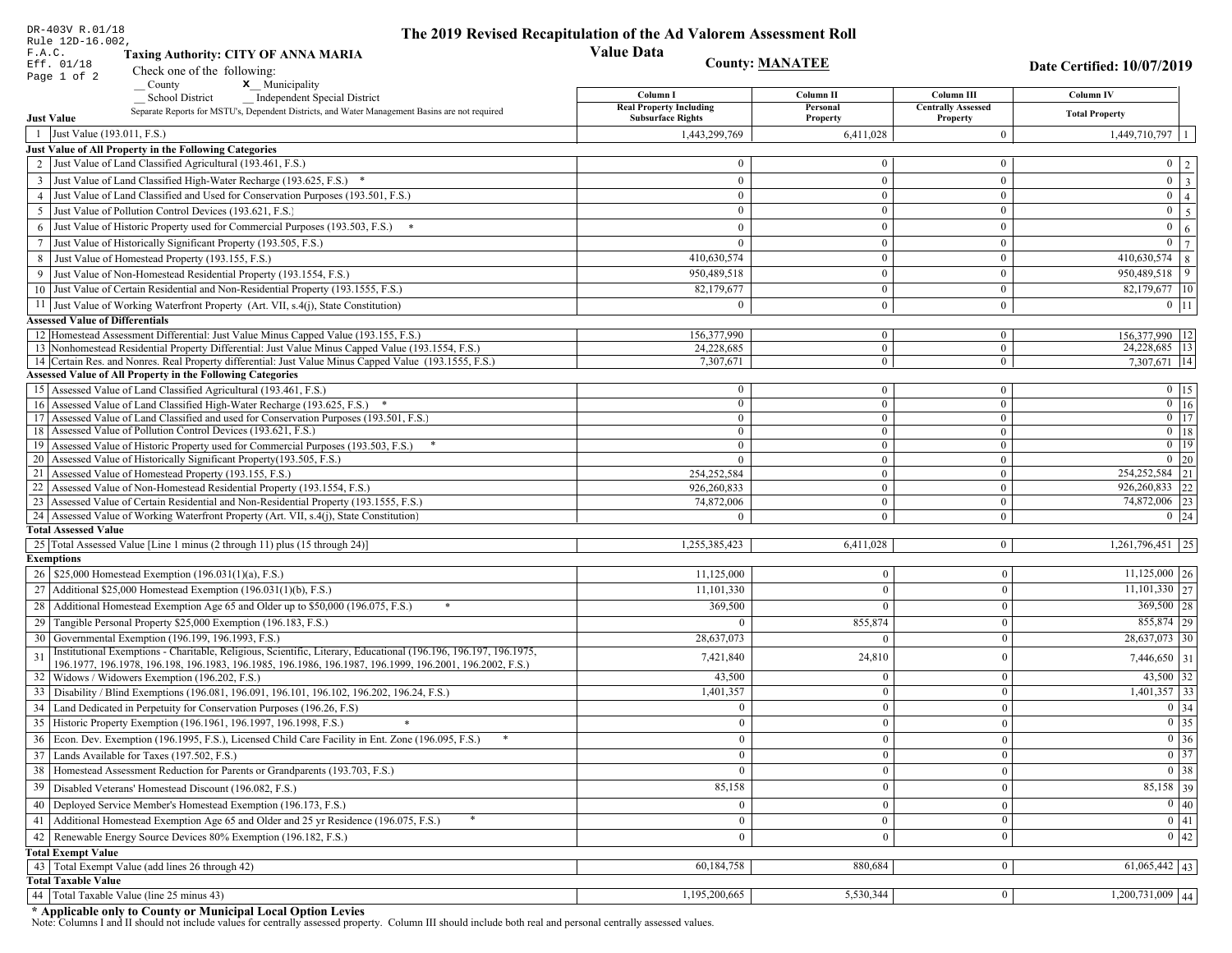### **Taxing Authority: CITY OF ANNA MARIA**

### Reconciliation of Preliminary and Final Tax Roll

| 1  | Operating Taxable Value as Shown on Preliminary Tax Roll                                           | 1,200,147,787     |
|----|----------------------------------------------------------------------------------------------------|-------------------|
| 2  | Additions to Operating Taxable Value Resulting from Petitions to the VAB                           | $\Omega$          |
| 3  | Deductions from Operating Taxable Value Resulting from Petitions to the VAB                        | $\Omega$          |
| 4  | Subtotal $(1 + 2 - 3 = 4)$                                                                         | 1,200,147,787     |
| 5  | Other Additions to Operating Taxable Value                                                         | 3,700,567         |
| 6  | Other Deductions from Operating Taxable Value                                                      | 3, 117, 345       |
|    | Operating Taxable Value Shown on Final Tax Roll $(4 + 5 - 6 = 7)$                                  | 1,200,731,009     |
|    | <b>Selected Just Values</b>                                                                        | <b>Just Value</b> |
| 8  | Just Value of Subsurface Rights (this amount included in Line 1, Column I, Page One) 193.481, F.S. |                   |
| 9  | Just Value of Centrally Assessed Railroad Property Value                                           |                   |
| 10 | Just Value of Centrally Assessed Private Car Line Property Value                                   |                   |
|    |                                                                                                    |                   |

Note: Sum of items 9 and 10 should equal centrally assessed just value on page 1, line 1, column III.

### **Homestead Portability**

ł,

| - -         | --<br>Differential<br>ranster<br>Reception<br>. arce:<br>-01<br>n |  |
|-------------|-------------------------------------------------------------------|--|
| $\sim$<br>. | l Differential<br>alue<br><b>Homestead</b><br>тан<br>менен        |  |

|  |                                              | Column 1        | Column 2                 |
|--|----------------------------------------------|-----------------|--------------------------|
|  | <b>Fotal Parcels or Accounts</b>             | Real Property   | <b>Personal Property</b> |
|  |                                              | Parcels         | Accounts                 |
|  | 13 <sub>1</sub><br>Total Parcels or Accounts | 701<br><u>ـ</u> | $\lambda$ 1              |

#### **Property with Reduced Assessed Value**

| 14 | Land Classified Agricultural (193.461, F.S.)                                                 |     |  |
|----|----------------------------------------------------------------------------------------------|-----|--|
| 15 | Land Classified High-Water Recharge (193.625, F.S.)                                          |     |  |
| 16 | Land Classified and Used for Conservation Purposes (193.501, F.S.)                           |     |  |
| 17 | Pollution Control Devices (193.621, F.S.)                                                    |     |  |
| 18 | Historic Property used for Commercial Purposes (193.503, F.S.) *                             |     |  |
| 19 | Historically Significant Property (193.505, F.S.)                                            |     |  |
| 20 | Homestead Property; Parcels with Capped Value (193.155, F.S.)                                | 422 |  |
| 21 | Non-Homestead Residential Property; Parcels with Capped Value (193.1554, F.S.)               | 374 |  |
| 22 | Certain Residential and Non-Residential Property; Parcels with Capped Value (193.1555, F.S.) | 65  |  |
| 23 | Working Waterfront Property (Art. VII, s.4(j), State Constitution)                           |     |  |

### **Other Reductions in Assessed Value**

| -44 | Available for Taxes (197.502, F.S.)                                            |  |
|-----|--------------------------------------------------------------------------------|--|
| 25  | (193.703, F.S.<br>Aomestead Assessment Reduction for Parents or Grandparents ( |  |
| 26  | Disabled Veterans' Homestead Discount (196.082, F.S.)                          |  |

### \* Applicable only to County or Municipal Local Option Levies

Date Certified: 10/07/2019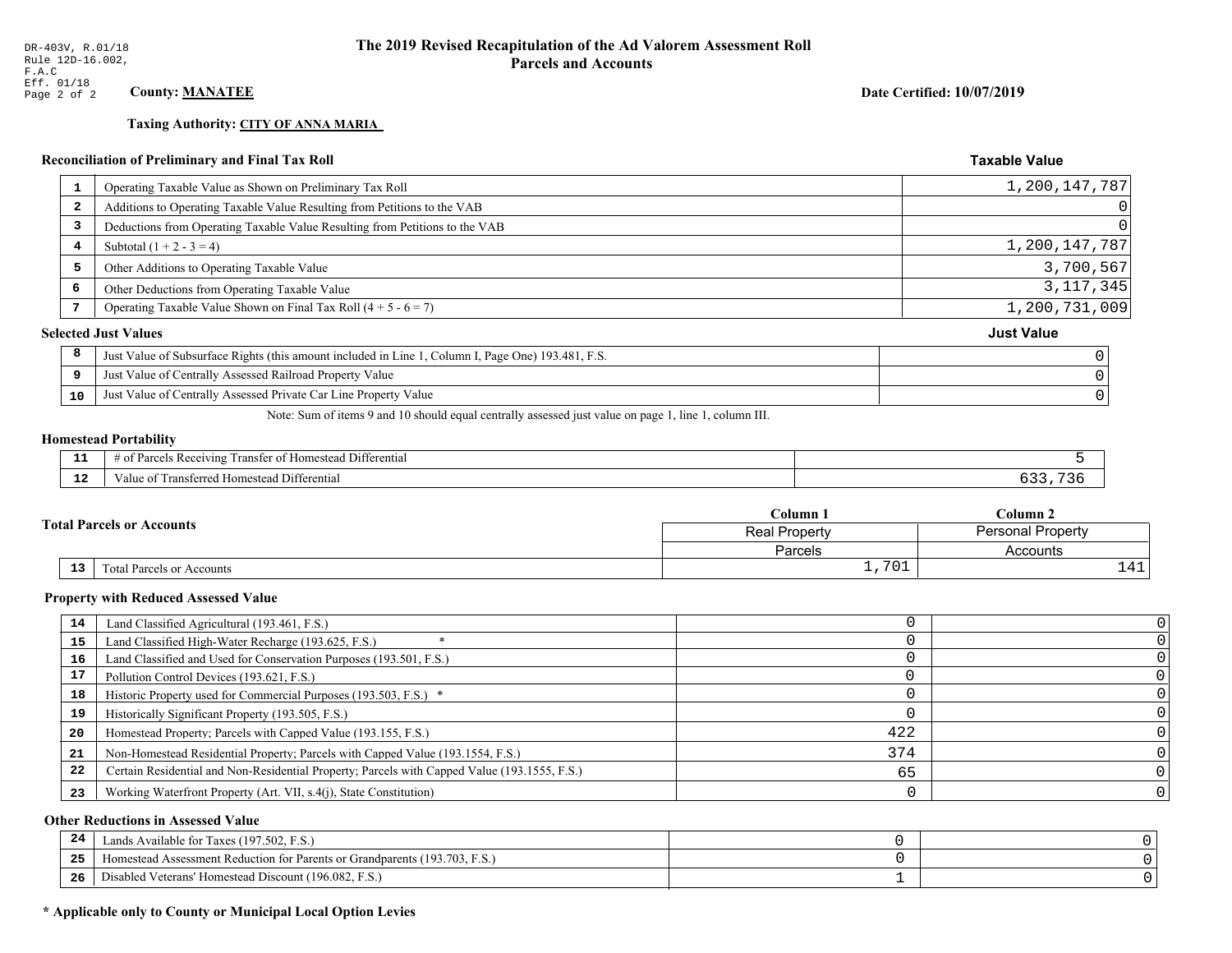| DR-403V R.01/18                        |                                                                                                                                                                       | The 2019 Revised Recapitulation of the Ad Valorem Assessment Roll |                                  |                                  |                                                                       |
|----------------------------------------|-----------------------------------------------------------------------------------------------------------------------------------------------------------------------|-------------------------------------------------------------------|----------------------------------|----------------------------------|-----------------------------------------------------------------------|
| Rule 12D-16.002,<br>F.A.C.             |                                                                                                                                                                       | <b>Value Data</b>                                                 |                                  |                                  |                                                                       |
| Eff. 01/18                             | <b>Taxing Authority: CITY OF BRADENTON BEACH</b><br><b>County: MANATEE</b>                                                                                            |                                                                   |                                  |                                  | Date Certified: 10/07/2019                                            |
| Page 1 of 2                            | Check one of the following:<br>x Municipality                                                                                                                         |                                                                   |                                  |                                  |                                                                       |
|                                        | County<br><b>School District</b><br><b>Independent Special District</b>                                                                                               | Column I                                                          | Column II                        | Column III                       | <b>Column IV</b>                                                      |
|                                        | Separate Reports for MSTU's, Dependent Districts, and Water Management Basins are not required                                                                        | <b>Real Property Including</b>                                    | Personal                         | <b>Centrally Assessed</b>        | <b>Total Property</b>                                                 |
| <b>Just Value</b>                      |                                                                                                                                                                       | <b>Subsurface Rights</b>                                          | Property                         | Property                         |                                                                       |
| 1 Just Value (193.011, F.S.)           |                                                                                                                                                                       | 809,395,515                                                       | 7,542,992                        | $\overline{0}$                   | $816,938,507$   1                                                     |
|                                        | Just Value of All Property in the Following Categories                                                                                                                |                                                                   |                                  |                                  |                                                                       |
|                                        | 2 Just Value of Land Classified Agricultural (193.461, F.S.)                                                                                                          | $\mathbf{0}$                                                      | $\Omega$                         | $\mathbf{0}$                     | $0 \mid 2 \mid$                                                       |
|                                        | 3 Just Value of Land Classified High-Water Recharge (193.625, F.S.) *                                                                                                 | $\mathbf{0}$                                                      | $\mathbf{0}$                     | $\overline{0}$                   | $\boxed{0}$ $\boxed{3}$                                               |
|                                        | 4 Just Value of Land Classified and Used for Conservation Purposes (193.501, F.S.)                                                                                    | $\bf{0}$                                                          | $\mathbf{0}$                     | $\overline{0}$                   | $\overline{0}$   4                                                    |
|                                        | 5 Just Value of Pollution Control Devices (193.621, F.S.)                                                                                                             | $\mathbf{0}$                                                      | $\Omega$                         | $\mathbf{0}$                     | $0 \mid 5 \mid$                                                       |
|                                        | 6 Just Value of Historic Property used for Commercial Purposes (193.503, F.S.)                                                                                        | $\mathbf{0}$                                                      | $\mathbf{0}$                     | $\mathbf{0}$                     | $0 \mid 6 \mid$                                                       |
|                                        | 7 Just Value of Historically Significant Property (193.505, F.S.)                                                                                                     | $\overline{0}$                                                    | $\mathbf{0}$                     | $\mathbf{0}$                     | $\mathbf{0}$<br>$7\phantom{.0}$                                       |
|                                        | 8 Just Value of Homestead Property (193.155, F.S.)                                                                                                                    | 105,740,207                                                       | $\Omega$                         | $\mathbf{0}$                     | $105,740,207$ 8                                                       |
|                                        | 9 Just Value of Non-Homestead Residential Property (193.1554, F.S.)                                                                                                   | 573,736,776                                                       | $\mathbf{0}$                     | $\overline{0}$                   | $573,736,776$ 9                                                       |
|                                        | 10 Just Value of Certain Residential and Non-Residential Property (193.1555, F.S.)                                                                                    | 129,918,532                                                       | $\mathbf{0}$                     | $\overline{0}$                   | 129,918,532   10                                                      |
|                                        | 11 Just Value of Working Waterfront Property (Art. VII, s.4(j), State Constitution)                                                                                   | $\theta$                                                          | $\mathbf{0}$                     | $\overline{0}$                   | $0 \mid 11 \mid$                                                      |
| <b>Assessed Value of Differentials</b> |                                                                                                                                                                       |                                                                   |                                  |                                  |                                                                       |
|                                        | 12 Homestead Assessment Differential: Just Value Minus Capped Value (193.155, F.S.)                                                                                   | 38,118,052                                                        | $\overline{0}$                   | $\overline{0}$                   | 38,118,052   12                                                       |
|                                        | 13 Nonhomestead Residential Property Differential: Just Value Minus Capped Value (193.1554, F.S.)                                                                     | 29,908,989                                                        | $\overline{0}$                   | $\overline{0}$                   | 29,908,989 13                                                         |
|                                        | 14 Certain Res. and Nonres. Real Property differential: Just Value Minus Capped Value (193.1555, F.S.)                                                                | 5,437,396                                                         | $\mathbf{0}$                     | $\overline{0}$                   | 5,437,396 14                                                          |
|                                        | <b>Assessed Value of All Property in the Following Categories</b>                                                                                                     |                                                                   |                                  |                                  |                                                                       |
|                                        | 15 Assessed Value of Land Classified Agricultural (193.461, F.S.)                                                                                                     | $\bf{0}$                                                          | $\overline{0}$                   | $\overline{0}$                   | $0 \t15$                                                              |
|                                        | 16 Assessed Value of Land Classified High-Water Recharge (193.625, F.S.) *<br>17 Assessed Value of Land Classified and used for Conservation Purposes (193.501, F.S.) | $\overline{0}$<br>$\mathbf{0}$                                    | $\overline{0}$<br>$\overline{0}$ | $\overline{0}$<br>$\overline{0}$ | $0 \mid 16$<br>$0$ 17                                                 |
|                                        | 18 Assessed Value of Pollution Control Devices (193.621, F.S.)                                                                                                        | $\ddot{\mathbf{0}}$                                               | $\mathbf{0}$                     | $\overline{0}$                   | $0$ 18                                                                |
|                                        | 19 Assessed Value of Historic Property used for Commercial Purposes (193.503, F.S.)                                                                                   | $\mathbf{0}$                                                      | $\mathbf{0}$                     | $\mathbf{0}$                     | $0$ 19                                                                |
|                                        | 20 Assessed Value of Historically Significant Property (193.505, F.S.)                                                                                                | $\overline{0}$                                                    | $\theta$                         | $\overline{0}$                   | $0 \mid 20$                                                           |
|                                        | 21 Assessed Value of Homestead Property (193.155, F.S.)                                                                                                               | 67,622,155                                                        | $\mathbf{0}$                     | $\mathbf{0}$                     | 67, 622, 155 21                                                       |
|                                        | 22 Assessed Value of Non-Homestead Residential Property (193.1554, F.S.)                                                                                              | 543,827,787                                                       | $\mathbf{0}$                     | $\mathbf{0}$                     | 543,827,787 22                                                        |
|                                        | 23 Assessed Value of Certain Residential and Non-Residential Property (193.1555, F.S.)                                                                                | 124,481,136                                                       | $\overline{0}$                   | $\overline{0}$                   | 124,481,136 23                                                        |
|                                        | 24 Assessed Value of Working Waterfront Property (Art. VII, s.4(j), State Constitution)                                                                               | $\Omega$                                                          | $\Omega$                         | $\overline{0}$                   | $0 \quad 24$                                                          |
| <b>Total Assessed Value</b>            |                                                                                                                                                                       |                                                                   |                                  |                                  |                                                                       |
|                                        | 25 Total Assessed Value [Line 1 minus (2 through 11) plus (15 through 24)]                                                                                            | 735,931,078                                                       | 7,542,992                        | $\vert 0 \vert$                  | 743,474,070 25                                                        |
| <b>Exemptions</b>                      |                                                                                                                                                                       |                                                                   |                                  |                                  |                                                                       |
|                                        | 26   \$25,000 Homestead Exemption (196.031(1)(a), F.S.)                                                                                                               | 6,150,000                                                         | $\overline{0}$                   | $\boldsymbol{0}$                 | $6,150,000$ 26                                                        |
|                                        | 27   Additional \$25,000 Homestead Exemption (196.031(1)(b), F.S.)                                                                                                    | 5,908,489                                                         | $\overline{0}$                   | $\boldsymbol{0}$                 | $5,908,489$ 27                                                        |
| 28                                     | Additional Homestead Exemption Age 65 and Older up to \$50,000 (196.075, F.S.)<br>*                                                                                   | 249,500                                                           | $\overline{0}$                   | $\boldsymbol{0}$                 | $249,500$ 28                                                          |
|                                        | 29 Tangible Personal Property \$25,000 Exemption (196.183, F.S.)                                                                                                      | $\Omega$                                                          | 967,385                          | $\boldsymbol{0}$                 | $967,385$ 29                                                          |
|                                        | 30 Governmental Exemption (196.199, 196.1993, F.S.)                                                                                                                   | 75,822,207                                                        | $\overline{0}$                   | $\boldsymbol{0}$                 | 75,822,207 30                                                         |
| 31                                     | Institutional Exemptions - Charitable, Religious, Scientific, Literary, Educational (196.196, 196.197, 196.1975,                                                      | 2,836,501                                                         | $\overline{0}$                   | $\boldsymbol{0}$                 | $2,836,501$ 31                                                        |
|                                        | 196.1977, 196.1978, 196.198, 196.1983, 196.1985, 196.1986, 196.1987, 196.1999, 196.2001, 196.2002, F.S.)                                                              |                                                                   |                                  |                                  |                                                                       |
|                                        | 32   Widows / Widowers Exemption (196.202, F.S.)                                                                                                                      | 27,500                                                            | $\overline{0}$                   | $\boldsymbol{0}$                 | $27,500$ 32                                                           |
| 33                                     | Disability / Blind Exemptions (196.081, 196.091, 196.101, 196.102, 196.202, 196.24, F.S.)                                                                             | 952,052                                                           | $\Omega$                         | $\mathbf{0}$                     | $952,052$ 33                                                          |
| 34                                     | Land Dedicated in Perpetuity for Conservation Purposes (196.26, F.S)                                                                                                  | $\mathbf{0}$                                                      | $\mathbf{0}$                     | $\bf{0}$                         | 0 34                                                                  |
|                                        | 35 Historic Property Exemption (196.1961, 196.1997, 196.1998, F.S.)                                                                                                   | $\mathbf{0}$                                                      | $\mathbf{0}$                     | $\mathbf{0}$                     | $\begin{array}{ c c }\n\hline\n0 & 35 \\ \hline\n0 & 36\n\end{array}$ |
|                                        | 36 Econ. Dev. Exemption (196.1995, F.S.), Licensed Child Care Facility in Ent. Zone (196.095, F.S.)                                                                   | $\overline{0}$                                                    | $\overline{0}$                   | $\mathbf{0}$                     |                                                                       |
|                                        | 37 Lands Available for Taxes (197.502, F.S.)                                                                                                                          | $\overline{0}$                                                    | $\bf{0}$                         | $\bf{0}$                         | $0 \overline{\smash)37}$                                              |
|                                        | 38   Homestead Assessment Reduction for Parents or Grandparents (193.703, F.S.)                                                                                       | $\overline{0}$                                                    | $\overline{0}$                   | $\bf{0}$                         | $\boxed{0}$ 38                                                        |
|                                        | 39   Disabled Veterans' Homestead Discount (196.082, F.S.)                                                                                                            | $\overline{0}$                                                    | $\overline{0}$                   | $\bf{0}$                         | 0 39                                                                  |
|                                        | 40   Deployed Service Member's Homestead Exemption (196.173, F.S.)                                                                                                    | $\overline{0}$                                                    | $\mathbf{0}$                     | $\boldsymbol{0}$                 | $\boxed{0}$ 40                                                        |
| 41                                     | Additional Homestead Exemption Age 65 and Older and 25 yr Residence (196.075, F.S.)                                                                                   | $\overline{0}$                                                    | $\mathbf{0}$                     | $\boldsymbol{0}$                 | $\overline{0}$ 41                                                     |
| 42                                     | Renewable Energy Source Devices 80% Exemption (196.182, F.S.)                                                                                                         | $\overline{0}$                                                    | $\theta$                         | $\bf{0}$                         | $0 \mid 42$                                                           |
| <b>Total Exempt Value</b>              |                                                                                                                                                                       |                                                                   |                                  |                                  |                                                                       |
|                                        | 43 Total Exempt Value (add lines 26 through 42)                                                                                                                       | 91,946,249                                                        | 967,385                          | $\overline{0}$                   | $92,913,634$ 43                                                       |
| <b>Total Taxable Value</b>             |                                                                                                                                                                       |                                                                   |                                  |                                  |                                                                       |
|                                        | 44 Total Taxable Value (line 25 minus 43)                                                                                                                             | 643,984,829                                                       | 6,575,607                        | $\bf{0}$                         | $650,560,436$ 44                                                      |

DR-403V R.01/18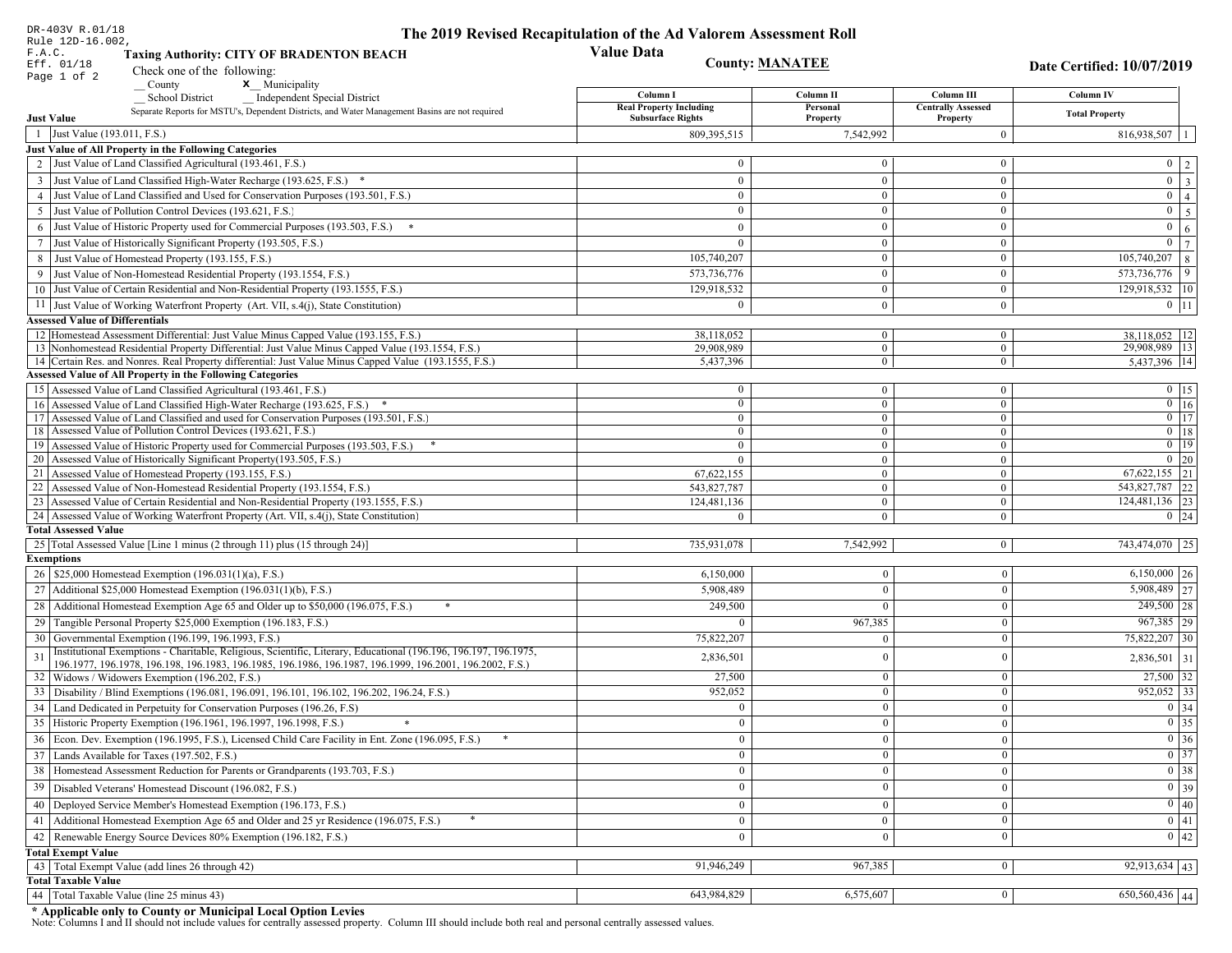**Taxing Authority: CITY OF BRADENTON BEACH** 

### Reconciliation of Preliminary and Final Tax Roll

| -1                      | Operating Taxable Value as Shown on Preliminary Tax Roll                                           | 650, 221, 930     |
|-------------------------|----------------------------------------------------------------------------------------------------|-------------------|
| $\overline{\mathbf{2}}$ | Additions to Operating Taxable Value Resulting from Petitions to the VAB                           | 0                 |
| 3                       | Deductions from Operating Taxable Value Resulting from Petitions to the VAB                        | $\Omega$          |
| 4                       | Subtotal $(1 + 2 - 3 = 4)$                                                                         | 650, 221, 930     |
| 5                       | Other Additions to Operating Taxable Value                                                         | 582,725           |
| 6                       | Other Deductions from Operating Taxable Value                                                      | 244,219           |
|                         | Operating Taxable Value Shown on Final Tax Roll $(4 + 5 - 6 = 7)$                                  | 650,560,436       |
|                         | <b>Selected Just Values</b>                                                                        | <b>Just Value</b> |
| 8                       | Just Value of Subsurface Rights (this amount included in Line 1, Column I, Page One) 193.481, F.S. |                   |
| 9                       | Just Value of Centrally Assessed Railroad Property Value                                           |                   |
| 10                      | Just Value of Centrally Assessed Private Car Line Property Value                                   |                   |
|                         |                                                                                                    |                   |

Note: Sum of items 9 and 10 should equal centrally assessed just value on page 1, line 1, column III.

#### **Homestead Portability**

| - -         | l Differential<br>els Receiving<br>ranster<br>$\sim$ +<br>i Homestead<br>arce,<br>-01<br>. . |    |
|-------------|----------------------------------------------------------------------------------------------|----|
| $\sim$<br>. | Fransferred Homestead Differential<br>alue                                                   | 4k |

| <b>Fotal Parcels or Accounts</b> |                                 | Column <sub>1</sub> | Column 2          |  |
|----------------------------------|---------------------------------|---------------------|-------------------|--|
|                                  |                                 | Real Property       | Personal Property |  |
|                                  |                                 | Parcels             | Accounts          |  |
|                                  | 13<br>Total Parcels or Accounts | Q17                 | 244               |  |

#### **Property with Reduced Assessed Value**

| 14 | Land Classified Agricultural (193.461, F.S.)                                                 |     |  |
|----|----------------------------------------------------------------------------------------------|-----|--|
| 15 | Land Classified High-Water Recharge (193.625, F.S.)                                          |     |  |
| 16 | Land Classified and Used for Conservation Purposes (193.501, F.S.)                           |     |  |
| 17 | Pollution Control Devices (193.621, F.S.)                                                    |     |  |
| 18 | Historic Property used for Commercial Purposes (193.503, F.S.) *                             |     |  |
| 19 | Historically Significant Property (193.505, F.S.)                                            |     |  |
| 20 | Homestead Property; Parcels with Capped Value (193.155, F.S.)                                | 231 |  |
| 21 | Non-Homestead Residential Property; Parcels with Capped Value (193.1554, F.S.)               | 562 |  |
| 22 | Certain Residential and Non-Residential Property; Parcels with Capped Value (193.1555, F.S.) | 48  |  |
| 23 | Working Waterfront Property (Art. VII, s.4(j), State Constitution)                           |     |  |

### **Other Reductions in Assessed Value**

| -44 | Available for Taxes (197.502, F.S.)                                          |  |
|-----|------------------------------------------------------------------------------|--|
| 25  | 'omestead Assessment Reduction for Parents or Grandparents $(193.703, F.S.)$ |  |
| 26  | isabled Veterans' Homestead Discount (196.082, F.S.)                         |  |

# \* Applicable only to County or Municipal Local Option Levies

Date Certified: 10/07/2019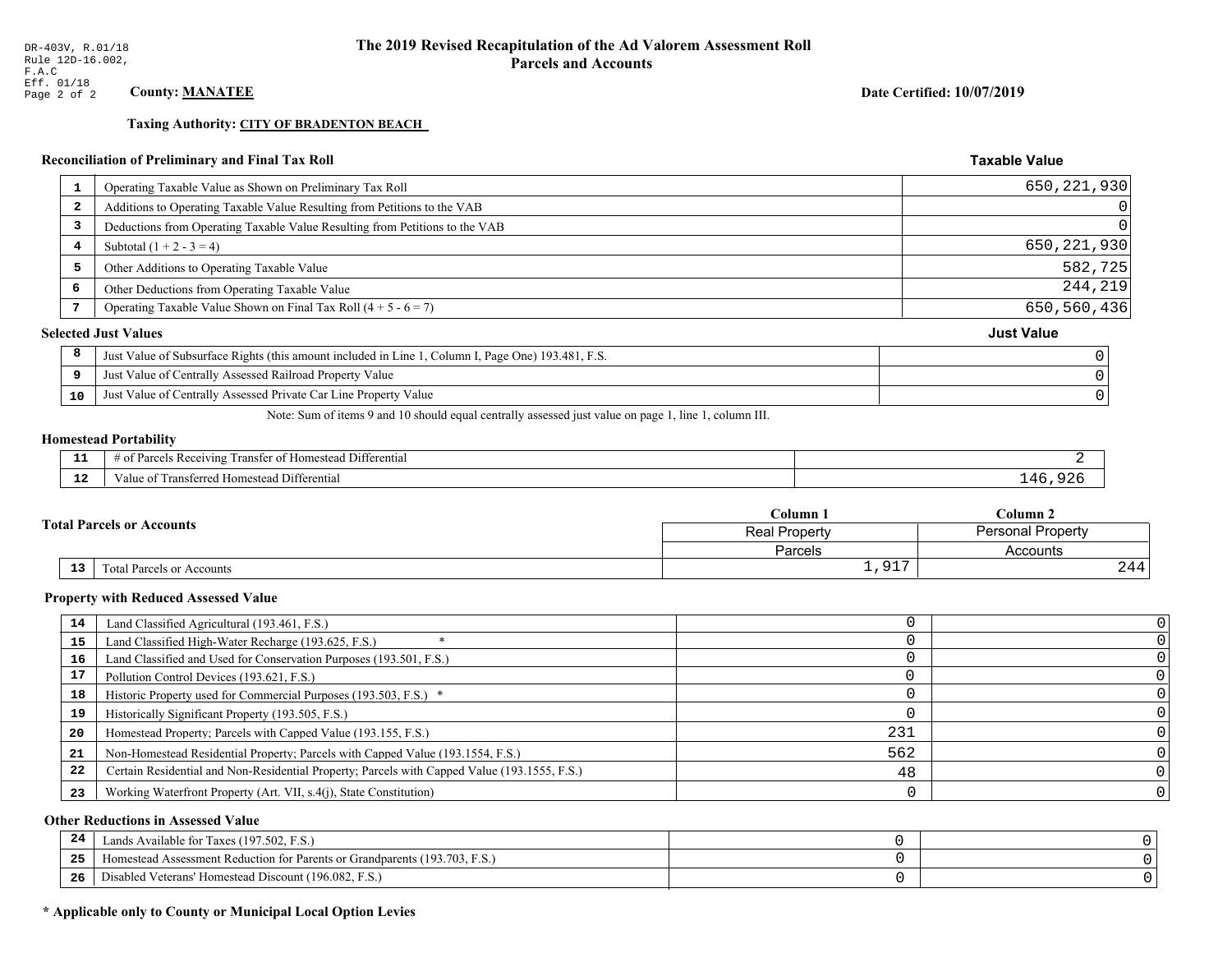|                 | DR-403V R.01/18<br>Rule 12D-16.002,                                                                                                                                         | The 2019 Revised Recapitulation of the Ad Valorem Assessment Roll |                            |                                         |                                 |
|-----------------|-----------------------------------------------------------------------------------------------------------------------------------------------------------------------------|-------------------------------------------------------------------|----------------------------|-----------------------------------------|---------------------------------|
| F.A.C.          | <b>Taxing Authority: CITY OF BRADENTON</b>                                                                                                                                  | <b>Value Data</b>                                                 |                            |                                         |                                 |
|                 | Eff. 01/18<br>Check one of the following:                                                                                                                                   |                                                                   | <b>County: MANATEE</b>     |                                         | Date Certified: 10/07/2019      |
|                 | Page 1 of 2<br>x Municipality<br>County                                                                                                                                     |                                                                   |                            |                                         |                                 |
|                 | <b>School District</b><br><b>Independent Special District</b>                                                                                                               | Column I<br><b>Real Property Including</b>                        | Column II<br>Personal      | Column III<br><b>Centrally Assessed</b> | Column IV                       |
|                 | Separate Reports for MSTU's, Dependent Districts, and Water Management Basins are not required<br><b>Just Value</b>                                                         | <b>Subsurface Rights</b>                                          | Property                   | Property                                | <b>Total Property</b>           |
|                 | 1 Just Value (193.011, F.S.)                                                                                                                                                | 5,208,975,435                                                     | 316,737,119                | 503,488                                 | $5,526,216,042$   1             |
|                 | Just Value of All Property in the Following Categories                                                                                                                      |                                                                   |                            |                                         |                                 |
|                 | 2 Just Value of Land Classified Agricultural (193.461, F.S.)                                                                                                                | 1,983,626                                                         | $\overline{0}$             | $\mathbf{0}$                            | $\overline{1,983,626}$   2      |
|                 | 3 Just Value of Land Classified High-Water Recharge (193.625, F.S.) *                                                                                                       | $\Omega$                                                          | $\Omega$                   | $\overline{0}$                          | $0 \mid 3$                      |
|                 | 4 Just Value of Land Classified and Used for Conservation Purposes (193.501, F.S.)                                                                                          | $\mathbf{0}$                                                      |                            | $\mathbf{0}$                            | $\overline{0}$   4              |
|                 | 5 Just Value of Pollution Control Devices (193.621, F.S.)                                                                                                                   | $\overline{0}$                                                    | 3,934,226                  | $\mathbf{0}$                            | 3,934,226 5                     |
| 6               | Just Value of Historic Property used for Commercial Purposes (193.503, F.S.)                                                                                                | $\theta$                                                          |                            | $\mathbf{0}$                            | 0 <sup>1</sup><br>6             |
| $7\phantom{.0}$ | Just Value of Historically Significant Property (193.505, F.S.)                                                                                                             | $\bf{0}$                                                          | $\mathbf{0}$               | $\overline{0}$                          | $0 \mid 7$                      |
|                 | 8 Just Value of Homestead Property (193.155, F.S.)                                                                                                                          | 1,945,038,921                                                     | $\mathbf{0}$               | $\overline{0}$                          | 1,945,038,921<br>$\overline{8}$ |
|                 | Just Value of Non-Homestead Residential Property (193.1554, F.S.)                                                                                                           | 1,372,818,327                                                     | $\Omega$                   | $\theta$                                | 1,372,818,327 9                 |
|                 | 10 Just Value of Certain Residential and Non-Residential Property (193.1555, F.S.)                                                                                          | 1,889,134,561                                                     | $\mathbf{0}$               | 312,350                                 | 1,889,446,911 10                |
|                 | 11 Just Value of Working Waterfront Property (Art. VII, s.4(j), State Constitution)                                                                                         | $\Omega$                                                          | $\mathbf{0}$               | $\mathbf{0}$                            | $0$   11                        |
|                 | <b>Assessed Value of Differentials</b>                                                                                                                                      |                                                                   |                            |                                         |                                 |
|                 | 12 Homestead Assessment Differential: Just Value Minus Capped Value (193.155, F.S.)                                                                                         | 479,338,842                                                       | $\overline{0}$             | $\bf{0}$                                | 479,338,842   12                |
|                 | 13 Nonhomestead Residential Property Differential: Just Value Minus Capped Value (193.1554, F.S.)                                                                           | 66,359,615                                                        | $\overline{0}$             | $\mathbf{0}$                            | 66,359,615   13                 |
|                 | 14 Certain Res. and Nonres. Real Property differential: Just Value Minus Capped Value (193.1555, F.S.)<br><b>Assessed Value of All Property in the Following Categories</b> | 88,483,184                                                        | $\mathbf{0}$               | $\mathbf{0}$                            | 88.483.184 14                   |
|                 |                                                                                                                                                                             |                                                                   |                            |                                         | $\overline{77,790}$ 15          |
|                 | 15 Assessed Value of Land Classified Agricultural (193.461, F.S.)<br>16 Assessed Value of Land Classified High-Water Recharge (193.625, F.S.) *                             | 77,790<br>$\theta$                                                | $\overline{0}$<br>$\Omega$ | $\mathbf{0}$<br>$\overline{0}$          | $0$ 16                          |
|                 | 17 Assessed Value of Land Classified and used for Conservation Purposes (193.501, F.S.)                                                                                     | $\overline{0}$                                                    |                            | $\mathbf{0}$                            | $0$ 17                          |
|                 | 18 Assessed Value of Pollution Control Devices (193.621, F.S.)                                                                                                              | $\overline{0}$                                                    | 393,423                    | $\overline{0}$                          | 393,423 18                      |
|                 | 19 Assessed Value of Historic Property used for Commercial Purposes (193.503, F.S.)                                                                                         | $\bf{0}$                                                          | $\theta$                   | $\mathbf{0}$                            | $0$   19                        |
|                 | 20 Assessed Value of Historically Significant Property (193.505, F.S.)                                                                                                      | $\theta$                                                          | $\mathbf{0}$               | $\overline{0}$                          | $0 \mid 20$                     |
|                 | 21 Assessed Value of Homestead Property (193.155, F.S.)                                                                                                                     | 1,465,700,079                                                     | $\overline{0}$             | $\mathbf{0}$                            | 1,465,700,079 21                |
|                 | 22 Assessed Value of Non-Homestead Residential Property (193.1554, F.S.)                                                                                                    | 1,306,458,712                                                     | $\mathbf{0}$               | $\overline{0}$                          | $1,306,458,712$ 22              |
|                 | 23 Assessed Value of Certain Residential and Non-Residential Property (193.1555, F.S.)                                                                                      | 1,800,651,377                                                     | $\mathbf{0}$               | 312,350                                 | 1,800,963,727 23                |
|                 | 24 Assessed Value of Working Waterfront Property (Art. VII, s.4(j), State Constitution)                                                                                     | $\Omega$                                                          | $\Omega$                   | $\Omega$                                | $0 \mid 24$                     |
|                 | <b>Total Assessed Value</b>                                                                                                                                                 |                                                                   |                            |                                         |                                 |
|                 | 25 Total Assessed Value [Line 1 minus (2 through 11) plus (15 through 24)]<br><b>Exemptions</b>                                                                             | 4,572,887,958                                                     | 313,196,316                | 503,488                                 | 4,886,587,762 25                |
|                 | 26   \$25,000 Homestead Exemption (196.031(1)(a), F.S.)                                                                                                                     | 258,881,742                                                       | $\bf{0}$                   | $\mathbf{0}$                            | 258,881,742 26                  |
|                 | 27   Additional \$25,000 Homestead Exemption $(196.031(1)(b), F.S.)$                                                                                                        | 213,546,451                                                       | $\mathbf{0}$               | $\theta$                                | $\overline{213,546,451}$ 27     |
|                 | 28 Additional Homestead Exemption Age 65 and Older up to \$50,000 (196.075, F.S.)                                                                                           | $\Omega$                                                          | $\Omega$                   | $\Omega$                                | 0 28                            |
|                 |                                                                                                                                                                             |                                                                   |                            |                                         | 22,893,472 29                   |
|                 | 29 Tangible Personal Property \$25,000 Exemption (196.183, F.S.)                                                                                                            | $\Omega$                                                          | 22,842,994                 | 50,478                                  |                                 |
|                 | 30 Governmental Exemption (196.199, 196.1993, F.S.)<br>Institutional Exemptions - Charitable, Religious, Scientific, Literary, Educational (196.196, 196.197, 196.1975,     | 208,349,680                                                       | 1,286,388                  | $\theta$                                | 209,636,068 30                  |
| 31              | 196.1977, 196.1978, 196.198, 196.1983, 196.1985, 196.1986, 196.1987, 196.1999, 196.2001, 196.2002, F.S.)                                                                    | 221,297,889                                                       | 4,712,852                  | $\theta$                                | $226,010,741$ 31                |
|                 | 32   Widows / Widowers Exemption (196.202, F.S.)                                                                                                                            | 781,412                                                           | 1,880                      | $\mathbf{0}$                            | 783,292 32                      |
|                 | 33 Disability / Blind Exemptions (196.081, 196.091, 196.101, 196.102, 196.202, 196.24, F.S.)                                                                                | 18,863,971                                                        | $\Omega$                   | $\mathbf{0}$                            | $18,863,971$ 33                 |
|                 | 34 Land Dedicated in Perpetuity for Conservation Purposes (196.26, F.S)                                                                                                     | $\Omega$                                                          | $\theta$                   | $\Omega$                                | $0 \mid 34$                     |
|                 | 35 Historic Property Exemption (196.1961, 196.1997, 196.1998, F.S.)                                                                                                         | 0                                                                 | $\mathbf{U}$               | $\vert 0 \vert$                         | $\boxed{0}$ 35                  |
|                 | 36 Econ. Dev. Exemption (196.1995, F.S.), Licensed Child Care Facility in Ent. Zone (196.095, F.S.)                                                                         | $\overline{0}$                                                    | $\boldsymbol{0}$           | $\mathbf{0}$                            | $\overline{0}$ 36               |
|                 | 37 Lands Available for Taxes (197.502, F.S.)                                                                                                                                | 7,500                                                             | $\mathbf{0}$               | $\mathbf{0}$                            | 7,500 37                        |
|                 | 38   Homestead Assessment Reduction for Parents or Grandparents (193.703, F.S.)                                                                                             | $\bf{0}$                                                          | $\bf{0}$                   | $\boldsymbol{0}$                        | $0 \vert 38 \vert$              |
| 39              | Disabled Veterans' Homestead Discount (196.082, F.S.)                                                                                                                       | 1,679,092                                                         | $\mathbf{0}$               | $\mathbf{0}$                            | $1,679,092$ 39                  |
| 40              | Deployed Service Member's Homestead Exemption (196.173, F.S.)                                                                                                               | $\overline{0}$                                                    | $\boldsymbol{0}$           | $\mathbf{0}$                            | $\boxed{0}$ 40                  |
|                 | 41 Additional Homestead Exemption Age 65 and Older and 25 yr Residence (196.075, F.S.)                                                                                      | $\mathbf{0}$                                                      | $\overline{0}$             | $\mathbf{0}$                            | $\overline{0}$ 41               |
| 42              | Renewable Energy Source Devices 80% Exemption (196.182, F.S.)                                                                                                               | $\mathbf{0}$                                                      | $\mathbf{0}$               | $\mathbf{0}$                            | $\overline{0}$ 42               |
|                 | <b>Total Exempt Value</b>                                                                                                                                                   |                                                                   |                            |                                         |                                 |
|                 | 43 Total Exempt Value (add lines 26 through 42)                                                                                                                             | 923,407,737                                                       | 28,844,114                 | 50,478                                  | $952,302,329$ 43                |
|                 | <b>Total Taxable Value</b>                                                                                                                                                  |                                                                   |                            |                                         |                                 |
| 44              | Total Taxable Value (line 25 minus 43)                                                                                                                                      | 3,649,480,221                                                     | 284,352,202                | 453,010                                 | 3,934,285,433 44                |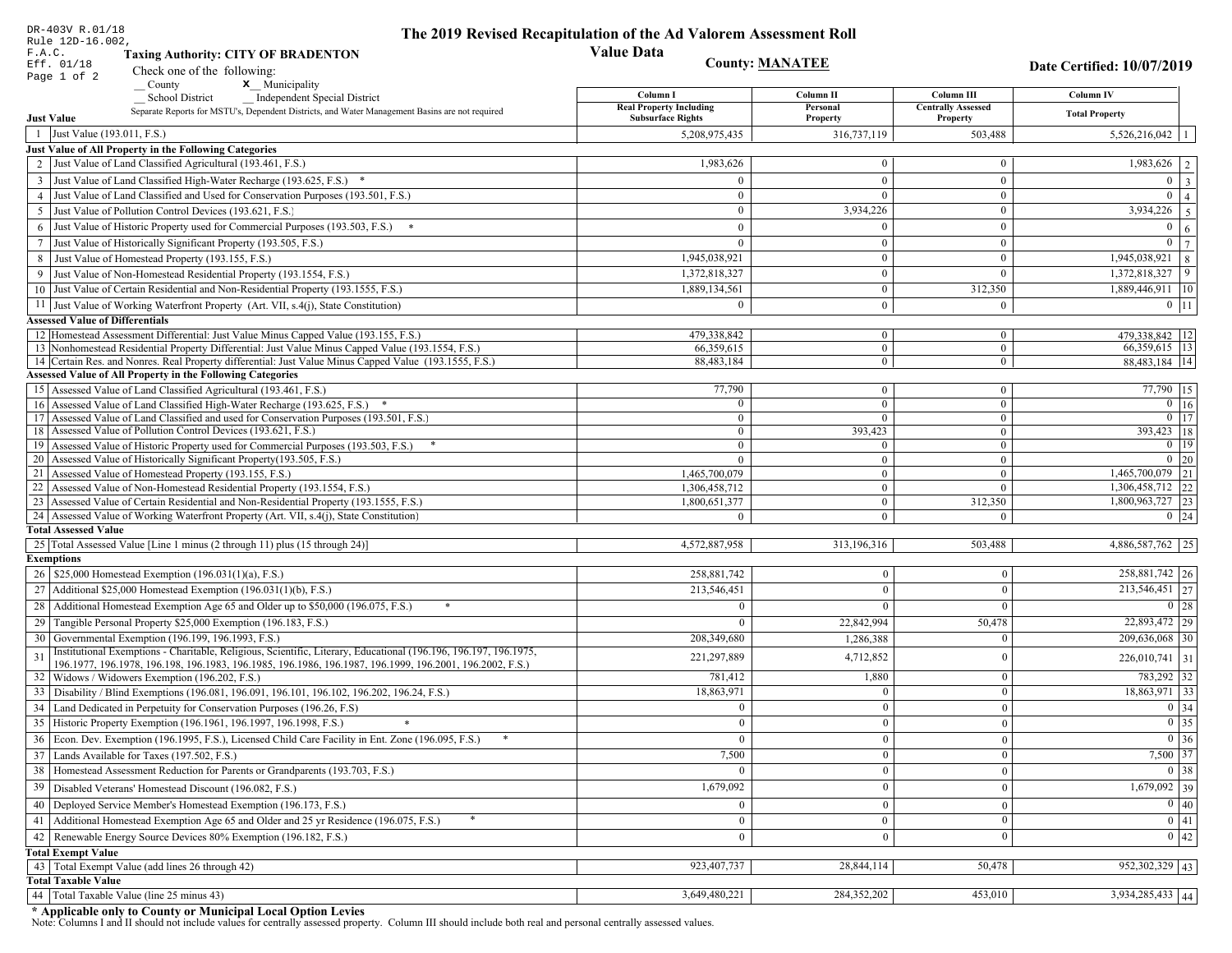**Taxing Authority: CITY OF BRADENTON** 

### Reconciliation of Preliminary and Final Tax Roll

| 1                       | Operating Taxable Value as Shown on Preliminary Tax Roll                                           | 3,921,329,409     |
|-------------------------|----------------------------------------------------------------------------------------------------|-------------------|
| $\overline{\mathbf{2}}$ | Additions to Operating Taxable Value Resulting from Petitions to the VAB                           | $\Omega$          |
| 3                       | Deductions from Operating Taxable Value Resulting from Petitions to the VAB                        | $\Omega$          |
| 4                       | Subtotal $(1 + 2 - 3 = 4)$                                                                         | 3,921,329,409     |
| 5                       | Other Additions to Operating Taxable Value                                                         | 26, 489, 141      |
| 6                       | Other Deductions from Operating Taxable Value                                                      | 13,533,117        |
| 7                       | Operating Taxable Value Shown on Final Tax Roll $(4 + 5 - 6 = 7)$                                  | 3,934,285,433     |
|                         | <b>Selected Just Values</b>                                                                        | <b>Just Value</b> |
| 8                       | Just Value of Subsurface Rights (this amount included in Line 1, Column I, Page One) 193.481, F.S. | 777               |
| 9                       | Just Value of Centrally Assessed Railroad Property Value                                           | 399,211           |
| 10                      | Just Value of Centrally Assessed Private Car Line Property Value                                   | 104,277           |

Note: Sum of items 9 and 10 should equal centrally assessed just value on page 1, line 1, column III.

# **Homestead Portability**

| - -<br>.     | Differential<br><b>POPIVING</b><br>ranstei<br>: Rec<br>$n \cdot n$<br>∴omestean ∙<br>н.<br>. . | 44       |
|--------------|------------------------------------------------------------------------------------------------|----------|
| $\sim$<br>-- | Differential<br>Transferreg<br><b>Homestea</b><br>anne                                         | $\Omega$ |

| <b>Total Parcels or Accounts</b> |    |                                  | Column 1             | Column 2                 |  |
|----------------------------------|----|----------------------------------|----------------------|--------------------------|--|
|                                  |    |                                  | <b>Real Property</b> | <b>Personal Property</b> |  |
|                                  |    |                                  | Parcels              | Accounts                 |  |
|                                  | 13 | <b>Fotal Parcels or Accounts</b> | 22,495               | つへつ<br>د ں ر             |  |

#### **Property with Reduced Assessed Value**

| 14 | Land Classified Agricultural (193.461, F.S.)                                                 |       |  |
|----|----------------------------------------------------------------------------------------------|-------|--|
| 15 | Land Classified High-Water Recharge (193.625, F.S.)                                          |       |  |
| 16 | Land Classified and Used for Conservation Purposes (193.501, F.S.)                           |       |  |
| 17 | Pollution Control Devices (193.621, F.S.)                                                    |       |  |
| 18 | Historic Property used for Commercial Purposes (193.503, F.S.) *                             |       |  |
| 19 | Historically Significant Property (193.505, F.S.)                                            |       |  |
| 20 | Homestead Property; Parcels with Capped Value (193.155, F.S.)                                | 9,438 |  |
| 21 | Non-Homestead Residential Property; Parcels with Capped Value (193.1554, F.S.)               | 4,670 |  |
| 22 | Certain Residential and Non-Residential Property; Parcels with Capped Value (193.1555, F.S.) | 934   |  |
| 23 | Working Waterfront Property (Art. VII, s.4(j), State Constitution)                           |       |  |

### **Other Reductions in Assessed Value**

| 24    | Lands Available for Taxes (197.502, F.S.)                                  |   |  |
|-------|----------------------------------------------------------------------------|---|--|
| - - - | Homestead Assessment Reduction for Parents or Grandparents (193.703, F.S.) |   |  |
| -26   | Disabled Veterans' Homestead Discount (196.082, F.S.)                      | ~ |  |

# \* Applicable only to County or Municipal Local Option Levies

Date Certified: 10/07/2019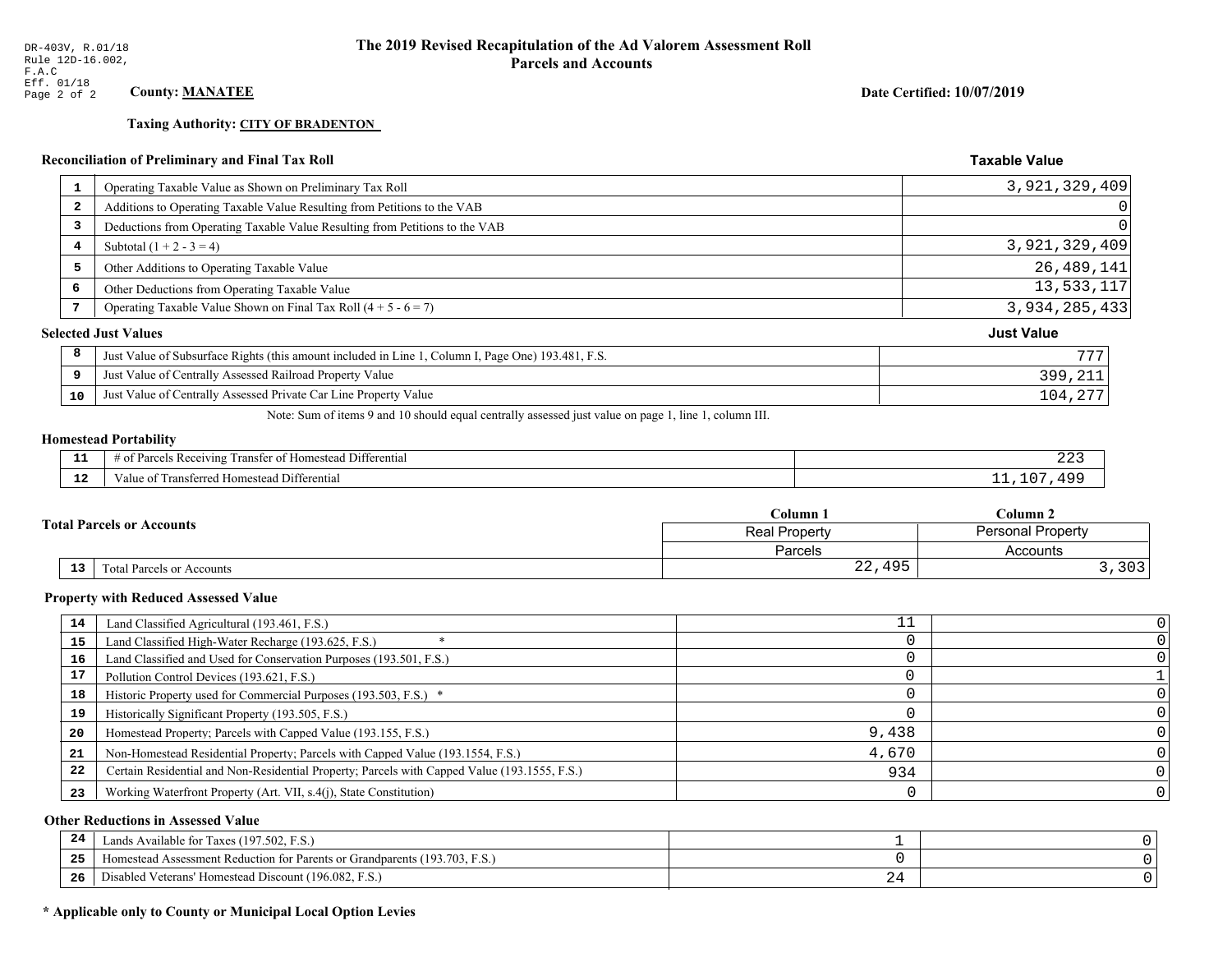| DR-403V R.01/18                        |                                                                                                                                                                       | The 2019 Revised Recapitulation of the Ad Valorem Assessment Roll |                                  |                                  |                                                                       |
|----------------------------------------|-----------------------------------------------------------------------------------------------------------------------------------------------------------------------|-------------------------------------------------------------------|----------------------------------|----------------------------------|-----------------------------------------------------------------------|
| Rule 12D-16.002,<br>F.A.C.             | <b>Taxing Authority: CITY OF HOLMES BEACH</b>                                                                                                                         | <b>Value Data</b>                                                 |                                  |                                  |                                                                       |
| Eff. 01/18                             | Check one of the following:                                                                                                                                           | <b>County: MANATEE</b><br>Date Certified: 10/07/2019              |                                  |                                  |                                                                       |
| Page 1 of 2                            | <b>x</b> Municipality<br>County                                                                                                                                       |                                                                   |                                  |                                  |                                                                       |
|                                        | <b>School District</b><br><b>Independent Special District</b>                                                                                                         | Column I                                                          | Column II                        | Column III                       | Column IV                                                             |
|                                        | Separate Reports for MSTU's, Dependent Districts, and Water Management Basins are not required                                                                        | <b>Real Property Including</b><br><b>Subsurface Rights</b>        | Personal                         | <b>Centrally Assessed</b>        | <b>Total Property</b>                                                 |
| <b>Just Value</b>                      |                                                                                                                                                                       |                                                                   | Property                         | Property                         |                                                                       |
| 1 Just Value (193.011, F.S.)           |                                                                                                                                                                       | 2,484,896,129                                                     | 17,617,449                       | $\overline{0}$                   | $2,502,513,578$   1                                                   |
|                                        | Just Value of All Property in the Following Categories<br>2 Just Value of Land Classified Agricultural (193.461, F.S.)                                                | $\mathbf{0}$                                                      | $\Omega$                         | $\mathbf{0}$                     |                                                                       |
|                                        |                                                                                                                                                                       |                                                                   |                                  |                                  | $0 \mid 2 \mid$                                                       |
|                                        | 3 Just Value of Land Classified High-Water Recharge (193.625, F.S.) *                                                                                                 | $\mathbf{0}$                                                      | $\theta$                         | $\overline{0}$                   | $\boxed{0}$ $\boxed{3}$                                               |
|                                        | 4 Just Value of Land Classified and Used for Conservation Purposes (193.501, F.S.)                                                                                    | $\bf{0}$                                                          | $\mathbf{0}$<br>$\Omega$         | $\overline{0}$                   | $\overline{0}$   4                                                    |
|                                        | 5 Just Value of Pollution Control Devices (193.621, F.S.)                                                                                                             | $\mathbf{0}$                                                      |                                  | $\mathbf{0}$                     | $0 \mid 5 \mid$                                                       |
|                                        | 6 Just Value of Historic Property used for Commercial Purposes (193.503, F.S.)                                                                                        | $\mathbf{0}$                                                      | $\mathbf{0}$                     | $\mathbf{0}$                     | $0 \mid 6 \mid$                                                       |
|                                        | 7 Just Value of Historically Significant Property (193.505, F.S.)                                                                                                     | $\overline{0}$                                                    | $\mathbf{0}$                     | $\mathbf{0}$                     | $\overline{0}$<br>$7\phantom{.0}$                                     |
|                                        | 8 Just Value of Homestead Property (193.155, F.S.)                                                                                                                    | 745,008,300                                                       | $\Omega$                         | $\bf{0}$                         | 745,008,300 8                                                         |
|                                        | 9 Just Value of Non-Homestead Residential Property (193.1554, F.S.)                                                                                                   | 1,592,401,319                                                     | $\mathbf{0}$                     | $\overline{0}$                   | $1,592,401,319$ 9                                                     |
|                                        | 10 Just Value of Certain Residential and Non-Residential Property (193.1555, F.S.)                                                                                    | 147,486,510                                                       | $\mathbf{0}$                     | $\overline{0}$                   | $147,486,510$   10                                                    |
|                                        | 11 Just Value of Working Waterfront Property (Art. VII, s.4(j), State Constitution)                                                                                   | $\theta$                                                          | $\mathbf{0}$                     | $\overline{0}$                   | $0$   11                                                              |
| <b>Assessed Value of Differentials</b> |                                                                                                                                                                       |                                                                   |                                  |                                  |                                                                       |
|                                        | 12 Homestead Assessment Differential: Just Value Minus Capped Value (193.155, F.S.)                                                                                   | 244.407.916                                                       | $\overline{0}$                   | $\overline{0}$                   | 244.407.916   12                                                      |
|                                        | 13 Nonhomestead Residential Property Differential: Just Value Minus Capped Value (193.1554, F.S.)                                                                     | 46,854,099                                                        | $\overline{0}$                   | $\overline{0}$                   | 46,854,099   13                                                       |
|                                        | 14 Certain Res. and Nonres. Real Property differential: Just Value Minus Capped Value (193.1555, F.S.)                                                                | 21,472,449                                                        | $\mathbf{0}$                     | $\overline{0}$                   | 21,472,449 14                                                         |
|                                        | <b>Assessed Value of All Property in the Following Categories</b>                                                                                                     |                                                                   |                                  |                                  |                                                                       |
|                                        | 15 Assessed Value of Land Classified Agricultural (193.461, F.S.)                                                                                                     | $\bf{0}$<br>$\overline{0}$                                        | $\overline{0}$<br>$\overline{0}$ | $\overline{0}$                   | $0 \t15$<br>$0$ 16                                                    |
|                                        | 16 Assessed Value of Land Classified High-Water Recharge (193.625, F.S.) *<br>17 Assessed Value of Land Classified and used for Conservation Purposes (193.501, F.S.) | $\mathbf{0}$                                                      | $\overline{0}$                   | $\overline{0}$<br>$\overline{0}$ | $0$ 17                                                                |
|                                        | 18 Assessed Value of Pollution Control Devices (193.621, F.S.)                                                                                                        | $\ddot{\mathbf{0}}$                                               | $\mathbf{0}$                     | $\overline{0}$                   | $0$ 18                                                                |
|                                        | 19 Assessed Value of Historic Property used for Commercial Purposes (193.503, F.S.)                                                                                   | $\mathbf{0}$                                                      | $\mathbf{0}$                     | $\mathbf{0}$                     | $0$ 19                                                                |
|                                        | 20 Assessed Value of Historically Significant Property (193.505, F.S.)                                                                                                | $\overline{0}$                                                    | $\theta$                         | $\overline{0}$                   | $0 \mid 20$                                                           |
|                                        | 21 Assessed Value of Homestead Property (193.155, F.S.)                                                                                                               | 500,600,384                                                       | $\mathbf{0}$                     | $\mathbf{0}$                     | 500,600,384 21                                                        |
|                                        | 22 Assessed Value of Non-Homestead Residential Property (193.1554, F.S.)                                                                                              | 1,545,547,220                                                     | $\mathbf{0}$                     | $\mathbf{0}$                     | 1,545,547,220 22                                                      |
|                                        | 23 Assessed Value of Certain Residential and Non-Residential Property (193.1555, F.S.)                                                                                | 126,014,061                                                       | $\overline{0}$                   | $\overline{0}$                   | $126,014,061$ 23                                                      |
|                                        | 24 Assessed Value of Working Waterfront Property (Art. VII, s.4(j), State Constitution)                                                                               | $\theta$                                                          | $\Omega$                         | $\overline{0}$                   | $0 \mid 24$                                                           |
| <b>Total Assessed Value</b>            |                                                                                                                                                                       |                                                                   |                                  |                                  |                                                                       |
|                                        | 25 Total Assessed Value [Line 1 minus (2 through 11) plus (15 through 24)]                                                                                            | 2,172,161,665                                                     | 17,617,449                       | $\vert 0 \vert$                  | $2,189,779,114$   25                                                  |
| <b>Exemptions</b>                      |                                                                                                                                                                       |                                                                   |                                  |                                  |                                                                       |
|                                        | 26   \$25,000 Homestead Exemption (196.031(1)(a), F.S.)                                                                                                               | 27,850,000                                                        | $\overline{0}$                   | $\boldsymbol{0}$                 | $27,850,000$ 26                                                       |
|                                        | 27   Additional \$25,000 Homestead Exemption (196.031(1)(b), F.S.)                                                                                                    | 27,767,506                                                        | $\theta$                         | $\bf{0}$                         | $\boxed{27,767,506}$ $\boxed{27}$                                     |
| 28                                     | Additional Homestead Exemption Age 65 and Older up to \$50,000 (196.075, F.S.)<br>*                                                                                   | 875,000                                                           | $\overline{0}$                   | $\boldsymbol{0}$                 | 875,000 28                                                            |
|                                        | 29 Tangible Personal Property \$25,000 Exemption (196.183, F.S.)                                                                                                      | $\Omega$                                                          | 2,325,115                        | $\boldsymbol{0}$                 | $2,325,115$ 29                                                        |
|                                        | 30 Governmental Exemption (196.199, 196.1993, F.S.)                                                                                                                   | 12,653,286                                                        | $\overline{0}$                   | $\boldsymbol{0}$                 | $12,653,286$ 30                                                       |
| 31                                     | Institutional Exemptions - Charitable, Religious, Scientific, Literary, Educational (196.196, 196.197, 196.1975,                                                      |                                                                   | $\overline{0}$                   | $\boldsymbol{0}$                 |                                                                       |
|                                        | 196.1977, 196.1978, 196.198, 196.1983, 196.1985, 196.1986, 196.1987, 196.1999, 196.2001, 196.2002, F.S.)                                                              | 17,722,763                                                        |                                  |                                  | $17,722,763$ 31                                                       |
|                                        | 32   Widows / Widowers Exemption (196.202, F.S.)                                                                                                                      | 107,000                                                           | $\overline{0}$                   | $\boldsymbol{0}$                 | $107,000$ 32                                                          |
| 33                                     | Disability / Blind Exemptions (196.081, 196.091, 196.101, 196.102, 196.202, 196.24, F.S.)                                                                             | 2,544,623                                                         | $\Omega$                         | $\mathbf{0}$                     | $2,544,623$ 33                                                        |
| 34                                     | Land Dedicated in Perpetuity for Conservation Purposes (196.26, F.S)                                                                                                  | $\mathbf{0}$                                                      | $\overline{0}$                   | $\bf{0}$                         | 0 34                                                                  |
|                                        | 35 Historic Property Exemption (196.1961, 196.1997, 196.1998, F.S.)                                                                                                   | $\mathbf{0}$                                                      | $\mathbf{0}$                     | $\bf{0}$                         | $\begin{array}{ c c }\n\hline\n0 & 35 \\ \hline\n0 & 36\n\end{array}$ |
|                                        | 36 Econ. Dev. Exemption (196.1995, F.S.), Licensed Child Care Facility in Ent. Zone (196.095, F.S.)                                                                   | $\overline{0}$                                                    | $\overline{0}$                   | $\mathbf{0}$                     |                                                                       |
|                                        | 37 Lands Available for Taxes (197.502, F.S.)                                                                                                                          | $\mathbf{0}$                                                      | $\bf{0}$                         | $\bf{0}$                         | $\boxed{0}$ 37                                                        |
|                                        | 38   Homestead Assessment Reduction for Parents or Grandparents (193.703, F.S.)                                                                                       | 17,931                                                            | $\overline{0}$                   | $\boldsymbol{0}$                 | $17,931$ 38                                                           |
|                                        | 39   Disabled Veterans' Homestead Discount (196.082, F.S.)                                                                                                            | 531,635                                                           | $\overline{0}$                   | $\bf{0}$                         | $531,635$ 39                                                          |
|                                        | 40   Deployed Service Member's Homestead Exemption (196.173, F.S.)                                                                                                    | $\overline{0}$                                                    | $\overline{0}$                   | $\boldsymbol{0}$                 | 0 40                                                                  |
| 41                                     | Additional Homestead Exemption Age 65 and Older and 25 yr Residence (196.075, F.S.)                                                                                   | $\mathbf{0}$                                                      | $\mathbf{0}$                     | $\bf{0}$                         | 0 41                                                                  |
|                                        | Renewable Energy Source Devices 80% Exemption (196.182, F.S.)                                                                                                         | $\overline{0}$                                                    | $\overline{0}$                   | $\bf{0}$                         | $0 \mid 42$                                                           |
| 42                                     |                                                                                                                                                                       |                                                                   |                                  |                                  |                                                                       |
| <b>Total Exempt Value</b>              | 43 Total Exempt Value (add lines 26 through 42)                                                                                                                       | 90,069,744                                                        | 2,325,115                        | $\overline{0}$                   | $92,394,859$ 43                                                       |
| <b>Total Taxable Value</b>             |                                                                                                                                                                       |                                                                   |                                  |                                  |                                                                       |
|                                        | 44   Total Taxable Value (line 25 minus 43)                                                                                                                           | 2,082,091,921                                                     | 15,292,334                       | $\bf{0}$                         | $2,097,384,255$ 44                                                    |
|                                        |                                                                                                                                                                       |                                                                   |                                  |                                  |                                                                       |

DR-403V R.01/18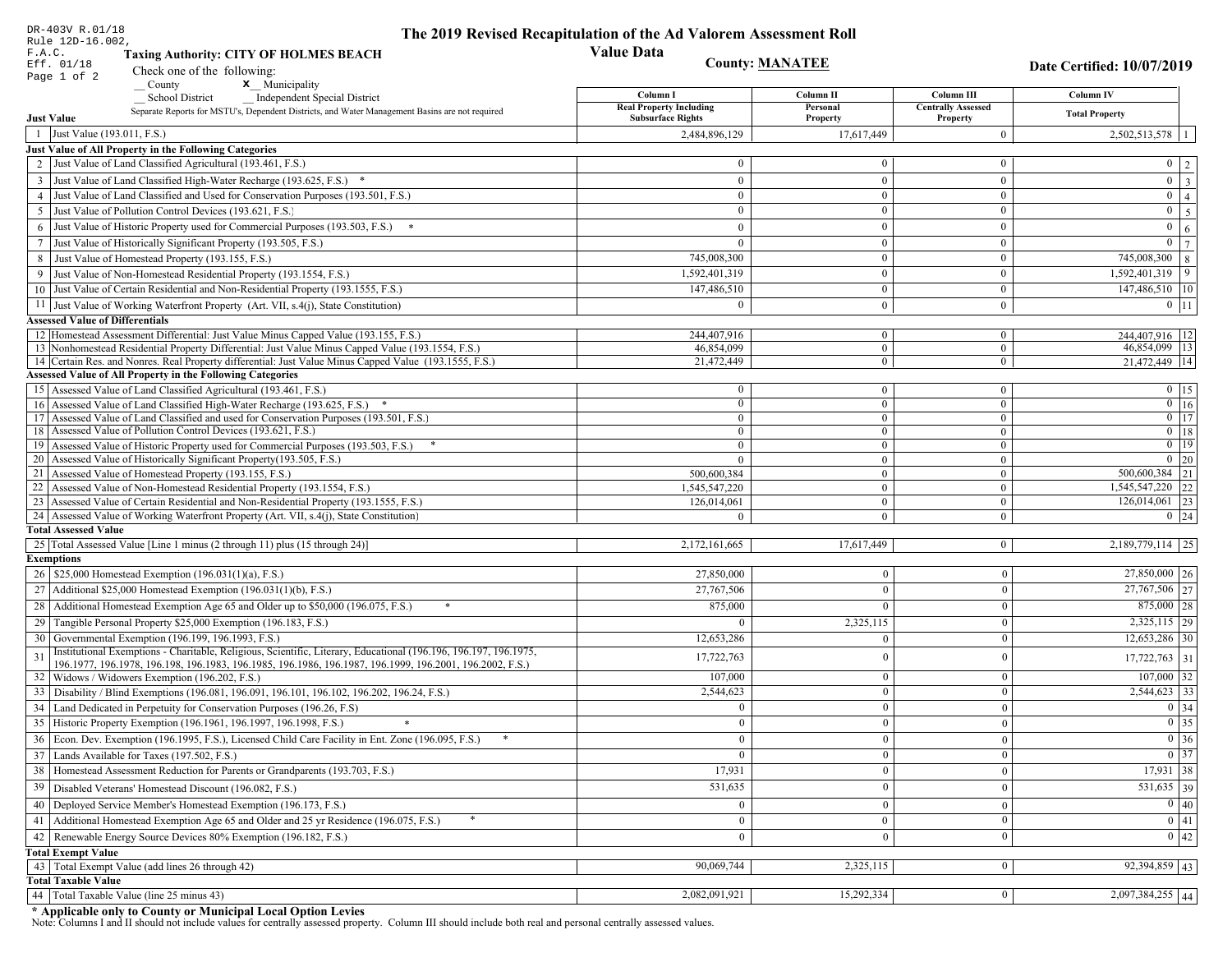**Taxing Authority: CITY OF HOLMES BEACH** 

### Reconciliation of Preliminary and Final Tax Roll

|   | Operating Taxable Value as Shown on Preliminary Tax Roll<br>1                                           | 2,101,932,610     |
|---|---------------------------------------------------------------------------------------------------------|-------------------|
|   | Additions to Operating Taxable Value Resulting from Petitions to the VAB<br>$\overline{\mathbf{2}}$     | 0                 |
|   | Deductions from Operating Taxable Value Resulting from Petitions to the VAB<br>3                        | $\Omega$          |
|   | Subtotal $(1 + 2 - 3 = 4)$<br>4                                                                         | 2,101,932,610     |
|   | 5<br>Other Additions to Operating Taxable Value                                                         | 2,788,519         |
| 6 | Other Deductions from Operating Taxable Value                                                           | 7,336,874         |
|   | Operating Taxable Value Shown on Final Tax Roll $(4 + 5 - 6 = 7)$                                       | 2,097,384,255     |
|   | <b>Selected Just Values</b>                                                                             | <b>Just Value</b> |
|   | 8<br>Just Value of Subsurface Rights (this amount included in Line 1, Column I, Page One) 193.481, F.S. |                   |
|   | Just Value of Centrally Assessed Railroad Property Value<br>9                                           |                   |
|   | Just Value of Centrally Assessed Private Car Line Property Value<br>10                                  |                   |
|   |                                                                                                         |                   |

Note: Sum of items 9 and 10 should equal centrally assessed just value on page 1, line 1, column III.

### **Homestead Portability**

l,

| --          | Differential<br>ranster<br><i>Pacawing</i><br>. Homester<br>. arce:<br>-01<br>n | . . |
|-------------|---------------------------------------------------------------------------------|-----|
| $\sim$<br>. | <br>l Differential<br>alue<br><b>Homestead</b><br>usichcu.<br>тан               |     |

|    |                                                   | Column <sub>1</sub>   | Column 2                 |  |
|----|---------------------------------------------------|-----------------------|--------------------------|--|
|    | <b>Fotal Parcels or Accounts</b><br>Real Property |                       | <b>Personal Property</b> |  |
|    |                                                   | Parcels               | Accounts                 |  |
| 13 | Total Parcels or Accounts                         | $\sim$<br><b>1,11</b> | $\cap$<br>ے کے ح         |  |

#### **Property with Reduced Assessed Value**

| 14 | Land Classified Agricultural (193.461, F.S.)                                                 |       |  |
|----|----------------------------------------------------------------------------------------------|-------|--|
| 15 | Land Classified High-Water Recharge (193.625, F.S.)                                          |       |  |
| 16 | Land Classified and Used for Conservation Purposes (193.501, F.S.)                           |       |  |
| 17 | Pollution Control Devices (193.621, F.S.)                                                    |       |  |
| 18 | Historic Property used for Commercial Purposes (193.503, F.S.) *                             |       |  |
| 19 | Historically Significant Property (193.505, F.S.)                                            |       |  |
| 20 | Homestead Property; Parcels with Capped Value (193.155, F.S.)                                | 1,042 |  |
| 21 | Non-Homestead Residential Property; Parcels with Capped Value (193.1554, F.S.)               | 875   |  |
| 22 | Certain Residential and Non-Residential Property; Parcels with Capped Value (193.1555, F.S.) | 46    |  |
| 23 | Working Waterfront Property (Art. VII, s.4(j), State Constitution)                           |       |  |

### **Other Reductions in Assessed Value**

| -24   | Lands Available for Taxes (197.502, F.S.)                                  |  |
|-------|----------------------------------------------------------------------------|--|
| - - - | Homestead Assessment Reduction for Parents or Grandparents (193.703, F.S.) |  |
| -26   | Disabled Veterans' Homestead Discount (196.082, F.S.)                      |  |

# \* Applicable only to County or Municipal Local Option Levies

Date Certified: 10/07/2019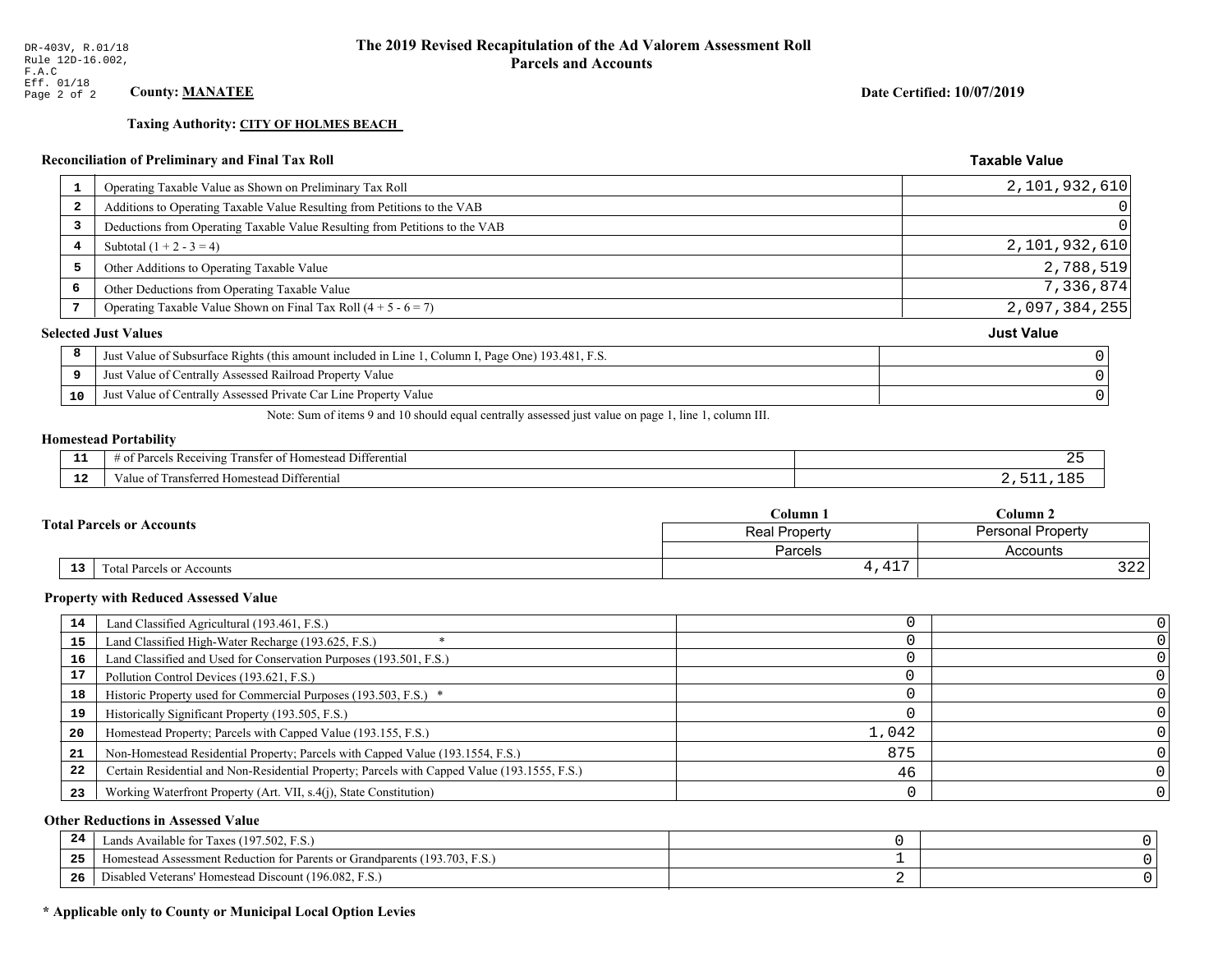| DR-403V R.01/18<br>Rule 12D-16.002,    |                                                                                                                                                           | The 2019 Revised Recapitulation of the Ad Valorem Assessment Roll |                                  |                                       |                                   |
|----------------------------------------|-----------------------------------------------------------------------------------------------------------------------------------------------------------|-------------------------------------------------------------------|----------------------------------|---------------------------------------|-----------------------------------|
| F.A.C.                                 | <b>Taxing Authority: TOWN OF LONGBOAT KEY</b>                                                                                                             | <b>Value Data</b>                                                 |                                  |                                       |                                   |
| Eff. 01/18                             | Check one of the following:                                                                                                                               | <b>County: MANATEE</b>                                            |                                  |                                       | <b>Date Certified: 10/07/2019</b> |
| Page 1 of 2                            | County<br>x Municipality                                                                                                                                  |                                                                   |                                  |                                       |                                   |
|                                        | <b>Independent Special District</b><br><b>School District</b>                                                                                             | Column I                                                          | Column II                        | Column III                            | Column IV                         |
| <b>Just Value</b>                      | Separate Reports for MSTU's, Dependent Districts, and Water Management Basins are not required                                                            | <b>Real Property Including</b><br><b>Subsurface Rights</b>        | Personal<br>Property             | <b>Centrally Assessed</b><br>Property | <b>Total Property</b>             |
| 1 Just Value (193.011, F.S.)           |                                                                                                                                                           | 2,124,988,018                                                     | 15,399,443                       | $\mathbf{0}$                          | $2,140,387,461$   1               |
|                                        | Just Value of All Property in the Following Categories                                                                                                    |                                                                   |                                  |                                       |                                   |
|                                        | 2 Just Value of Land Classified Agricultural (193.461, F.S.)                                                                                              | $\bf{0}$                                                          | $\theta$                         | $\overline{0}$                        | $0 \mid 2 \mid$                   |
|                                        | 3 Just Value of Land Classified High-Water Recharge (193.625, F.S.) *                                                                                     | $\theta$                                                          | $\mathbf{0}$                     | $\mathbf{0}$                          | $\boxed{0}$ $\boxed{3}$           |
|                                        | 4 Just Value of Land Classified and Used for Conservation Purposes (193.501, F.S.)                                                                        | $\mathbf{0}$                                                      | $\mathbf{0}$                     | $\overline{0}$                        | $0 \mid 4 \mid$                   |
|                                        | 5 Just Value of Pollution Control Devices (193.621, F.S.)                                                                                                 | $\overline{0}$                                                    | $\theta$                         | $\mathbf{0}$                          | $\boxed{0}$ $\boxed{5}$           |
|                                        | 6 Just Value of Historic Property used for Commercial Purposes (193.503, F.S.)                                                                            | $\theta$                                                          | $\Omega$                         | $\mathbf{0}$                          | $\mathbf{0}$<br>6 <sup>1</sup>    |
|                                        | 7 Just Value of Historically Significant Property (193.505, F.S.)                                                                                         | $\theta$                                                          | $\Omega$                         | $\mathbf{0}$                          | $\overline{0}$   $\overline{7}$   |
|                                        | 8 Just Value of Homestead Property (193.155, F.S.)                                                                                                        | 706,172,252                                                       | $\mathbf{0}$                     | $\mathbf{0}$                          | 706,172,252 8                     |
|                                        | 9 Just Value of Non-Homestead Residential Property (193.1554, F.S.)                                                                                       | 1,312,019,450                                                     | $\theta$                         | $\mathbf{0}$                          | $1,312,019,450$ 9                 |
|                                        | 10 Just Value of Certain Residential and Non-Residential Property (193.1555, F.S.)                                                                        | 106,796,316                                                       | $\mathbf{0}$                     | $\bf{0}$                              | $106,796,316$ 10                  |
|                                        | 11 Just Value of Working Waterfront Property (Art. VII, s.4(j), State Constitution)                                                                       | $\overline{0}$                                                    | $\overline{0}$                   | $\overline{0}$                        | $0$   11                          |
| <b>Assessed Value of Differentials</b> |                                                                                                                                                           |                                                                   |                                  |                                       |                                   |
|                                        | 12 Homestead Assessment Differential: Just Value Minus Capped Value (193.155, F.S.)                                                                       | 166,907,590                                                       | $\overline{0}$                   | $\overline{0}$                        | 166,907,590   12                  |
|                                        | 13 Nonhomestead Residential Property Differential: Just Value Minus Capped Value (193.1554, F.S.)                                                         | 24,867,763                                                        | $\mathbf{0}$                     | $\overline{0}$                        | 24,867,763   13                   |
|                                        | 14 Certain Res. and Nonres. Real Property differential: Just Value Minus Capped Value (193.1555, F.S.)                                                    | 11,212,798                                                        | $\overline{0}$                   | $\mathbf{0}$                          | 11,212,798 14                     |
|                                        | <b>Assessed Value of All Property in the Following Categories</b>                                                                                         |                                                                   |                                  |                                       |                                   |
|                                        | 15   Assessed Value of Land Classified Agricultural (193.461, F.S.)                                                                                       | $\bf{0}$                                                          | $\overline{0}$                   | $\bf{0}$                              | $0$ 15                            |
|                                        | 16 Assessed Value of Land Classified High-Water Recharge (193.625, F.S.) *                                                                                | $\overline{0}$                                                    | $\overline{0}$                   | $\mathbf{0}$                          | $0$ 16                            |
|                                        | 17 Assessed Value of Land Classified and used for Conservation Purposes (193.501, F.S.)<br>18 Assessed Value of Pollution Control Devices (193.621, F.S.) | $\bf{0}$                                                          | $\mathbf{0}$                     | $\bf{0}$                              | $\boxed{0}$ 17                    |
|                                        | 19 Assessed Value of Historic Property used for Commercial Purposes (193.503, F.S.)                                                                       | $\mathbf{0}$<br>$\bf{0}$                                          | $\overline{0}$<br>$\overline{0}$ | $\overline{0}$<br>$\overline{0}$      | $0$ 18<br>$\boxed{0}$ 19          |
|                                        | 20 Assessed Value of Historically Significant Property (193.505, F.S.)                                                                                    | $\mathbf{0}$                                                      | $\overline{0}$                   | $\mathbf{0}$                          | $0 \mid 20$                       |
|                                        | 21 Assessed Value of Homestead Property (193.155, F.S.)                                                                                                   | 539,264,662                                                       | $\mathbf{0}$                     | $\overline{0}$                        | 539,264,662 21                    |
|                                        | 22 Assessed Value of Non-Homestead Residential Property (193.1554, F.S.)                                                                                  | 1,287,151,687                                                     | $\overline{0}$                   | $\overline{0}$                        | 1,287,151,687 22                  |
|                                        | 23 Assessed Value of Certain Residential and Non-Residential Property (193.1555, F.S.)                                                                    | 95,583,518                                                        | $\overline{0}$                   | $\bf{0}$                              | 95,583,518 23                     |
|                                        | 24 Assessed Value of Working Waterfront Property (Art. VII, s.4(j), State Constitution)                                                                   | $\Omega$                                                          | $\mathbf{0}$                     | $\overline{0}$                        | $0 \mid 24$                       |
| <b>Total Assessed Value</b>            |                                                                                                                                                           |                                                                   |                                  |                                       |                                   |
|                                        | 25 Total Assessed Value [Line 1 minus (2 through 11) plus (15 through 24)]                                                                                | 1,921,999,867                                                     | 15,399,443                       | 0                                     | 1,937,399,310 25                  |
| <b>Exemptions</b>                      |                                                                                                                                                           |                                                                   |                                  |                                       |                                   |
|                                        | 26   \$25,000 Homestead Exemption (196.031(1)(a), F.S.)                                                                                                   | 23,725,000                                                        | $\overline{0}$                   | $\boldsymbol{0}$                      | 23,725,000   26                   |
|                                        | 27   Additional \$25,000 Homestead Exemption (196.031(1)(b), F.S.)                                                                                        | 23,649,715                                                        | $\overline{0}$                   | $\boldsymbol{0}$                      | $\overline{23,649,715}$ 27        |
|                                        | 28 Additional Homestead Exemption Age 65 and Older up to \$50,000 (196.075, F.S.)                                                                         | 350,000                                                           | $\Omega$                         | $\mathbf{0}$                          | $350,000$ 28                      |
| 29                                     | Tangible Personal Property \$25,000 Exemption (196.183, F.S.)                                                                                             | $\Omega$                                                          | 1,026,851                        | $\boldsymbol{0}$                      | $1,026,851$ 29                    |
|                                        | 30 Governmental Exemption (196.199, 196.1993, F.S.)                                                                                                       | 18,670,993                                                        | $\Omega$                         | $\boldsymbol{0}$                      | 18,670,993 30                     |
| 31                                     | Institutional Exemptions - Charitable, Religious, Scientific, Literary, Educational (196.196, 196.197, 196.1975,                                          | 11,219,199                                                        | $\Omega$                         | $\boldsymbol{0}$                      | $11,219,199$ 31                   |
|                                        | 196.1977, 196.1978, 196.198, 196.1983, 196.1985, 196.1986, 196.1987, 196.1999, 196.2001, 196.2002, F.S.)                                                  |                                                                   |                                  |                                       |                                   |
|                                        | 32   Widows / Widowers Exemption (196.202, F.S.)                                                                                                          | 96,000                                                            | $\overline{0}$                   | $\mathbf{0}$                          | $96,000$ 32<br>4,354,452 33       |
|                                        | 33   Disability / Blind Exemptions (196.081, 196.091, 196.101, 196.102, 196.202, 196.24, F.S.)                                                            | 4,354,452                                                         | $\overline{0}$                   | $\boldsymbol{0}$                      |                                   |
|                                        | 34 Land Dedicated in Perpetuity for Conservation Purposes (196.26, F.S)                                                                                   | $\mathbf{0}$                                                      | $\overline{0}$                   | $\boldsymbol{0}$                      | 0 34                              |
|                                        | 35 Historic Property Exemption (196.1961, 196.1997, 196.1998, F.S.)                                                                                       | $\mathbf{0}$                                                      | $\mathbf{0}$                     | 0                                     | $\boxed{0}$ 35                    |
|                                        | 36 Econ. Dev. Exemption (196.1995, F.S.), Licensed Child Care Facility in Ent. Zone (196.095, F.S.)                                                       | $\overline{0}$                                                    | $\overline{0}$                   | $\boldsymbol{0}$                      | $\boxed{0}$ 36                    |
|                                        | 37 Lands Available for Taxes (197.502, F.S.)                                                                                                              | $\overline{0}$                                                    | $\mathbf{0}$                     | $\bf{0}$                              | $0 \overline{\smash)37}$          |
|                                        | 38   Homestead Assessment Reduction for Parents or Grandparents (193.703, F.S.)                                                                           | $\bf{0}$                                                          | $\bf{0}$                         | $\overline{0}$                        | $\boxed{0}$ 38                    |
| 39                                     | Disabled Veterans' Homestead Discount (196.082, F.S.)                                                                                                     | 410,511                                                           | $\overline{0}$                   | $\boldsymbol{0}$                      | $410,511$ 39                      |
|                                        | 40   Deployed Service Member's Homestead Exemption (196.173, F.S.)                                                                                        | $\theta$                                                          | $\overline{0}$                   | $\bf{0}$                              | 0 40                              |
| 41                                     | Additional Homestead Exemption Age 65 and Older and 25 yr Residence (196.075, F.S.)                                                                       | 25,690                                                            | $\mathbf{0}$                     | $\boldsymbol{0}$                      | $25,690$ 41                       |
| 42                                     | Renewable Energy Source Devices 80% Exemption (196.182, F.S.)                                                                                             | $\mathbf{0}$                                                      | $\mathbf{0}$                     | $\boldsymbol{0}$                      | 0 42                              |
| <b>Total Exempt Value</b>              |                                                                                                                                                           |                                                                   |                                  |                                       |                                   |
|                                        | 43 Total Exempt Value (add lines 26 through 42)                                                                                                           | 82,501,560                                                        | 1,026,851                        | $\mathbf{0}$                          | $83,528,411$ 43                   |
| <b>Total Taxable Value</b>             |                                                                                                                                                           |                                                                   |                                  |                                       |                                   |
|                                        | 44 Total Taxable Value (line 25 minus 43)                                                                                                                 | 1,839,498,307                                                     | 14,372,592                       | $\bf{0}$                              | $1,853,870,899$ 44                |

DR-403V R.01/18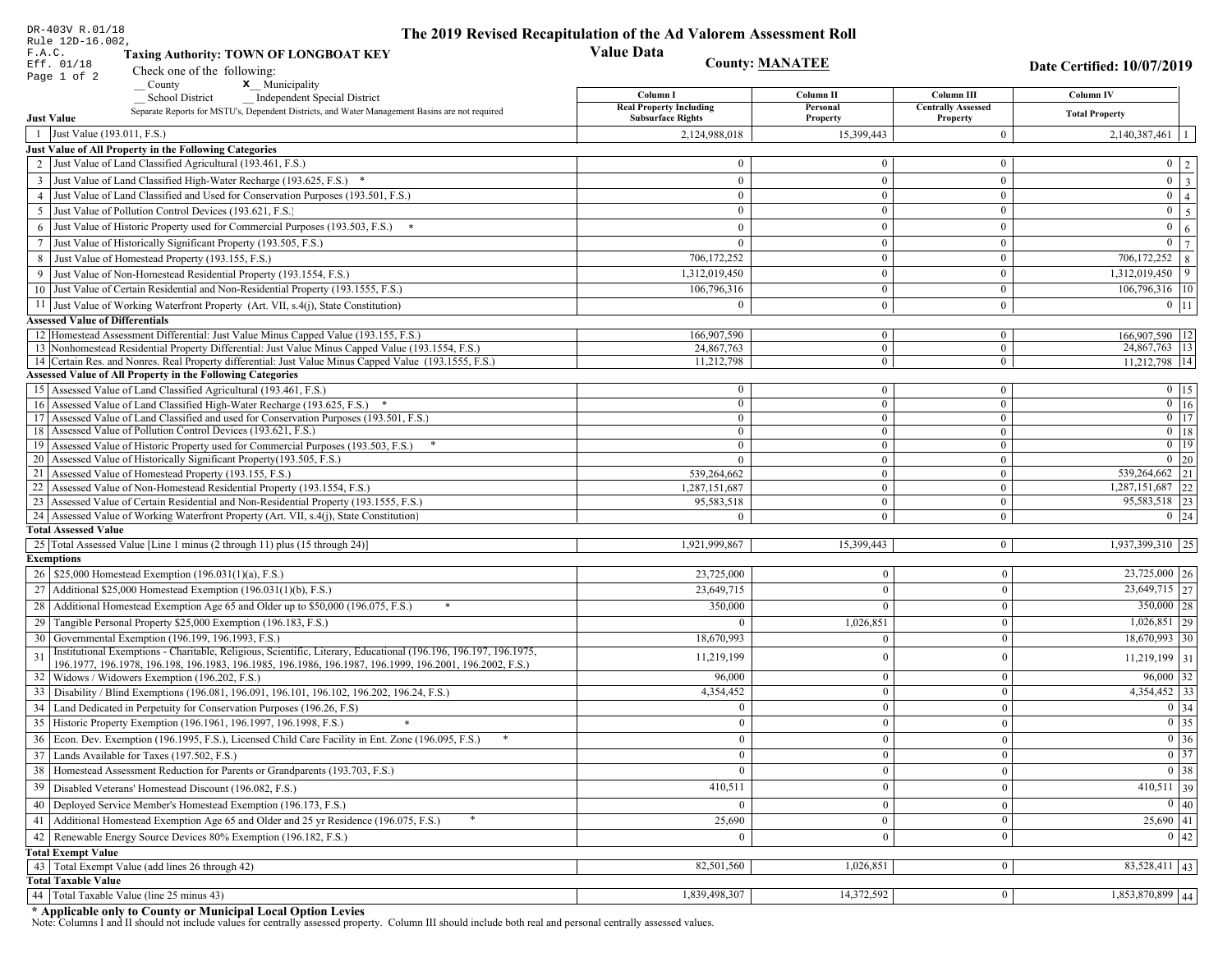**Taxing Authority: TOWN OF LONGBOAT KEY** 

### Reconciliation of Preliminary and Final Tax Roll

| 1  | Operating Taxable Value as Shown on Preliminary Tax Roll                                           | 1,858,963,889     |
|----|----------------------------------------------------------------------------------------------------|-------------------|
| -2 | Additions to Operating Taxable Value Resulting from Petitions to the VAB                           | $\overline{0}$    |
| 3  | Deductions from Operating Taxable Value Resulting from Petitions to the VAB                        | 0                 |
| 4  | Subtotal $(1 + 2 - 3 = 4)$                                                                         | 1,858,963,889     |
| 5  | Other Additions to Operating Taxable Value                                                         | 2,007,804         |
| 6  | Other Deductions from Operating Taxable Value                                                      | 7,100,794         |
|    | Operating Taxable Value Shown on Final Tax Roll $(4 + 5 - 6 = 7)$                                  | 1,853,870,899     |
|    | <b>Selected Just Values</b>                                                                        | <b>Just Value</b> |
| 8  | Just Value of Subsurface Rights (this amount included in Line 1, Column I, Page One) 193.481, F.S. |                   |
| 9  | Just Value of Centrally Assessed Railroad Property Value                                           |                   |
| 10 | Just Value of Centrally Assessed Private Car Line Property Value                                   |                   |
|    |                                                                                                    |                   |

Note: Sum of items 9 and 10 should equal centrally assessed just value on page 1, line 1, column III.

#### **Homestead Portability**

| --            | $ -$<br>.<br>Differential<br>ranster of<br>Parce<br>ceiving<br>omesteac<br>OТ<br>, , , , ,<br>. | - |
|---------------|-------------------------------------------------------------------------------------------------|---|
| $\sim$<br>. . | Transferred Homestead Differential<br>∕alu                                                      |   |

| <b>Total Parcels or Accounts</b> |    |                           | $\mathbb C$ olumn $\;$ .                  | $C$ olumn 2 |  |
|----------------------------------|----|---------------------------|-------------------------------------------|-------------|--|
|                                  |    |                           | Personal Property<br><b>Real Property</b> |             |  |
|                                  |    |                           | Parcels                                   | Accounts    |  |
|                                  | 13 | Fotal Parcels or Accounts | 739<br>ັບ <i>ເ</i><br>. <u>.</u>          | 201         |  |

#### **Property with Reduced Assessed Value**

| 14 | Land Classified Agricultural (193.461, F.S.)                                                 |     |  |
|----|----------------------------------------------------------------------------------------------|-----|--|
| 15 | Land Classified High-Water Recharge (193.625, F.S.)                                          |     |  |
| 16 | Land Classified and Used for Conservation Purposes (193.501, F.S.)                           |     |  |
| 17 | Pollution Control Devices (193.621, F.S.)                                                    |     |  |
| 18 | Historic Property used for Commercial Purposes (193.503, F.S.) *                             |     |  |
| 19 | Historically Significant Property (193.505, F.S.)                                            |     |  |
| 20 | Homestead Property; Parcels with Capped Value (193.155, F.S.)                                | 859 |  |
| 21 | Non-Homestead Residential Property; Parcels with Capped Value (193.1554, F.S.)               | 735 |  |
| 22 | Certain Residential and Non-Residential Property; Parcels with Capped Value (193.1555, F.S.) |     |  |
| 23 | Working Waterfront Property (Art. VII, s.4(j), State Constitution)                           |     |  |

### **Other Reductions in Assessed Value**

| -44 | Available for Taxes (197.502, F.S.)                                          |  |
|-----|------------------------------------------------------------------------------|--|
| 25  | 'omestead Assessment Reduction for Parents or Grandparents $(193.703, F.S.)$ |  |
| 26  | isabled Veterans' Homestead Discount (196.082, F.S.)                         |  |

### \* Applicable only to County or Municipal Local Option Levies

Date Certified: 10/07/2019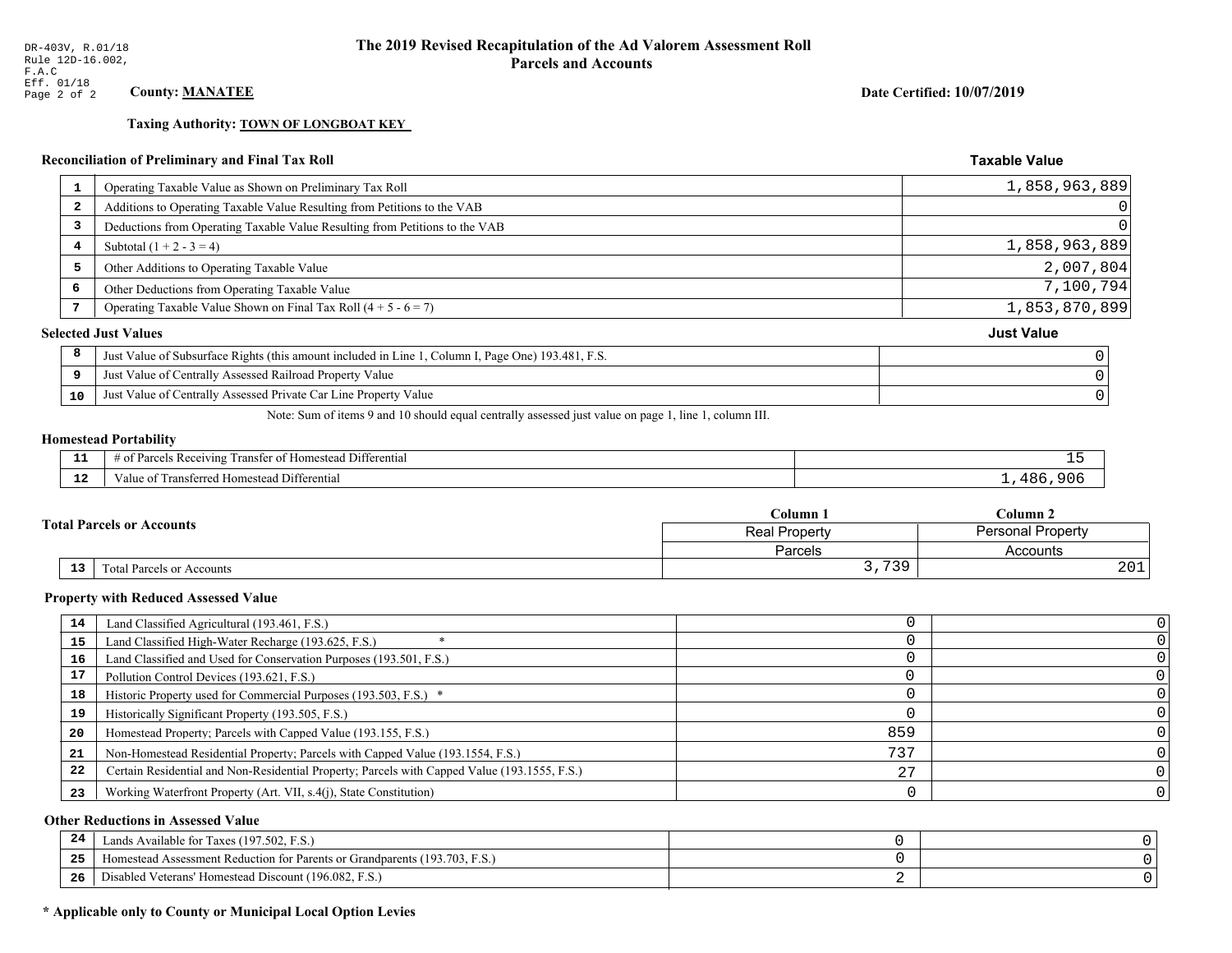| DR-403V R.01/18                                                                                                                                                                          | The 2019 Revised Recapitulation of the Ad Valorem Assessment Roll |                                |                                  |                                             |
|------------------------------------------------------------------------------------------------------------------------------------------------------------------------------------------|-------------------------------------------------------------------|--------------------------------|----------------------------------|---------------------------------------------|
| Rule 12D-16.002,<br>F.A.C.<br>Taxing Authority: LONGBOAT KEY BEACH EROSION DIST A<br>Eff. 01/18<br>Check one of the following:<br>Page 1 of 2                                            | <b>Value Data</b>                                                 | <b>County: MANATEE</b>         |                                  | Date Certified: 10/07/2019                  |
| $\sqrt{\frac{1}{1}}$ County<br>$\mathbf{x}$ Municipality                                                                                                                                 | Column I                                                          | Column II                      | Column III                       | Column IV                                   |
| Independent Special District<br>School District<br>Separate Reports for MSTU's, Dependent Districts, and Water Management Basins are not required                                        | <b>Real Property Including</b>                                    | Personal                       | <b>Centrally Assessed</b>        | <b>Total Property</b>                       |
| <b>Just Value</b>                                                                                                                                                                        | <b>Subsurface Rights</b>                                          | Property                       | Property                         |                                             |
| 1 Just Value (193.011, F.S.)                                                                                                                                                             | 1,155,101,513                                                     | 14,789,590                     | $\overline{0}$                   | 1,169,891,103<br>-1                         |
| Just Value of All Property in the Following Categories<br>2 Just Value of Land Classified Agricultural (193.461, F.S.)                                                                   | $\theta$                                                          | $\overline{0}$                 | $\mathbf{0}$                     |                                             |
|                                                                                                                                                                                          |                                                                   |                                |                                  | $0 \mid 2$<br>$\overline{0}$ $\overline{3}$ |
| 3 Just Value of Land Classified High-Water Recharge (193.625, F.S.) *                                                                                                                    | $\bf{0}$                                                          | $\mathbf{0}$<br>$\overline{0}$ | $\mathbf{0}$                     | $\overline{0}$                              |
| 4 Just Value of Land Classified and Used for Conservation Purposes (193.501, F.S.)                                                                                                       | $\overline{0}$<br>$\mathbf{0}$                                    | $\overline{0}$                 | $\overline{0}$<br>$\overline{0}$ | $\vert 4 \vert$<br>$\mathbf{0}$             |
| 5 Just Value of Pollution Control Devices (193.621, F.S.                                                                                                                                 |                                                                   |                                |                                  | $\overline{5}$                              |
| 6 Just Value of Historic Property used for Commercial Purposes (193.503, F.S.) *                                                                                                         | $\Omega$                                                          | $\overline{0}$                 | $\mathbf{0}$                     | $\boldsymbol{0}$<br>$\sqrt{6}$              |
| 7 Just Value of Historically Significant Property (193.505, F.S.)                                                                                                                        | $\theta$                                                          | $\mathbf{0}$<br>$\overline{0}$ | $\mathbf{0}$                     | $\overline{0}$<br>7                         |
| 8 Just Value of Homestead Property (193.155, F.S.)                                                                                                                                       | 286,099,568                                                       | $\theta$                       | $\overline{0}$                   | 286,099,568<br>8                            |
| 9 Just Value of Non-Homestead Residential Property (193.1554, F.S.)                                                                                                                      | 787, 333, 154                                                     |                                | $\mathbf{0}$                     | $787,333,154$ 9                             |
| 10 Just Value of Certain Residential and Non-Residential Property (193.1555, F.S.)                                                                                                       | 81,668,791                                                        | $\mathbf{0}$                   | $\overline{0}$                   | 81,668,791 10                               |
| 11 Just Value of Working Waterfront Property (Art. VII, s.4(j), State Constitution)                                                                                                      | $\Omega$                                                          | $\overline{0}$                 | $\overline{0}$                   | $0$   11                                    |
| <b>Assessed Value of Differentials</b>                                                                                                                                                   |                                                                   |                                |                                  |                                             |
| 12 Homestead Assessment Differential: Just Value Minus Capped Value (193.155, F.S.)<br>13 Nonhomestead Residential Property Differential: Just Value Minus Capped Value (193.1554, F.S.) | 62,870,047<br>14,303,110                                          | $\mathbf{0}$<br>$\mathbf{0}$   | $\mathbf{0}$<br>$\overline{0}$   | 62.870.047   12<br>$14,303,110$ 13          |
| 14 Certain Res. and Nonres. Real Property differential: Just Value Minus Capped Value (193.1555, F.S.)                                                                                   | 5,656,870                                                         | $\mathbf{0}$                   | $\overline{0}$                   | $5,656,870$ 14                              |
| <b>Assessed Value of All Property in the Following Categories</b>                                                                                                                        |                                                                   |                                |                                  |                                             |
| 15 Assessed Value of Land Classified Agricultural (193.461, F.S.)                                                                                                                        | $\Omega$                                                          | $\bf{0}$                       | $\mathbf{0}$                     | $0$ 15                                      |
| 16 Assessed Value of Land Classified High-Water Recharge (193.625, F.S.) *                                                                                                               | $\theta$                                                          | $\mathbf{0}$                   | $\mathbf{0}$                     | $\overline{0}$ 16                           |
| 17 Assessed Value of Land Classified and used for Conservation Purposes (193.501, F.S.)                                                                                                  | $\mathbf{0}$                                                      | $\mathbf{0}$                   | $\overline{0}$                   | $\overline{0}$ $\overline{17}$              |
| 18 Assessed Value of Pollution Control Devices (193.621, F.S.)                                                                                                                           | $\theta$                                                          | $\mathbf{0}$                   | $\Omega$                         | $0$ 18                                      |
| 19 Assessed Value of Historic Property used for Commercial Purposes (193.503, F.S.)                                                                                                      | $\overline{0}$                                                    | $\mathbf{0}$                   | $\mathbf{0}$                     | $0$ 19                                      |
| 20 Assessed Value of Historically Significant Property (193.505, F.S.)                                                                                                                   |                                                                   | $\overline{0}$                 | $\Omega$                         | $0$ 20                                      |
| 21 Assessed Value of Homestead Property (193.155, F.S.)                                                                                                                                  | 223, 229, 521                                                     | $\overline{0}$                 | $\Omega$                         | $\overline{223,229,521}$ 21                 |
| 22 Assessed Value of Non-Homestead Residential Property (193.1554, F.S.)                                                                                                                 | 773,030,044                                                       | $\overline{0}$                 | $\theta$                         | 773,030,044 22                              |
| 23 Assessed Value of Certain Residential and Non-Residential Property (193.1555, F.S.)                                                                                                   | 76,011,921                                                        | $\mathbf{0}$                   | $\mathbf{0}$                     | 76,011,921 23                               |
| 24 Assessed Value of Working Waterfront Property (Art. VII, s.4(j), State Constitution)<br><b>Total Assessed Value</b>                                                                   | 0                                                                 | $\overline{0}$                 | $\mathbf{0}$                     | $0 \mid 24$                                 |
| 25 Total Assessed Value [Line 1 minus (2 through 11) plus (15 through 24)]                                                                                                               | 1,072,271,486                                                     | 14,789,590                     | $\overline{0}$                   | $1,087,061,076$ 25                          |
| <b>Exemptions</b>                                                                                                                                                                        |                                                                   |                                |                                  |                                             |
| 26   \$25,000 Homestead Exemption (196.031(1)(a), F.S.)                                                                                                                                  | 6,400,000                                                         | $\overline{0}$                 | $\bf{0}$                         | $6,400,000$ 26                              |
| 27   Additional \$25,000 Homestead Exemption (196.031(1)(b), F.S.)                                                                                                                       | 6,375,000                                                         | $\theta$                       | $\mathbf{0}$                     | $6,375,000$ 27                              |
| 28   Additional Homestead Exemption Age 65 and Older up to \$50,000 (196.075, F.S.)<br>$\ast$                                                                                            |                                                                   | $\Omega$                       | $\mathbf{0}$                     | $50,000$ 28                                 |
|                                                                                                                                                                                          | 50,000                                                            |                                |                                  |                                             |
| 29 Tangible Personal Property \$25,000 Exemption (196.183, F.S.)                                                                                                                         |                                                                   | 832,985                        | $\mathbf{0}$                     | 832,985 29                                  |
| 30 Governmental Exemption (196.199, 196.1993, F.S.)<br>Institutional Exemptions - Charitable, Religious, Scientific, Literary, Educational (196.196, 196.197, 196.1975,                  | 13,633,936                                                        | $\overline{0}$                 | $\mathbf{0}$                     | $13,633,936$ 30                             |
| 31<br>196.1977, 196.1978, 196.198, 196.1983, 196.1985, 196.1986, 196.1987, 196.1999, 196.2001, 196.2002, F.S.)                                                                           | 2,797,215                                                         | $\theta$                       | $\mathbf{0}$                     | $2,797,215$ 31                              |
| 32   Widows / Widowers Exemption (196.202, F.S.)                                                                                                                                         | 28,000                                                            | $\overline{0}$                 | $\mathbf{0}$                     | $28,000$ 32                                 |
| 33<br>Disability / Blind Exemptions (196.081, 196.091, 196.101, 196.102, 196.202, 196.24, F.S.)                                                                                          | 1,463,178                                                         | $\theta$                       | $\mathbf{0}$                     | $1,463,178$ 33                              |
| 34 Land Dedicated in Perpetuity for Conservation Purposes (196.26, F.S)                                                                                                                  | $\Omega$                                                          | $\theta$                       | $\Omega$                         | 0 34                                        |
| 35   Historic Property Exemption (196.1961, 196.1997, 196.1998, F.S.)                                                                                                                    | $\bf{0}$                                                          | $\theta$                       | $\bf{0}$                         | $\boxed{0}$ 35                              |
| 36 Econ. Dev. Exemption (196.1995, F.S.), Licensed Child Care Facility in Ent. Zone (196.095, F.S.)                                                                                      | $\theta$                                                          | $\mathbf{0}$                   | $\mathbf{0}$                     | $\boxed{0}$ 36                              |
| 37 Lands Available for Taxes (197.502, F.S.)                                                                                                                                             | $\theta$                                                          | $\overline{0}$                 | $\mathbf{0}$                     | $0 \mid 37$                                 |
| 38 Homestead Assessment Reduction for Parents or Grandparents (193.703, F.S.)                                                                                                            | $\mathbf{0}$                                                      | $\overline{0}$                 | $\mathbf{0}$                     | $0 \overline{)38}$                          |
| Disabled Veterans' Homestead Discount (196.082, F.S.)<br>39                                                                                                                              | 314,633                                                           | $\overline{0}$                 | $\bf{0}$                         | $314,633$ 39                                |
| Deployed Service Member's Homestead Exemption (196.173, F.S.)                                                                                                                            |                                                                   |                                |                                  | $\boxed{0}$ 40                              |
| 40                                                                                                                                                                                       |                                                                   | $\mathbf{0}$                   | $\boldsymbol{0}$                 |                                             |
| 41 Additional Homestead Exemption Age 65 and Older and 25 yr Residence (196.075, F.S.)                                                                                                   | $\overline{0}$                                                    | $\mathbf{0}$                   | $\bf{0}$                         | $\boxed{0}$ 41                              |
| Renewable Energy Source Devices 80% Exemption (196.182, F.S.)<br>42                                                                                                                      | $\boldsymbol{0}$                                                  | $\overline{0}$                 | $\mathbf{0}$                     | 0 42                                        |
| <b>Total Exempt Value</b>                                                                                                                                                                |                                                                   | 832,985                        |                                  |                                             |
| 43 Total Exempt Value (add lines 26 through 42)<br><b>Total Taxable Value</b>                                                                                                            | 31,061,962                                                        |                                | $\mathbf{0}$                     | $31,894,947$ 43                             |
| 44 Total Taxable Value (line 25 minus 43)                                                                                                                                                | 1,041,209,524                                                     | 13,956,605                     | $\mathbf{0}$                     | $1,055,166,129$ 44                          |
|                                                                                                                                                                                          |                                                                   |                                |                                  |                                             |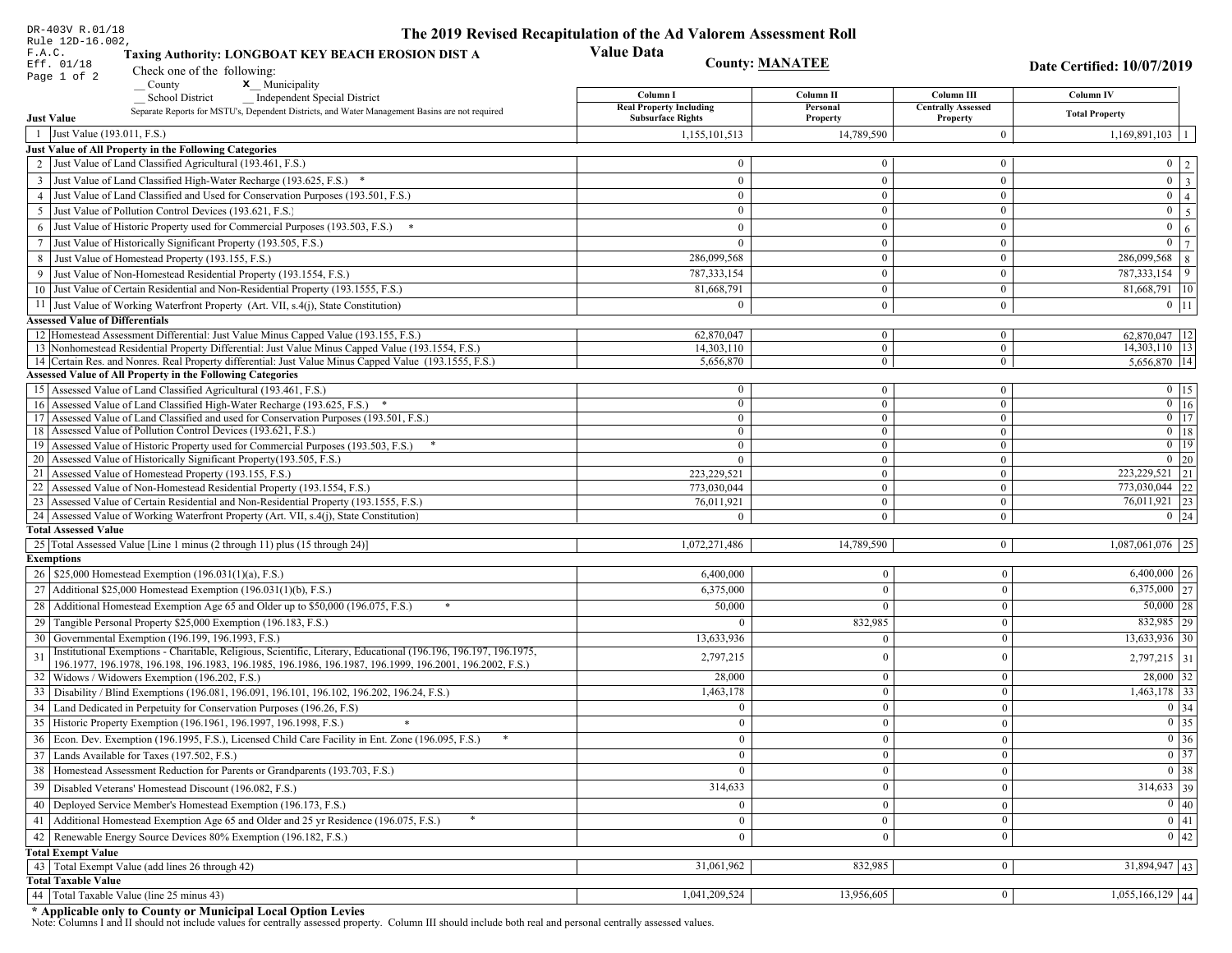### Date Certified: 10/07/2019

**Taxable Value** 

### Taxing Authority: LONGBOAT KEY BEACH EROSION DIST A

### Reconciliation of Preliminary and Final Tax Roll

| -1                      | Operating Taxable Value as Shown on Preliminary Tax Roll                                           | 1,060,128,467     |
|-------------------------|----------------------------------------------------------------------------------------------------|-------------------|
| $\overline{\mathbf{2}}$ | Additions to Operating Taxable Value Resulting from Petitions to the VAB                           | 0                 |
| 3                       | Deductions from Operating Taxable Value Resulting from Petitions to the VAB                        | 0                 |
| 4                       | Subtotal $(1 + 2 - 3 = 4)$                                                                         | 1,060,128,467     |
| 5                       | Other Additions to Operating Taxable Value                                                         | 1,049,991         |
| 6                       | Other Deductions from Operating Taxable Value                                                      | 6,012,329         |
|                         | Operating Taxable Value Shown on Final Tax Roll $(4 + 5 - 6 = 7)$                                  | 1,055,166,129     |
|                         | <b>Selected Just Values</b>                                                                        | <b>Just Value</b> |
| 8                       | Just Value of Subsurface Rights (this amount included in Line 1, Column I, Page One) 193.481, F.S. |                   |
| 9                       | Just Value of Centrally Assessed Railroad Property Value                                           |                   |
| 10                      | Just Value of Centrally Assessed Private Car Line Property Value                                   |                   |

Note: Sum of items 9 and 10 should equal centrally assessed just value on page 1, line 1, column III.

# **Homestead Portability**

| . . | $\sim$ $\sim$<br>. Differential<br>ranster<br>s Receiving.<br>$-+$<br>omestea.<br>'arcels<br>' 01<br>.<br>. . |          |
|-----|---------------------------------------------------------------------------------------------------------------|----------|
| .   | l ransferred Homestead Differential<br>alue                                                                   | $\Omega$ |

|                                  | $C$ olumn $\Box$<br>$C$ olumn 2<br><b>Personal Property</b><br><b>Real Property</b> |                     |
|----------------------------------|-------------------------------------------------------------------------------------|---------------------|
| <b>Total Parcels or Accounts</b> |                                                                                     |                     |
|                                  | Parcels                                                                             | Accounts            |
| 13<br>Total Parcels or Accounts  | $-1$<br>T,0TP                                                                       | $\sim$<br><b>+4</b> |

#### **Property with Reduced Assessed Value**

| 14 | Land Classified Agricultural (193.461, F.S.)                                                 |     |  |
|----|----------------------------------------------------------------------------------------------|-----|--|
| 15 | Land Classified High-Water Recharge (193.625, F.S.)                                          |     |  |
| 16 | Land Classified and Used for Conservation Purposes (193.501, F.S.)                           |     |  |
| 17 | Pollution Control Devices (193.621, F.S.)                                                    |     |  |
| 18 | Historic Property used for Commercial Purposes (193.503, F.S.) *                             |     |  |
| 19 | Historically Significant Property (193.505, F.S.)                                            |     |  |
| 20 | Homestead Property; Parcels with Capped Value (193.155, F.S.)                                | 229 |  |
| 21 | Non-Homestead Residential Property; Parcels with Capped Value (193.1554, F.S.)               | 293 |  |
| 22 | Certain Residential and Non-Residential Property; Parcels with Capped Value (193.1555, F.S.) | 20  |  |
| 23 | Working Waterfront Property (Art. VII, s.4(j), State Constitution)                           |     |  |

### **Other Reductions in Assessed Value**

| 24    | Lands Available for Taxes (197.502, F.S.)                                  |  |
|-------|----------------------------------------------------------------------------|--|
| - - - | Iomestead Assessment Reduction for Parents or Grandparents (193.703, F.S.) |  |
| -26   | Disabled Veterans' Homestead Discount (196.082, F.S.)                      |  |

### \* Applicable only to County or Municipal Local Option Levies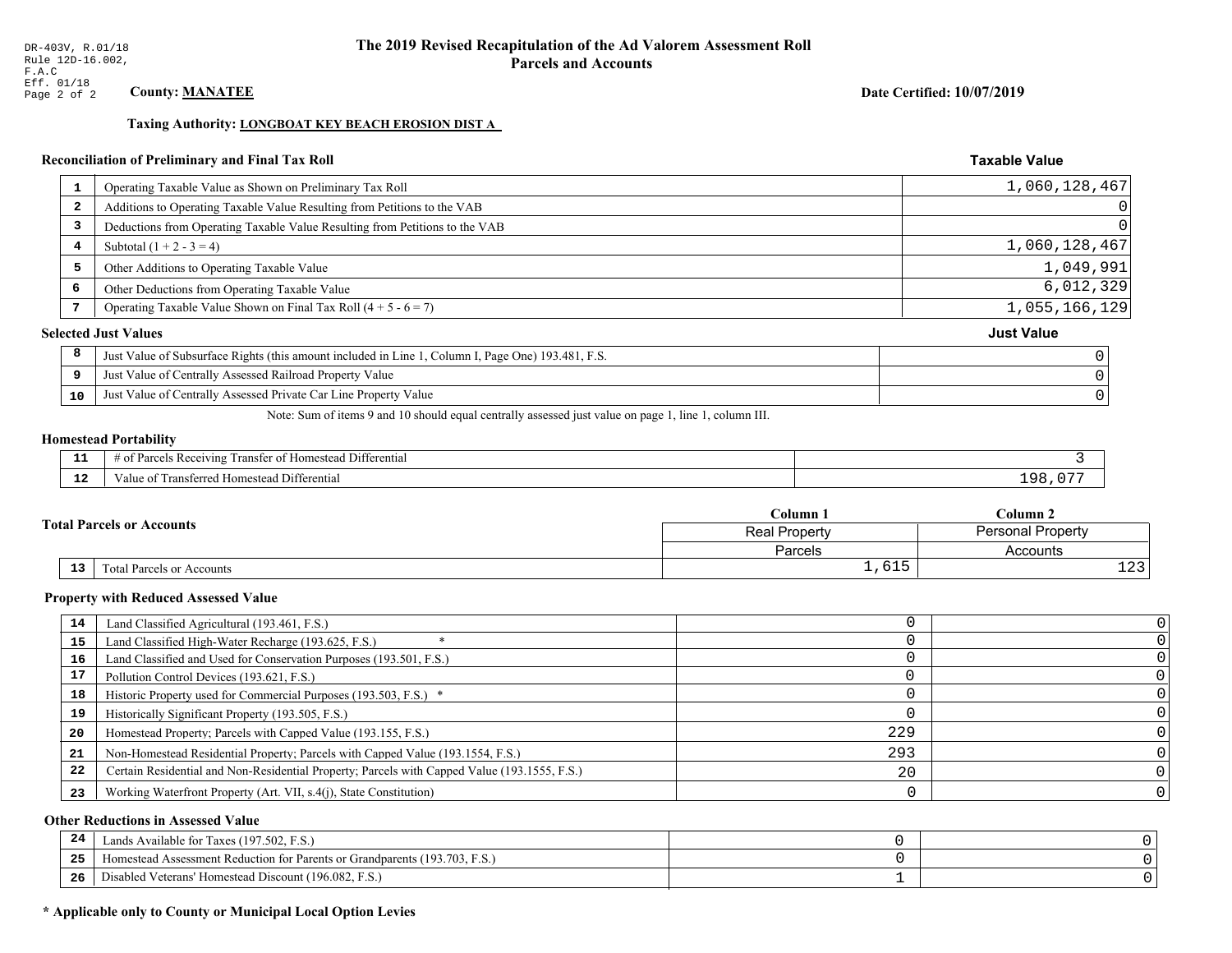| DR-403V R.01/18                                                                                                                                                                                             | The 2019 Revised Recapitulation of the Ad Valorem Assessment Roll |                       |                                         |                                  |
|-------------------------------------------------------------------------------------------------------------------------------------------------------------------------------------------------------------|-------------------------------------------------------------------|-----------------------|-----------------------------------------|----------------------------------|
| Rule 12D-16.002,<br>F.A.C.<br>Taxing Authority: LONGBOAT KEY BEACH EROSION DIST B<br>Eff. 01/18<br>Check one of the following:                                                                              | <b>Value Data</b><br><b>County: MANATEE</b><br>Page 1 of 2        |                       |                                         | Date Certified: 10/07/2019       |
| <b>x</b> Municipality<br>County                                                                                                                                                                             |                                                                   |                       |                                         |                                  |
| <b>School District</b><br><b>Independent Special District</b>                                                                                                                                               | Column I<br><b>Real Property Including</b>                        | Column II<br>Personal | Column III<br><b>Centrally Assessed</b> | <b>Column IV</b>                 |
| Separate Reports for MSTU's, Dependent Districts, and Water Management Basins are not required<br><b>Just Value</b>                                                                                         | <b>Subsurface Rights</b>                                          | Property              | Property                                | <b>Total Property</b>            |
| 1 Just Value (193.011, F.S.)                                                                                                                                                                                | 969,886,505                                                       | 609,853               | $\bf{0}$                                | $970,496,358$   1                |
| Just Value of All Property in the Following Categories                                                                                                                                                      |                                                                   |                       |                                         |                                  |
| 2 Just Value of Land Classified Agricultural (193.461, F.S.)                                                                                                                                                | $\Omega$                                                          | $\mathbf{0}$          | $\bf{0}$                                | $0 \mid 2 \mid$                  |
| 3 Just Value of Land Classified High-Water Recharge (193.625, F.S.) *                                                                                                                                       | $\theta$                                                          | $\overline{0}$        | $\bf{0}$                                | $\boxed{0}$ $\boxed{3}$          |
| 4 Just Value of Land Classified and Used for Conservation Purposes (193.501, F.S.)                                                                                                                          | $\overline{0}$                                                    | $\overline{0}$        | $\mathbf{0}$                            | $0 \mid 4 \mid$                  |
| 5 Just Value of Pollution Control Devices (193.621, F.S.)                                                                                                                                                   | $\overline{0}$                                                    | $\mathbf{0}$          | $\bf{0}$                                | $0 \overline{5}$                 |
| 6 Just Value of Historic Property used for Commercial Purposes (193.503, F.S.) *                                                                                                                            | $\theta$                                                          | $\theta$              | $\mathbf{0}$                            | $\overline{0}$<br>6 <sup>1</sup> |
| 7 Just Value of Historically Significant Property (193.505, F.S.)                                                                                                                                           | $\mathbf{0}$                                                      | $\overline{0}$        | $\bf{0}$                                | $\boxed{0}$ $\boxed{7}$          |
| 8 Just Value of Homestead Property (193.155, F.S.)                                                                                                                                                          | 420,072,684                                                       | $\overline{0}$        | $\overline{0}$                          | 420,072,684<br>$\,$ 8 $\,$       |
| 9 Just Value of Non-Homestead Residential Property (193.1554, F.S.)                                                                                                                                         | 524,686,296                                                       | $\Omega$              | $\mathbf{0}$                            | 524,686,296 9                    |
| 10 Just Value of Certain Residential and Non-Residential Property (193.1555, F.S.)                                                                                                                          | 25, 127, 525                                                      | $\bf{0}$              | $\bf{0}$                                | $25,127,525$   10                |
| 11 Just Value of Working Waterfront Property (Art. VII, s.4(j), State Constitution)                                                                                                                         | $\theta$                                                          | $\bf{0}$              | $\mathbf{0}$                            | $0$   11                         |
| <b>Assessed Value of Differentials</b>                                                                                                                                                                      |                                                                   |                       |                                         |                                  |
| 12 Homestead Assessment Differential: Just Value Minus Capped Value (193.155, F.S.)                                                                                                                         | 104,037,543                                                       | $\bf{0}$              | $\overline{0}$                          | 104,037,543   12                 |
| 13 Nonhomestead Residential Property Differential: Just Value Minus Capped Value (193.1554, F.S.)<br>14 Certain Res. and Nonres. Real Property differential: Just Value Minus Capped Value (193.1555, F.S.) | 10,564,653<br>5.555.928                                           | $\overline{0}$        | $\overline{0}$                          | $10,564,653$ 13                  |
| <b>Assessed Value of All Property in the Following Categories</b>                                                                                                                                           |                                                                   | $\mathbf{0}$          | $\overline{0}$                          | 5,555,928 14                     |
| 15 Assessed Value of Land Classified Agricultural (193.461, F.S.)                                                                                                                                           | $\mathbf{0}$                                                      | $\overline{0}$        | $\bf{0}$                                | $0$ 15                           |
| 16 Assessed Value of Land Classified High-Water Recharge (193.625, F.S.) *                                                                                                                                  | $\Omega$                                                          | $\overline{0}$        | $\mathbf{0}$                            | $0$ 16                           |
| 17 Assessed Value of Land Classified and used for Conservation Purposes (193.501, F.S.)                                                                                                                     | $\overline{0}$                                                    | $\mathbf{0}$          | $\overline{0}$                          | $0$ 17                           |
| 18 Assessed Value of Pollution Control Devices (193.621, F.S.)                                                                                                                                              | $\overline{0}$                                                    | $\mathbf{0}$          | $\mathbf{0}$                            | $0$ 18                           |
| 19 Assessed Value of Historic Property used for Commercial Purposes (193.503, F.S.)                                                                                                                         | $\mathbf{0}$                                                      | $\mathbf{0}$          | $\overline{0}$                          | $0$   19                         |
| 20 Assessed Value of Historically Significant Property (193.505, F.S.)                                                                                                                                      | $\theta$                                                          | $\overline{0}$        | $\overline{0}$                          | $0 \mid 20$                      |
| 21 Assessed Value of Homestead Property (193.155, F.S.)                                                                                                                                                     | 316,035,141                                                       | $\mathbf{0}$          | $\bf{0}$                                | $\overline{316,035,141}$ 21      |
| 22 Assessed Value of Non-Homestead Residential Property (193.1554, F.S.)                                                                                                                                    | 514, 121, 643                                                     | $\mathbf{0}$          | $\bf{0}$                                | $514, 121, 643$ 22               |
| 23 Assessed Value of Certain Residential and Non-Residential Property (193.1555, F.S.)                                                                                                                      | 19,571,597                                                        | $\mathbf{0}$          | $\bf{0}$                                | 19,571,597 23                    |
| 24 Assessed Value of Working Waterfront Property (Art. VII, s.4(j), State Constitution<br><b>Total Assessed Value</b>                                                                                       |                                                                   | $\theta$              | $\bf{0}$                                | $0 \quad 24$                     |
| 25 Total Assessed Value [Line 1 minus (2 through 11) plus (15 through 24)]                                                                                                                                  | 849,728,381                                                       | 609,853               | $\mathbf{0}$                            | 850, 338, 234   25               |
| <b>Exemptions</b>                                                                                                                                                                                           |                                                                   |                       |                                         |                                  |
| 26   \$25,000 Homestead Exemption (196.031(1)(a), F.S.)                                                                                                                                                     | 17,325,000                                                        | $\mathbf{0}$          | $\boldsymbol{0}$                        | $17,325,000$ 26                  |
| 27   Additional \$25,000 Homestead Exemption $(196.031(1)(b), F.S.)$                                                                                                                                        | 17,274,715                                                        | $\overline{0}$        | $\mathbf{0}$                            | $17,274,715$ 27                  |
| 28 Additional Homestead Exemption Age 65 and Older up to \$50,000 (196.075, F.S.)                                                                                                                           | 300,000                                                           | $\Omega$              | $\boldsymbol{0}$                        | $300,000$ 28                     |
| 29 Tangible Personal Property \$25,000 Exemption (196.183, F.S.)                                                                                                                                            |                                                                   | 193,866               | $\mathbf{0}$                            | 193,866 29                       |
| 30 Governmental Exemption (196.199, 196.1993, F.S.)                                                                                                                                                         | 5,037,057                                                         | $\theta$              | $\mathbf{0}$                            | $5,037,057$ 30                   |
| Institutional Exemptions - Charitable, Religious, Scientific, Literary, Educational (196.196, 196.197, 196.1975,<br>31                                                                                      |                                                                   | $\theta$              | $\mathbf{0}$                            |                                  |
| 196.1977, 196.1978, 196.198, 196.1983, 196.1985, 196.1986, 196.1987, 196.1999, 196.2001, 196.2002, F.S.)                                                                                                    | 8,421,984                                                         |                       |                                         | $8,421,984$ 31                   |
| 32   Widows / Widowers Exemption (196.202, F.S.)                                                                                                                                                            | 68,000                                                            | $\mathbf{0}$          | $\mathbf{0}$                            | 68,000 32                        |
| 33<br>Disability / Blind Exemptions (196.081, 196.091, 196.101, 196.102, 196.202, 196.24, F.S.)                                                                                                             | 2,891,274                                                         | $\overline{0}$        | $\mathbf{0}$                            | $2,891,274$ 33                   |
| Land Dedicated in Perpetuity for Conservation Purposes (196.26, F.S)                                                                                                                                        | $\Omega$                                                          | $\Omega$              | $\Omega$                                | $0 \mid 34$                      |
| 35 Historic Property Exemption (196.1961, 196.1997, 196.1998, F.S.)                                                                                                                                         | 0                                                                 | $\mathbf{U}$          | $\mathbf{0}$                            | $\boxed{0}$ 35                   |
| 36 Econ. Dev. Exemption (196.1995, F.S.), Licensed Child Care Facility in Ent. Zone (196.095, F.S.)                                                                                                         | $\mathbf{0}$                                                      | $\mathbf{0}$          | $\Omega$                                | $\boxed{0}$ 36                   |
| 37 Lands Available for Taxes (197.502, F.S.)                                                                                                                                                                | $\mathbf{0}$                                                      | $\mathbf{0}$          | $\Omega$                                | $0 \mid 37$                      |
| 38   Homestead Assessment Reduction for Parents or Grandparents (193.703, F.S.)                                                                                                                             | $\bf{0}$                                                          | $\mathbf{0}$          | $\boldsymbol{0}$                        | $\boxed{0}$ 38                   |
| 39<br>Disabled Veterans' Homestead Discount (196.082, F.S.)                                                                                                                                                 | 95,878                                                            | $\theta$              | $\mathbf{0}$                            | 95,878 39                        |
| Deployed Service Member's Homestead Exemption (196.173, F.S.)<br>40                                                                                                                                         |                                                                   | $\Omega$              | $\mathbf{0}$                            | 0 40                             |
| 41   Additional Homestead Exemption Age 65 and Older and 25 yr Residence (196.075, F.S.)                                                                                                                    | 25,690                                                            | $\overline{0}$        | $\mathbf{0}$                            | $25,690$ 41                      |
| 42 Renewable Energy Source Devices 80% Exemption (196.182, F.S.)                                                                                                                                            | $\mathbf{0}$                                                      | $\mathbf{0}$          | $\mathbf{0}$                            | 0 42                             |
| <b>Total Exempt Value</b>                                                                                                                                                                                   |                                                                   |                       |                                         |                                  |
| 43 Total Exempt Value (add lines 26 through 42)                                                                                                                                                             | 51,439,598                                                        | 193,866               | $\mathbf{0}$                            | $51,633,464$   43                |
| <b>Total Taxable Value</b>                                                                                                                                                                                  |                                                                   |                       |                                         |                                  |
| 44   Total Taxable Value (line 25 minus 43)                                                                                                                                                                 | 798,288,783                                                       | 415,987               | $\bf{0}$                                | 798,704,770 44                   |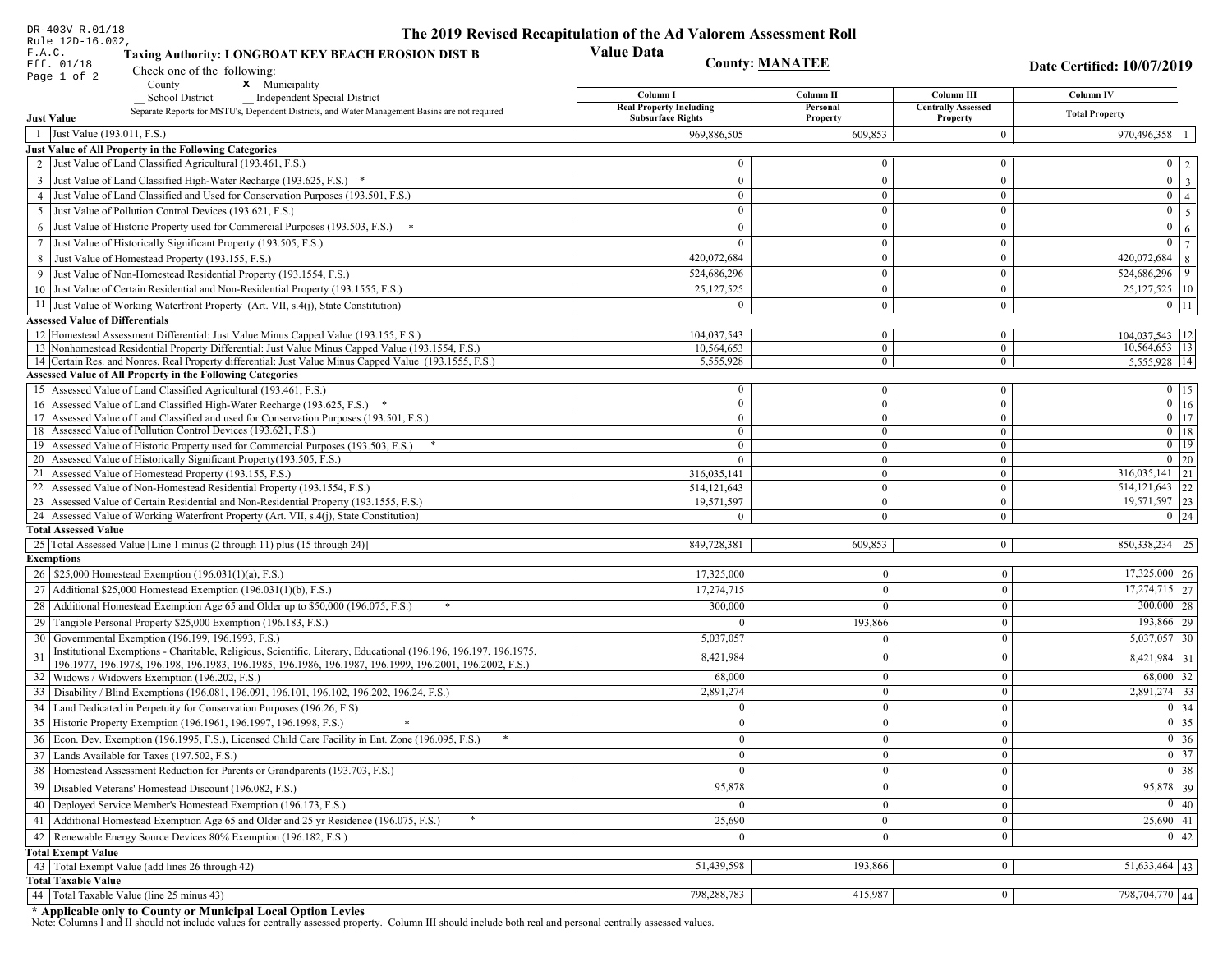#### Date Certified: 10/07/2019

**Taxable Value** 

### Taxing Authority: LONGBOAT KEY BEACH EROSION DIST B

### Reconciliation of Preliminary and Final Tax Roll

| 1                       | Operating Taxable Value as Shown on Preliminary Tax Roll                                           | 798,835,422       |
|-------------------------|----------------------------------------------------------------------------------------------------|-------------------|
| $\overline{\mathbf{2}}$ | Additions to Operating Taxable Value Resulting from Petitions to the VAB                           |                   |
| 3                       | Deductions from Operating Taxable Value Resulting from Petitions to the VAB                        |                   |
| 4                       | Subtotal $(1 + 2 - 3 = 4)$                                                                         | 798,835,422       |
| 5                       | Other Additions to Operating Taxable Value                                                         | 957,813           |
| 6                       | Other Deductions from Operating Taxable Value                                                      | 1,088,465         |
|                         | Operating Taxable Value Shown on Final Tax Roll $(4 + 5 - 6 = 7)$                                  | 798,704,770       |
|                         | <b>Selected Just Values</b>                                                                        | <b>Just Value</b> |
| 8                       | Just Value of Subsurface Rights (this amount included in Line 1, Column I, Page One) 193.481, F.S. |                   |
| 9                       | Just Value of Centrally Assessed Railroad Property Value                                           |                   |
| 10                      | Just Value of Centrally Assessed Private Car Line Property Value                                   |                   |
|                         |                                                                                                    |                   |

Note: Sum of items 9 and 10 should equal centrally assessed just value on page 1, line 1, column III.

#### **Homestead Portability**

ł,

| - 3   | $\sim$ $\sim$<br>l Differential<br>els Receiving<br>ranster of<br>f Homestead<br>arce <sup>r</sup><br>ിവ<br>. . | --  |
|-------|-----------------------------------------------------------------------------------------------------------------|-----|
| - - - | Fransferred Homestead Differential                                                                              | ገጸአ |
| -44   | alue                                                                                                            | OZ. |

|                 |                                  | Column 1                                  | $C$ olumn 2 |                 |
|-----------------|----------------------------------|-------------------------------------------|-------------|-----------------|
|                 | <b>Fotal Parcels or Accounts</b> | <b>Personal Property</b><br>Real Property |             |                 |
|                 |                                  | Parcels                                   | Accounts    |                 |
| 13 <sub>1</sub> | Total Parcels or Accounts        | 2,124                                     |             | 78 <sub>1</sub> |

#### **Property with Reduced Assessed Value**

| 14 | Land Classified Agricultural (193.461, F.S.)                                                 |     |  |
|----|----------------------------------------------------------------------------------------------|-----|--|
| 15 | Land Classified High-Water Recharge (193.625, F.S.)                                          |     |  |
| 16 | Land Classified and Used for Conservation Purposes (193.501, F.S.)                           |     |  |
| 17 | Pollution Control Devices (193.621, F.S.)                                                    |     |  |
| 18 | Historic Property used for Commercial Purposes (193.503, F.S.) *                             |     |  |
| 19 | Historically Significant Property (193.505, F.S.)                                            |     |  |
| 20 | Homestead Property; Parcels with Capped Value (193.155, F.S.)                                | 630 |  |
| 21 | Non-Homestead Residential Property; Parcels with Capped Value (193.1554, F.S.)               | 444 |  |
| 22 | Certain Residential and Non-Residential Property; Parcels with Capped Value (193.1555, F.S.) |     |  |
| 23 | Working Waterfront Property (Art. VII, s.4(j), State Constitution)                           |     |  |

### **Other Reductions in Assessed Value**

| 24    | Lands Available for Taxes (197.502, F.S.)                                  |  |
|-------|----------------------------------------------------------------------------|--|
| - - - | Iomestead Assessment Reduction for Parents or Grandparents (193.703, F.S.) |  |
| -26   | Disabled Veterans' Homestead Discount (196.082, F.S.)                      |  |

### \* Applicable only to County or Municipal Local Option Levies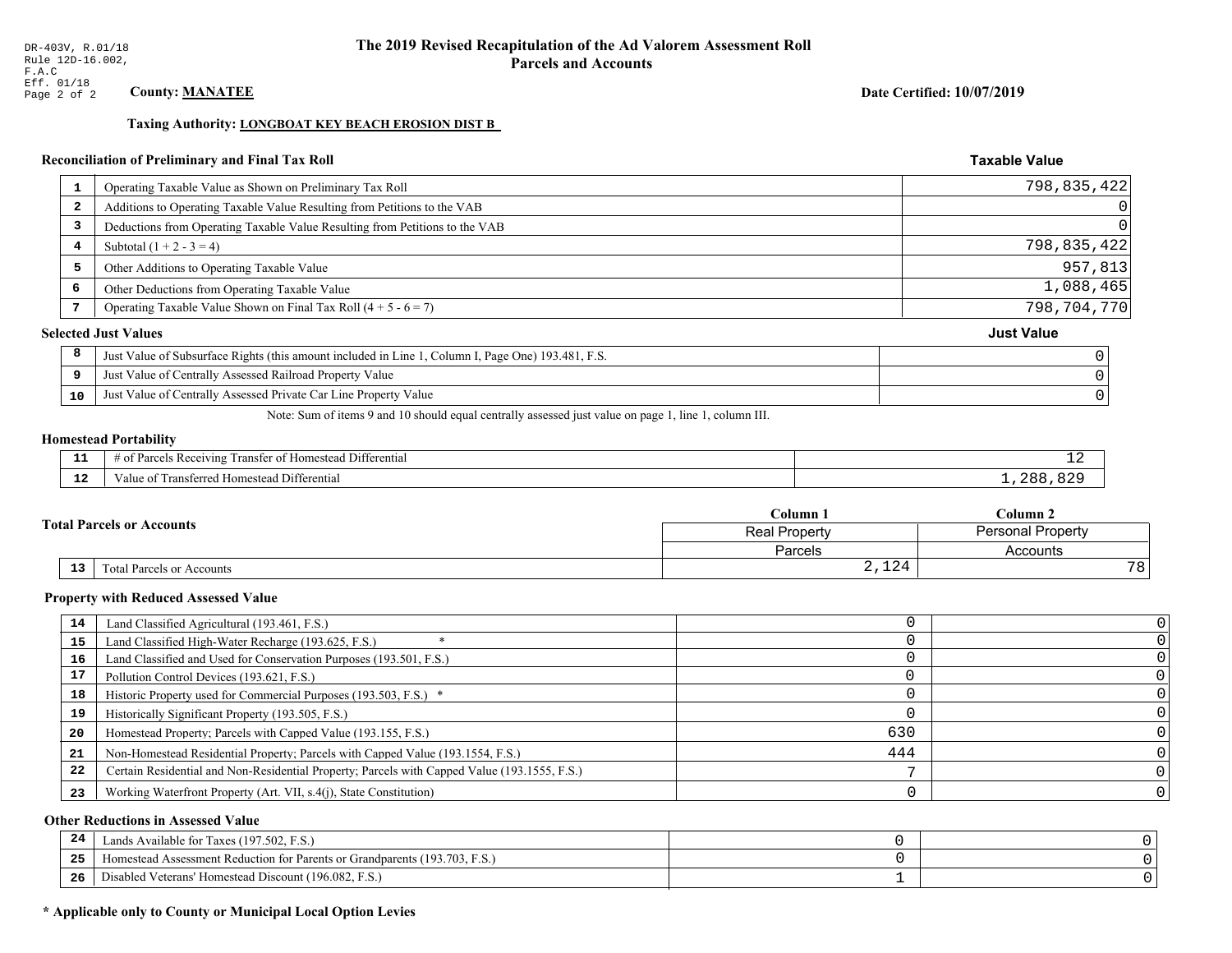| DR-403V R.01/18<br>Rule 12D-16.002,                                                                                                                                               | The 2019 Revised Recapitulation of the Ad Valorem Assessment Roll |                            |                                       |                                                                                                   |
|-----------------------------------------------------------------------------------------------------------------------------------------------------------------------------------|-------------------------------------------------------------------|----------------------------|---------------------------------------|---------------------------------------------------------------------------------------------------|
| F.A.C.<br><b>Taxing Authority: CITY OF PALMETTO</b>                                                                                                                               | <b>Value Data</b>                                                 |                            |                                       |                                                                                                   |
| Eff. 01/18<br>Check one of the following:                                                                                                                                         | <b>County: MANATEE</b>                                            |                            |                                       | Date Certified: 10/07/2019                                                                        |
| Page 1 of 2<br>x Municipality<br>County                                                                                                                                           |                                                                   |                            |                                       |                                                                                                   |
| <b>School District</b><br><b>Independent Special District</b>                                                                                                                     | Column I                                                          | Column <sub>II</sub>       | Column III                            | Column IV                                                                                         |
| Separate Reports for MSTU's, Dependent Districts, and Water Management Basins are not required<br><b>Just Value</b>                                                               | <b>Real Property Including</b><br><b>Subsurface Rights</b>        | Personal<br>Property       | <b>Centrally Assessed</b><br>Property | <b>Total Property</b>                                                                             |
| 1 Just Value (193.011, F.S.)                                                                                                                                                      | 1,324,918,976                                                     | 57.808.084                 | 706,386                               | 1,383,433,446                                                                                     |
| Just Value of All Property in the Following Categories                                                                                                                            |                                                                   |                            |                                       |                                                                                                   |
| 2 Just Value of Land Classified Agricultural (193.461, F.S.)                                                                                                                      | 5,143,720                                                         | $\overline{0}$             | $\bf{0}$                              | 5,143,720<br>2                                                                                    |
| 3 Just Value of Land Classified High-Water Recharge (193.625, F.S.) *                                                                                                             | $\theta$                                                          | $\theta$                   | $\mathbf{0}$                          | $\overline{0}$<br>$\overline{\mathbf{3}}$                                                         |
| 4 Just Value of Land Classified and Used for Conservation Purposes (193.501, F.S.)                                                                                                | $\Omega$                                                          | $\Omega$                   | $\bf{0}$                              | $\overline{0}$<br>$\overline{4}$                                                                  |
| 5 Just Value of Pollution Control Devices (193.621, F.S.)                                                                                                                         | $\overline{0}$                                                    | 19,130                     | $\bf{0}$                              | 19,130<br>5                                                                                       |
| Just Value of Historic Property used for Commercial Purposes (193.503, F.S.)<br>6                                                                                                 | $\theta$                                                          | $\Omega$                   | $\bf{0}$                              | $\overline{0}$<br>6                                                                               |
| Just Value of Historically Significant Property (193.505, F.S.)<br>7                                                                                                              | $\overline{0}$                                                    | $\overline{0}$             | $\bf{0}$                              | $\mathbf{0}$<br>$\overline{7}$                                                                    |
| 8 Just Value of Homestead Property (193.155, F.S.)                                                                                                                                | 510,674,539                                                       | $\bf{0}$                   | $\bf{0}$                              | 510,674,539<br>8                                                                                  |
| Just Value of Non-Homestead Residential Property (193.1554, F.S.)                                                                                                                 | 363,453,277                                                       | $\overline{0}$             | $\theta$                              | 363,453,277<br>9                                                                                  |
| 10 Just Value of Certain Residential and Non-Residential Property (193.1555, F.S.)                                                                                                | 445,647,440                                                       | $\overline{0}$             | 434,832                               | 446,082,272 10                                                                                    |
| 11 Just Value of Working Waterfront Property (Art. VII, s.4(j), State Constitution)                                                                                               | $\Omega$                                                          | $\overline{0}$             | $\mathbf{0}$                          | $0$ 11                                                                                            |
| <b>Assessed Value of Differentials</b>                                                                                                                                            |                                                                   |                            |                                       |                                                                                                   |
| 12 Homestead Assessment Differential: Just Value Minus Capped Value (193.155, F.S.)                                                                                               | 132,094,385                                                       | $\overline{0}$             | $\bf{0}$                              | 132,094,385 12                                                                                    |
| 13 Nonhomestead Residential Property Differential: Just Value Minus Capped Value (193.1554, F.S.)                                                                                 | 35,752,375                                                        | $\overline{0}$             | $\overline{0}$                        | 35, 752, 375   13                                                                                 |
| 14 Certain Res. and Nonres. Real Property differential: Just Value Minus Capped Value (193.1555, F.S.)<br><b>Assessed Value of All Property in the Following Categories</b>       | 21,238,388                                                        | $\overline{0}$             | $\mathbf{0}$                          | 21.238.388 14                                                                                     |
| 15 Assessed Value of Land Classified Agricultural (193.461, F.S.)                                                                                                                 | 125,541                                                           | $\overline{0}$             | $\boldsymbol{0}$                      | $125,541$ 15                                                                                      |
| 16 Assessed Value of Land Classified High-Water Recharge (193.625, F.S.) *                                                                                                        | $\overline{0}$                                                    | $\overline{0}$             | $\overline{0}$                        | $0 \mid 16$                                                                                       |
| 17 Assessed Value of Land Classified and used for Conservation Purposes (193.501, F.S.)                                                                                           | $\overline{0}$                                                    | $\overline{0}$             | $\boldsymbol{0}$                      | $\boxed{0}$ $\boxed{17}$                                                                          |
| 18 Assessed Value of Pollution Control Devices (193.621, F.S.)                                                                                                                    | $\mathbf{0}$                                                      | 1,913                      | $\overline{0}$                        | 1,913   18                                                                                        |
| 19 Assessed Value of Historic Property used for Commercial Purposes (193.503, F.S.)                                                                                               | $\bf{0}$                                                          | $\bf{0}$                   | $\boldsymbol{0}$                      | $0$   19                                                                                          |
| 20 Assessed Value of Historically Significant Property (193.505, F.S.)                                                                                                            | $\theta$                                                          | $\mathbf{0}$               | $\mathbf{0}$                          | $0\quad20$                                                                                        |
| 21 Assessed Value of Homestead Property (193.155, F.S.)                                                                                                                           | 378,580,154                                                       | $\overline{0}$             | $\mathbf{0}$                          | 378,580,154 21                                                                                    |
| 22 Assessed Value of Non-Homestead Residential Property (193.1554, F.S.)                                                                                                          | 327,700,902                                                       | $\overline{0}$             | $\overline{0}$                        | 327,700,902 22                                                                                    |
| 23 Assessed Value of Certain Residential and Non-Residential Property (193.1555, F.S.)<br>24 Assessed Value of Working Waterfront Property (Art. VII, s.4(j), State Constitution) | 424,409,052<br>$\Omega$                                           | $\overline{0}$<br>$\theta$ | 434,832<br>$\Omega$                   | 424,843,884 23<br>$0 \quad 24$                                                                    |
| <b>Total Assessed Value</b>                                                                                                                                                       |                                                                   |                            |                                       |                                                                                                   |
| 25 Total Assessed Value [Line 1 minus (2 through 11) plus (15 through 24)]                                                                                                        | 1,130,815,649                                                     | 57,790,867                 | 706,386                               | 1,189,312,902 25                                                                                  |
| <b>Exemptions</b>                                                                                                                                                                 |                                                                   |                            |                                       |                                                                                                   |
| 26   \$25,000 Homestead Exemption (196.031(1)(a), F.S.)                                                                                                                           | 60,423,958                                                        | $\bf{0}$                   | $\mathbf{0}$                          | $60,423,958$ 26                                                                                   |
| 27   Additional \$25,000 Homestead Exemption $(196.031(1)(b), F.S.)$                                                                                                              | 48,312,659                                                        | $\Omega$                   | $\theta$                              | 48,312,659 27                                                                                     |
| 28 Additional Homestead Exemption Age 65 and Older up to \$50,000 (196.075, F.S.)                                                                                                 | $\Omega$                                                          | $\Omega$                   | $\Omega$                              | 0 28                                                                                              |
| 29 Tangible Personal Property \$25,000 Exemption (196.183, F.S.)                                                                                                                  | $^{\circ}$                                                        | 6,559,243                  | 84,517                                | $6,643,760$ 29                                                                                    |
| 30 Governmental Exemption (196.199, 196.1993, F.S.)                                                                                                                               | 72,108,451                                                        | $\Omega$                   |                                       | $72,108,451$ 30                                                                                   |
| Institutional Exemptions - Charitable, Religious, Scientific, Literary, Educational (196.196, 196.197, 196.1975,<br>31                                                            | 79,916,131                                                        | 2,473,530                  | 0                                     | 82,389,661 31                                                                                     |
| 196.1977, 196.1978, 196.198, 196.1983, 196.1985, 196.1986, 196.1987, 196.1999, 196.2001, 196.2002, F.S.)                                                                          |                                                                   |                            |                                       |                                                                                                   |
| 32   Widows / Widowers Exemption (196.202, F.S.)                                                                                                                                  | 177,000                                                           | 1,070                      | $\overline{0}$                        | $178,070$ 32<br>4,524,368 33                                                                      |
| 33 Disability / Blind Exemptions (196.081, 196.091, 196.101, 196.102, 196.202, 196.24, F.S.)                                                                                      | 4,523,448                                                         | 920                        | $\Omega$                              |                                                                                                   |
| 34 Land Dedicated in Perpetuity for Conservation Purposes (196.26, F.S)                                                                                                           | $\Omega$                                                          | $\Omega$                   | $\theta$                              | $\boxed{0}$ 34                                                                                    |
| 35 Historic Property Exemption (196.1961, 196.1997, 196.1998, F.S.)                                                                                                               | $\cup$                                                            | $\mathbf{0}$               | $\mathbf{0}$                          | $\begin{array}{ c c }\n\hline\n0 & 35 \\ \hline\n0 & 36 \\ \hline\n0 & 37 \\ \hline\n\end{array}$ |
| 36 Econ. Dev. Exemption (196.1995, F.S.), Licensed Child Care Facility in Ent. Zone (196.095, F.S.)                                                                               | $\overline{0}$                                                    | $\Omega$                   | $\theta$                              |                                                                                                   |
| 37 Lands Available for Taxes (197.502, F.S.)                                                                                                                                      | $\overline{0}$                                                    | $\theta$                   | $\theta$                              |                                                                                                   |
| 38   Homestead Assessment Reduction for Parents or Grandparents (193.703, F.S.)                                                                                                   | $\mathbf{0}$                                                      | $\bf{0}$                   | $\mathbf{0}$                          | $\boxed{0}$ 38                                                                                    |
| Disabled Veterans' Homestead Discount (196.082, F.S.)<br>39                                                                                                                       | 593,808                                                           |                            | $\boldsymbol{0}$                      | 593,808 39                                                                                        |
| 40 Deployed Service Member's Homestead Exemption (196.173, F.S.)                                                                                                                  | $\mathbf{0}$                                                      | $\Omega$                   | $\theta$                              | $\overline{0}$ 40                                                                                 |
| 41 Additional Homestead Exemption Age 65 and Older and 25 yr Residence (196.075, F.S.)                                                                                            | $\overline{0}$                                                    | $\boldsymbol{0}$           | $\mathbf{0}$                          | $\overline{0}$ 41                                                                                 |
| Renewable Energy Source Devices 80% Exemption (196.182, F.S.)<br>42                                                                                                               | $\overline{0}$                                                    | $\bf{0}$                   | $\boldsymbol{0}$                      | $\overline{0}$ 42                                                                                 |
| <b>Total Exempt Value</b>                                                                                                                                                         |                                                                   |                            |                                       |                                                                                                   |
| 43 Total Exempt Value (add lines 26 through 42)<br><b>Total Taxable Value</b>                                                                                                     | 266,055,455                                                       | 9,034,763                  | 84,517                                | $275,174,735$ 43                                                                                  |
| Total Taxable Value (line 25 minus 43)<br>44                                                                                                                                      | 864,760,194                                                       | 48,756,104                 | 621,869                               | $914,138,167$ 44                                                                                  |
|                                                                                                                                                                                   |                                                                   |                            |                                       |                                                                                                   |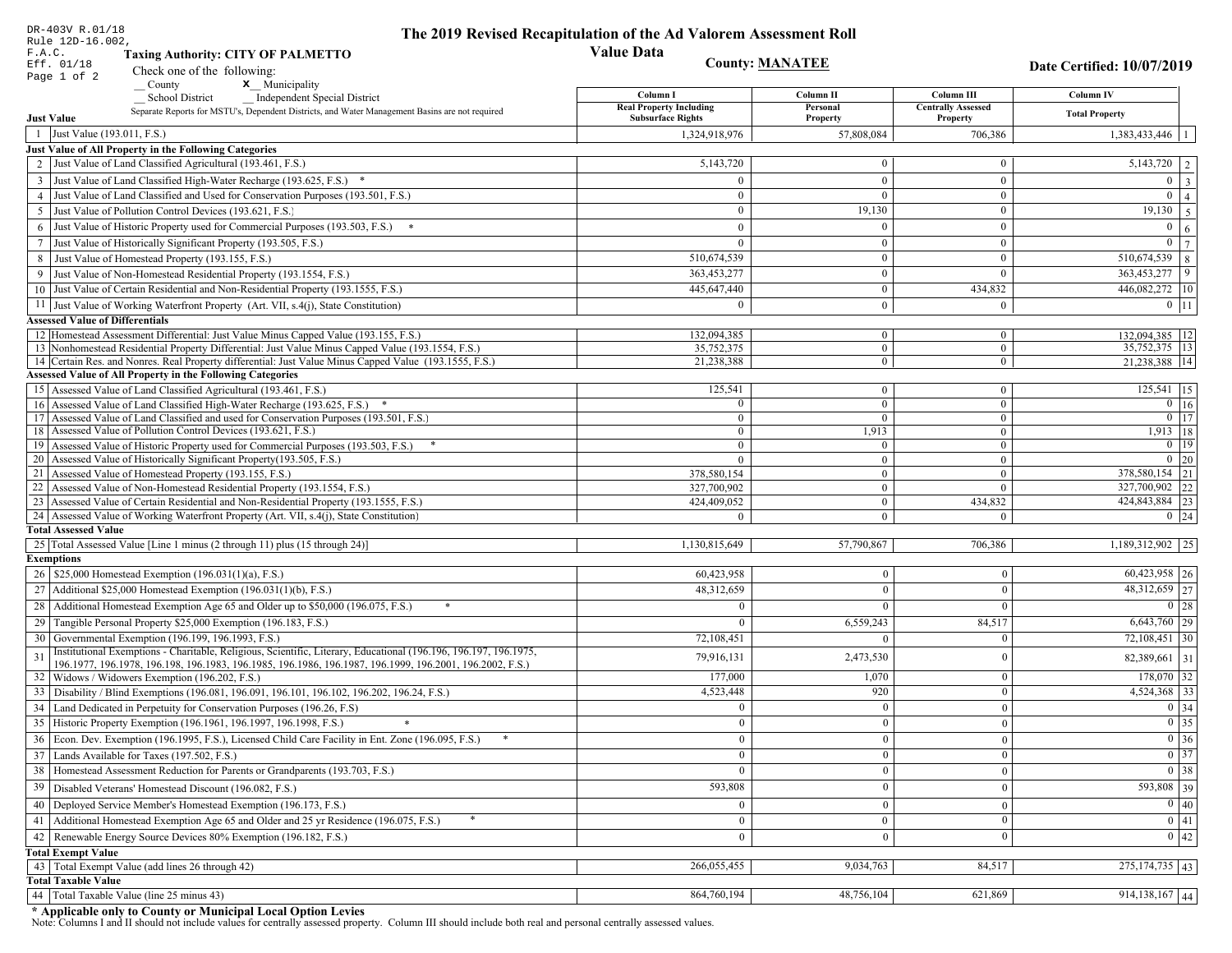# **Taxing Authority: CITY OF PALMETTO**

# **Reconciliation of Preliminary and Final Tax Roll**

| $\mathbf{1}$   | Operating Taxable Value as Shown on Preliminary Tax Roll                                           | 914,066,858       |
|----------------|----------------------------------------------------------------------------------------------------|-------------------|
| $\overline{2}$ | Additions to Operating Taxable Value Resulting from Petitions to the VAB                           | 0                 |
| 3              | Deductions from Operating Taxable Value Resulting from Petitions to the VAB                        | 0                 |
| 4              | Subtotal $(1 + 2 - 3 = 4)$                                                                         | 914,066,858       |
| 5              | Other Additions to Operating Taxable Value                                                         | 2,963,280         |
| 6              | Other Deductions from Operating Taxable Value                                                      | 2,891,971         |
|                | Operating Taxable Value Shown on Final Tax Roll $(4 + 5 - 6 = 7)$                                  | 914, 138, 167     |
|                | <b>Selected Just Values</b>                                                                        | <b>Just Value</b> |
| 8              | Just Value of Subsurface Rights (this amount included in Line 1, Column I, Page One) 193.481, F.S. | 35                |
| 9              | Just Value of Centrally Assessed Railroad Property Value                                           | 530,126           |
| 10             | Just Value of Centrally Assessed Private Car Line Property Value                                   | 176,260           |

Note: Sum of items 9 and 10 should equal centrally assessed just value on page 1, line 1, column III.

# **Homestead Portability**

| - -<br>.     | $\sim$<br>Differential<br>-Rec<br>enving<br>ranster<br>$\Delta$<br>,,,,,, |  |
|--------------|---------------------------------------------------------------------------|--|
| $\sim$<br>-- | Differential<br>` Homestead L<br>ransterred.<br>. anne i                  |  |

|  |    | Column 1                         | Column 2                                         |                   |
|--|----|----------------------------------|--------------------------------------------------|-------------------|
|  |    | <b>Total Parcels or Accounts</b> | <b>Personal Property</b><br><b>Real Property</b> |                   |
|  |    |                                  | Parcels                                          | Accounts          |
|  | 13 | <b>Fotal Parcels or Accounts</b> | ◡ , ⊥◡⊥                                          | 170<br>4, 1, 1, 0 |

#### **Property with Reduced Assessed Value**

| 14 |                                                                                              | 10    |  |
|----|----------------------------------------------------------------------------------------------|-------|--|
|    | Land Classified Agricultural (193.461, F.S.)                                                 |       |  |
| 15 | Land Classified High-Water Recharge (193.625, F.S.)                                          |       |  |
| 16 | Land Classified and Used for Conservation Purposes (193.501, F.S.)                           |       |  |
| 17 | Pollution Control Devices (193.621, F.S.)                                                    |       |  |
| 18 | Historic Property used for Commercial Purposes (193.503, F.S.) *                             |       |  |
| 19 | Historically Significant Property (193.505, F.S.)                                            |       |  |
| 20 | Homestead Property; Parcels with Capped Value (193.155, F.S.)                                | 2,252 |  |
| 21 | Non-Homestead Residential Property; Parcels with Capped Value (193.1554, F.S.)               | 1,566 |  |
| 22 | Certain Residential and Non-Residential Property; Parcels with Capped Value (193.1555, F.S.) | 403   |  |
| 23 | Working Waterfront Property (Art. VII, s.4(j), State Constitution)                           |       |  |

### **Other Reductions in Assessed Value**

| 24  | Lands Available for Taxes (197.502, F.S.)                                        |  |
|-----|----------------------------------------------------------------------------------|--|
| .   | (193.703, F.S.<br>Aomestead Assessment Reduction for Parents or Grandparents (1) |  |
| -26 | d Veterans' Homestead Discount (196.082, F.S.)<br>Disabled                       |  |

# \* Applicable only to County or Municipal Local Option Levies

Date Certified: 10/07/2019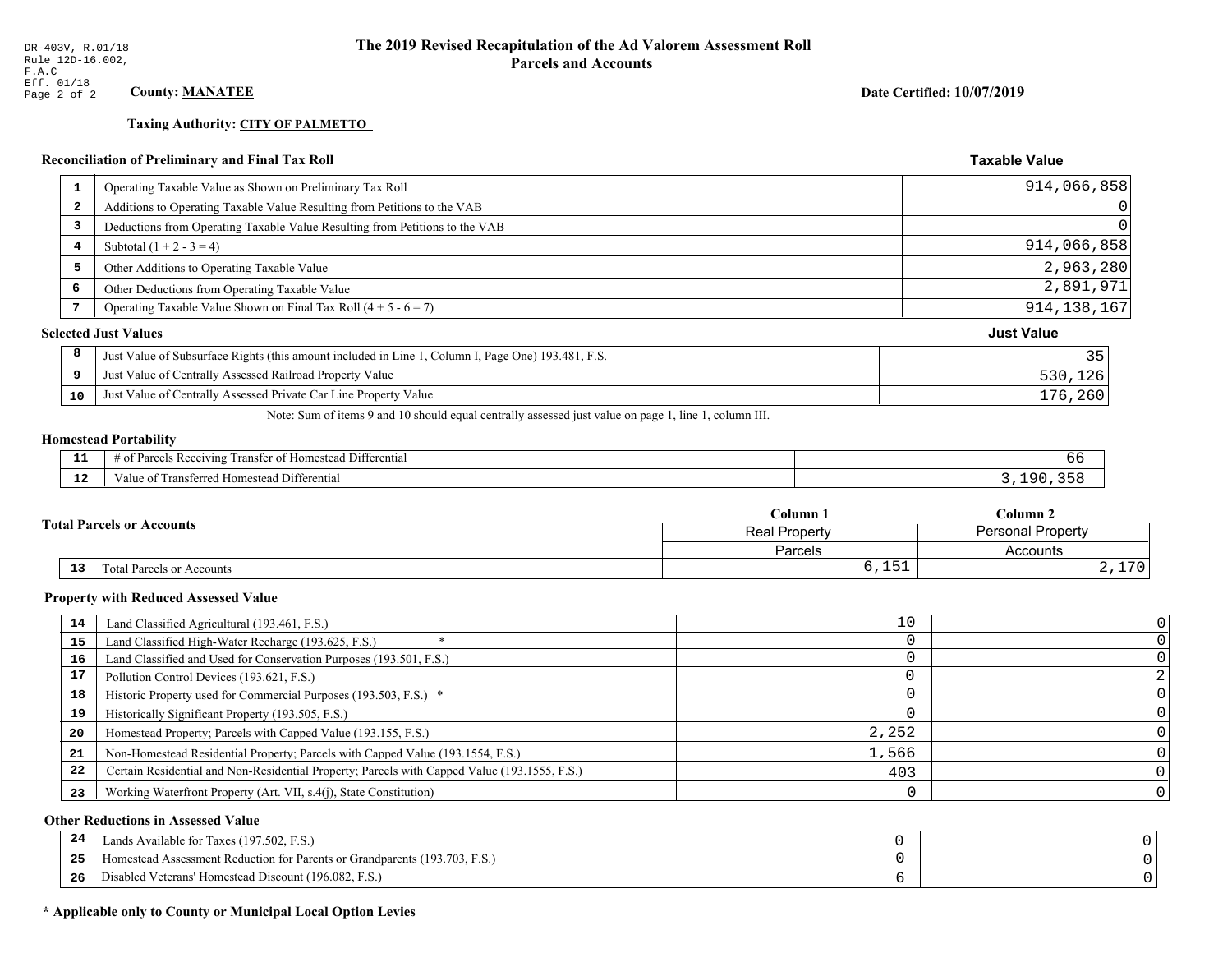| DR-403V R.01/18                                                                                                                                 | The 2019 Revised Recapitulation of the Ad Valorem Assessment Roll |                          |                                       |                                 |
|-------------------------------------------------------------------------------------------------------------------------------------------------|-------------------------------------------------------------------|--------------------------|---------------------------------------|---------------------------------|
| Rule 12D-16.002,<br>F.A.C.<br><b>Taxing Authority: CEDAR HAMMOCK FIRE RESCUE</b>                                                                | <b>Value Data</b>                                                 |                          |                                       |                                 |
| Eff. 01/18<br>Check one of the following:                                                                                                       | <b>County: MANATEE</b>                                            |                          |                                       | Date Certified: 10/07/2019      |
| Page 1 of 2<br>County<br>Municipality                                                                                                           |                                                                   |                          |                                       |                                 |
| <b>School District</b><br>X Independent Special District                                                                                        | Column I                                                          | Column II                | Column III                            | <b>Column IV</b>                |
| Separate Reports for MSTU's, Dependent Districts, and Water Management Basins are not required<br><b>Just Value</b>                             | <b>Real Property Including</b><br><b>Subsurface Rights</b>        | Personal<br>Property     | <b>Centrally Assessed</b><br>Property | <b>Total Property</b>           |
| 1 Just Value (193.011, F.S.)                                                                                                                    | 4,484,393,031                                                     | $\overline{0}$           | $\mathbf{0}$                          | 4,484,393,031   1               |
| Just Value of All Property in the Following Categories                                                                                          |                                                                   |                          |                                       |                                 |
| 2 Just Value of Land Classified Agricultural (193.461, F.S.)                                                                                    | 38,930,027                                                        | $\mathbf{0}$             | $\bf{0}$                              | $38,930,027$   2                |
| 3 Just Value of Land Classified High-Water Recharge (193.625, F.S.) *                                                                           | $\Omega$                                                          | $\mathbf{0}$             | $\bf{0}$                              | $0 \mid 3$                      |
| 4 Just Value of Land Classified and Used for Conservation Purposes (193.501, F.S.)                                                              | $\Omega$                                                          | $\overline{0}$           | $\bf{0}$                              | $\boxed{0}$ $\boxed{4}$         |
| 5 Just Value of Pollution Control Devices (193.621, F.S.)                                                                                       | $\bf{0}$                                                          | $\mathbf{0}$             | $\bf{0}$                              | $0 \quad 5$                     |
| 6 Just Value of Historic Property used for Commercial Purposes (193.503, F.S.) *                                                                | $\theta$                                                          | $\theta$                 | $\bf{0}$                              | $\mathbf{0}$<br>6 <sup>1</sup>  |
| 7 Just Value of Historically Significant Property (193.505, F.S.)                                                                               | $\overline{0}$                                                    | $\overline{0}$           | $\bf{0}$                              | $0 \mid 7 \mid$                 |
| 8 Just Value of Homestead Property (193.155, F.S.)                                                                                              | 1,467,217,930                                                     | $\mathbf{0}$             | $\overline{0}$                        | $\overline{1,467,217,930}$ 8    |
| 9 Just Value of Non-Homestead Residential Property (193.1554, F.S.)                                                                             | 1,387,754,104                                                     | $\overline{0}$           | $\mathbf{0}$                          | 9 <sup>1</sup><br>1,387,754,104 |
| 10 Just Value of Certain Residential and Non-Residential Property (193.1555, F.S.)                                                              | 1,590,490,970                                                     | $\mathbf{0}$             | $\bf{0}$                              | 1,590,490,970   10              |
| 11 Just Value of Working Waterfront Property (Art. VII, s.4(j), State Constitution)                                                             | $\Omega$                                                          | $\mathbf{0}$             | $\bf{0}$                              | $0 \mid 11$                     |
| <b>Assessed Value of Differentials</b>                                                                                                          |                                                                   |                          |                                       |                                 |
| 12 Homestead Assessment Differential: Just Value Minus Capped Value (193.155, F.S.)                                                             | 414,640,679                                                       | $\bf{0}$                 | $\mathbf{0}$                          | 414,640,679 12                  |
| 13 Nonhomestead Residential Property Differential: Just Value Minus Capped Value (193.1554, F.S.)                                               | 120,231,967                                                       | $\overline{0}$           | $\overline{0}$                        | $120,231,967$ 13                |
| 14 Certain Res. and Nonres. Real Property differential: Just Value Minus Capped Value (193.1555, F.S.)                                          | 46,664,577                                                        | $\overline{0}$           | $\mathbf{0}$                          | 46,664,577   14                 |
| Assessed Value of All Property in the Following Categories                                                                                      |                                                                   |                          |                                       |                                 |
| 15 Assessed Value of Land Classified Agricultural (193.461, F.S.)<br>16 Assessed Value of Land Classified High-Water Recharge (193.625, F.S.) * | 1,036,038<br>$\Omega$                                             | $\bf{0}$<br>$\mathbf{0}$ | $\bf{0}$<br>$\mathbf{0}$              | 1,036,038 15<br>$0 \mid 16$     |
| Assessed Value of Land Classified and used for Conservation Purposes (193.501, F.S.)<br>17                                                      | $\Omega$                                                          | $\mathbf{0}$             | $\mathbf{0}$                          | $\boxed{0}$ $\boxed{17}$        |
| 18 Assessed Value of Pollution Control Devices (193.621, F.S.)                                                                                  | $\Omega$                                                          | $\mathbf{0}$             | $\mathbf{0}$                          | $0$ 18                          |
| 19 Assessed Value of Historic Property used for Commercial Purposes (193.503, F.S.)                                                             | $\bf{0}$                                                          | $\overline{0}$           | $\overline{0}$                        | $0$ 19                          |
| 20 Assessed Value of Historically Significant Property (193.505, F.S.)                                                                          | $\Omega$                                                          | $\overline{0}$           | $\overline{0}$                        | $0 \mid 20$                     |
| 21 Assessed Value of Homestead Property (193.155, F.S.)                                                                                         | 1,052,577,251                                                     | $\overline{0}$           | $\bf{0}$                              | $1,052,577,251$ 21              |
| 22 Assessed Value of Non-Homestead Residential Property (193.1554, F.S.)                                                                        | 1,267,522,137                                                     | $\overline{0}$           | $\mathbf{0}$                          | $1,267,522,137$ 22              |
| 23 Assessed Value of Certain Residential and Non-Residential Property (193.1555, F.S.)                                                          | 1,543,826,393                                                     | $\overline{0}$           | $\bf{0}$                              | 1,543,826,393 23                |
| 24 Assessed Value of Working Waterfront Property (Art. VII, s.4(j), State Constitution)<br><b>Total Assessed Value</b>                          |                                                                   | $\overline{0}$           | $\mathbf{0}$                          | $0 \mid 24$                     |
| 25 Total Assessed Value [Line 1 minus (2 through 11) plus (15 through 24)]                                                                      | 3,864,961,819                                                     | $\overline{0}$           | $\mathbf{0}$                          | 3,864,961,819   25              |
| <b>Exemptions</b>                                                                                                                               |                                                                   |                          |                                       |                                 |
| 26   \$25,000 Homestead Exemption (196.031(1)(a), F.S.)                                                                                         | 241,350,925                                                       | $\mathbf{0}$             | $\boldsymbol{0}$                      | 241,350,925 26                  |
| 27   Additional \$25,000 Homestead Exemption (196.031(1)(b), F.S.)                                                                              | 159, 105, 497                                                     | $\Omega$                 | $\mathbf{0}$                          | 159, 105, 497 27                |
| 28 Additional Homestead Exemption Age 65 and Older up to \$50,000 (196.075, F.S.)                                                               | $\Omega$                                                          | $\overline{0}$           | $\mathbf{0}$                          | $\boxed{0}$ 28                  |
| 29 Tangible Personal Property \$25,000 Exemption (196.183, F.S.)                                                                                |                                                                   | $\Omega$                 | $\mathbf{0}$                          | $0$   29                        |
| 30 Governmental Exemption (196.199, 196.1993, F.S.)                                                                                             | 229,558,689                                                       | $\mathbf{0}$             | $\theta$                              | 229,558,689 30                  |
| Institutional Exemptions - Charitable, Religious, Scientific, Literary, Educational (196.196, 196.197, 196.1975,                                |                                                                   | $\theta$                 | $\mathbf{0}$                          |                                 |
| 196.1977, 196.1978, 196.198, 196.1983, 196.1985, 196.1986, 196.1987, 196.1999, 196.2001, 196.2002, F.S.)                                        | 131,922,288                                                       |                          |                                       | $131,922,288$ 31                |
| 32 Widows / Widowers Exemption (196.202, F.S.)                                                                                                  | 764,474                                                           | $\mathbf{0}$             | $\mathbf{0}$                          | 764,474 32                      |
| 33 Disability / Blind Exemptions (196.081, 196.091, 196.101, 196.102, 196.202, 196.24, F.S.)                                                    | 13,726,407                                                        | $\overline{0}$           | $\mathbf{0}$                          | $13,726,407$ 33                 |
| 34 Land Dedicated in Perpetuity for Conservation Purposes (196.26, F.S)                                                                         |                                                                   | $\Omega$                 | $\Omega$                              | 0 34                            |
| 35 Historic Property Exemption (196.1961, 196.1997, 196.1998, F.S.)                                                                             | 0                                                                 | $\mathbf{U}$             | $\mathbf{0}$                          | $\boxed{0}$ 35                  |
| 36 Econ. Dev. Exemption (196.1995, F.S.), Licensed Child Care Facility in Ent. Zone (196.095, F.S.)                                             |                                                                   | $\Omega$                 | $\Omega$                              | $\boxed{0}$ 36                  |
| 37 Lands Available for Taxes (197.502, F.S.)                                                                                                    | 21,474                                                            | $\Omega$                 | $\mathbf{0}$                          | 21,474 37                       |
| 38   Homestead Assessment Reduction for Parents or Grandparents (193.703, F.S.)                                                                 |                                                                   | $\bf{0}$                 | $\boldsymbol{0}$                      | 0 38                            |
| 39   Disabled Veterans' Homestead Discount (196.082, F.S.)                                                                                      | 751,383                                                           |                          | $\mathbf{0}$                          | 751,383 39                      |
| 40   Deployed Service Member's Homestead Exemption (196.173, F.S.)                                                                              |                                                                   | $\theta$                 | $\mathbf{0}$                          | 0 40                            |
| 41   Additional Homestead Exemption Age 65 and Older and 25 yr Residence (196.075, F.S.)                                                        | $\mathbf{0}$                                                      | $\mathbf{0}$             | $\mathbf{0}$                          | $\boxed{0}$ 41                  |
| 42 Renewable Energy Source Devices 80% Exemption (196.182, F.S.)                                                                                | $\bf{0}$                                                          | $\mathbf{0}$             | $\mathbf{0}$                          | $0 \mid 42$                     |
| <b>Total Exempt Value</b>                                                                                                                       |                                                                   |                          |                                       |                                 |
| 43 Total Exempt Value (add lines 26 through 42)                                                                                                 | 777,201,137                                                       | $\Omega$                 | $\mathbf{0}$                          | 777, 201, 137 43                |
| <b>Total Taxable Value</b>                                                                                                                      |                                                                   |                          |                                       |                                 |
| 44   Total Taxable Value (line 25 minus 43)                                                                                                     | 3,087,760,682                                                     | 0 <sup>1</sup>           | $\mathbf{0}$                          | $3,087,760,682$ 44              |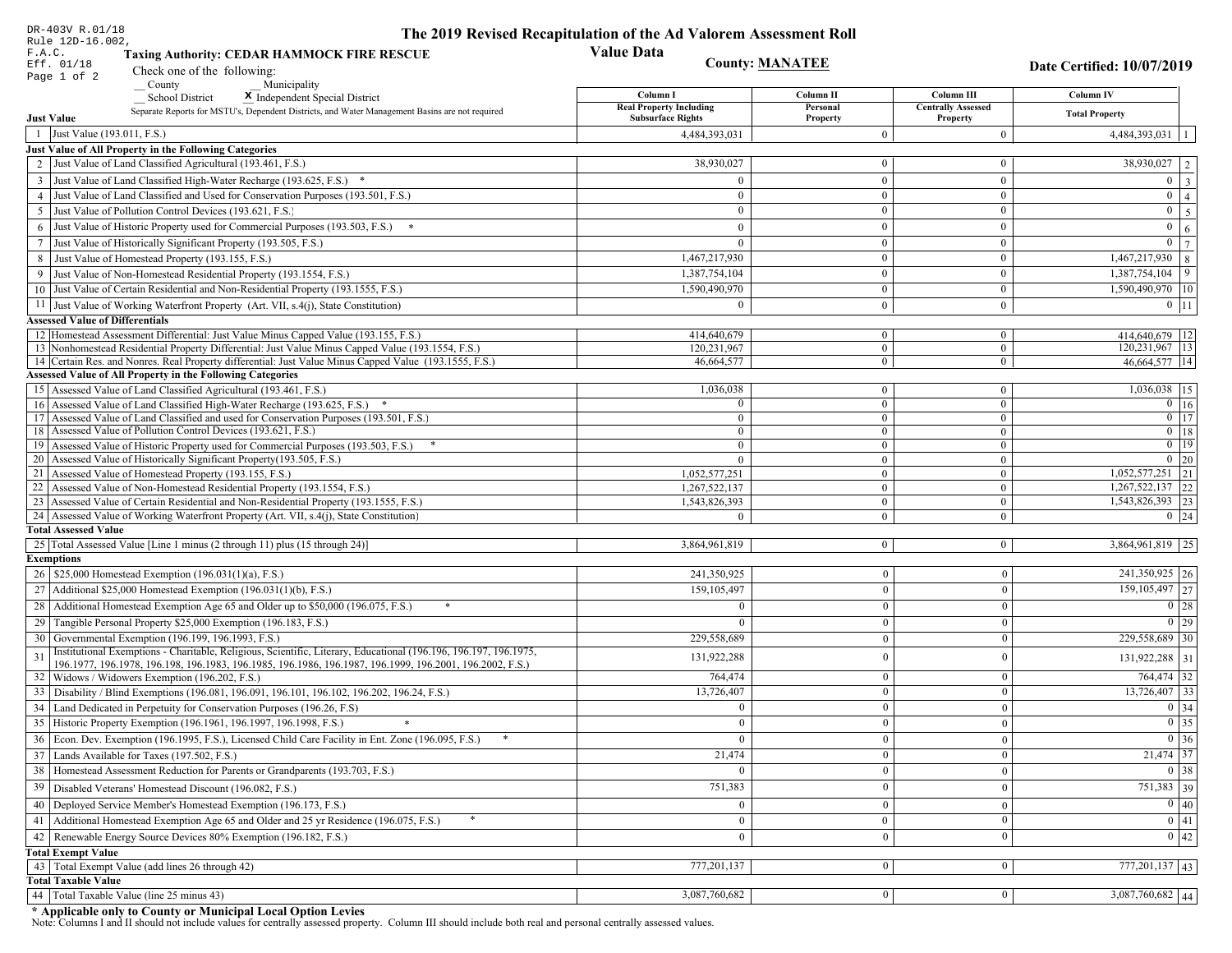**Taxing Authority: CEDAR HAMMOCK FIRE RESCUE** 

### Reconciliation of Preliminary and Final Tax Roll

| 1              | Operating Taxable Value as Shown on Preliminary Tax Roll                                           | 3,089,564,202     |
|----------------|----------------------------------------------------------------------------------------------------|-------------------|
| $\overline{2}$ | Additions to Operating Taxable Value Resulting from Petitions to the VAB                           |                   |
| 3              | Deductions from Operating Taxable Value Resulting from Petitions to the VAB                        |                   |
| 4              | Subtotal $(1 + 2 - 3 = 4)$                                                                         | 3,089,564,202     |
| 5              | Other Additions to Operating Taxable Value                                                         | 28,947,676        |
| 6              | Other Deductions from Operating Taxable Value                                                      | 30,751,196        |
|                | Operating Taxable Value Shown on Final Tax Roll $(4 + 5 - 6 = 7)$                                  | 3,087,760,682     |
|                | <b>Selected Just Values</b>                                                                        | <b>Just Value</b> |
| 8              | Just Value of Subsurface Rights (this amount included in Line 1, Column I, Page One) 193.481, F.S. | 235               |
| 9              | Just Value of Centrally Assessed Railroad Property Value                                           |                   |
| 10             | Just Value of Centrally Assessed Private Car Line Property Value                                   |                   |
|                |                                                                                                    |                   |

Note: Sum of items 9 and 10 should equal centrally assessed just value on page 1, line 1, column III.

#### **Homestead Portability**

ł,

| .           | $\sim$ $\sim$<br>ranster<br>Differential<br>Receiving<br>$-+$<br>estes.<br>---<br>arce <sup>r</sup><br>' 01<br>n | ⊥80 |
|-------------|------------------------------------------------------------------------------------------------------------------|-----|
| $\sim$<br>. | ronc<br>Differential<br>alue<br>. Homesteac<br>31 I GALL<br>.                                                    |     |

|                                  | Column 1       | $_{\rm Column~2}$        |  |
|----------------------------------|----------------|--------------------------|--|
| <b>Fotal Parcels or Accounts</b> | Real Property  | <b>Personal Property</b> |  |
|                                  | <b>Parcels</b> | Accounts                 |  |
| 13<br>Total Parcels or Accounts  | 23,827         |                          |  |

#### **Property with Reduced Assessed Value**

| 14 | Land Classified Agricultural (193.461, F.S.)                                                 | 14    |  |
|----|----------------------------------------------------------------------------------------------|-------|--|
| 15 | Land Classified High-Water Recharge (193.625, F.S.)                                          |       |  |
| 16 | Land Classified and Used for Conservation Purposes (193.501, F.S.)                           |       |  |
| 17 | Pollution Control Devices (193.621, F.S.)                                                    |       |  |
| 18 | Historic Property used for Commercial Purposes (193.503, F.S.) *                             |       |  |
| 19 | Historically Significant Property (193.505, F.S.)                                            |       |  |
| 20 | Homestead Property; Parcels with Capped Value (193.155, F.S.)                                | 8,996 |  |
| 21 | Non-Homestead Residential Property; Parcels with Capped Value (193.1554, F.S.)               | 7,222 |  |
| 22 | Certain Residential and Non-Residential Property; Parcels with Capped Value (193.1555, F.S.) | 643   |  |
| 23 | Working Waterfront Property (Art. VII, s.4(j), State Constitution)                           |       |  |

### **Other Reductions in Assessed Value**

| 24    | Lands Available for Taxes (197.502, F.S.)                                  |           |  |
|-------|----------------------------------------------------------------------------|-----------|--|
| - - - | Iomestead Assessment Reduction for Parents or Grandparents (193.703, F.S.) |           |  |
| -26   | l Veterans' Homestead Discount (196.082, F.S.)<br>Disabled                 | <b>__</b> |  |

# \* Applicable only to County or Municipal Local Option Levies

Date Certified: 10/07/2019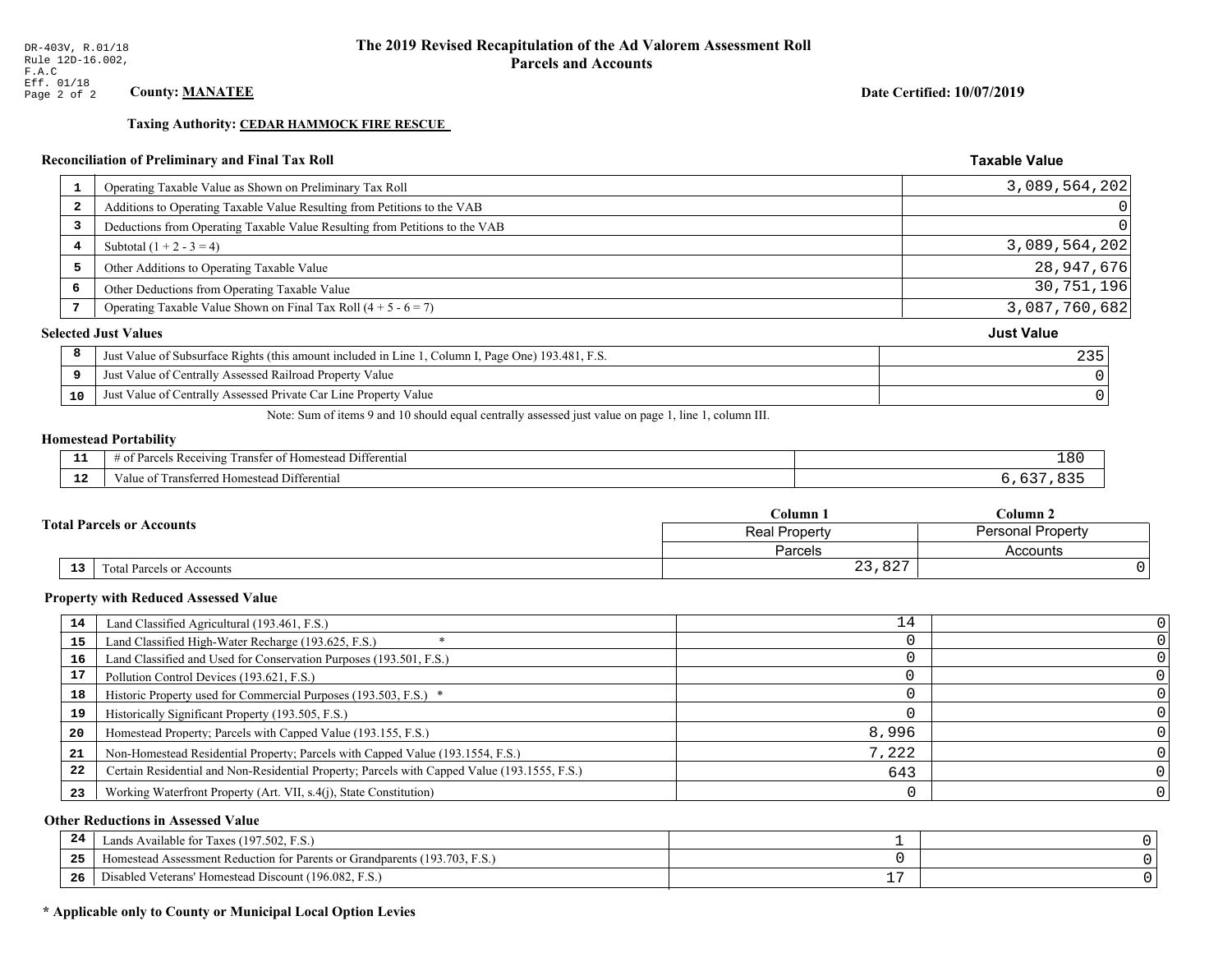| DR-403V R.01/18                                                                                                                                                         | The 2019 Revised Recapitulation of the Ad Valorem Assessment Roll |                                  |                                |                                    |  |
|-------------------------------------------------------------------------------------------------------------------------------------------------------------------------|-------------------------------------------------------------------|----------------------------------|--------------------------------|------------------------------------|--|
| Rule 12D-16.002,<br>F.A.C.<br><b>Taxing Authority: SOUTHERN MAN FIRE RESCUE</b>                                                                                         | <b>Value Data</b>                                                 |                                  |                                |                                    |  |
| Eff. 01/18<br>Check one of the following:<br>Page 1 of 2                                                                                                                | <b>County: MANATEE</b>                                            |                                  |                                | Date Certified: 10/07/2019         |  |
| County<br>Municipality                                                                                                                                                  | Column I                                                          | Column II                        | Column III                     | <b>Column IV</b>                   |  |
| <b>School District</b><br>X Independent Special District<br>Separate Reports for MSTU's, Dependent Districts, and Water Management Basins are not required              | <b>Real Property Including</b>                                    | Personal                         | <b>Centrally Assessed</b>      | <b>Total Property</b>              |  |
| <b>Just Value</b>                                                                                                                                                       | <b>Subsurface Rights</b>                                          | Property                         | Property                       |                                    |  |
| 1 Just Value (193.011, F.S.)                                                                                                                                            | 6,976,385,100                                                     | $\Omega$                         | $\boldsymbol{0}$               | 6,976,385,100<br>$\overline{1}$    |  |
| Just Value of All Property in the Following Categories                                                                                                                  |                                                                   |                                  |                                |                                    |  |
| 2 Just Value of Land Classified Agricultural (193.461, F.S.)                                                                                                            | 25,633,155                                                        | $\mathbf{0}$                     | $\bf{0}$                       | $25,633,155$   2                   |  |
| 3 Just Value of Land Classified High-Water Recharge (193.625, F.S.) *                                                                                                   | $\theta$                                                          | $\overline{0}$                   | $\bf{0}$                       | $0 \mid 3 \mid$                    |  |
| 4 Just Value of Land Classified and Used for Conservation Purposes (193.501, F.S.)                                                                                      | $\Omega$                                                          | $\overline{0}$                   | $\mathbf{0}$                   | $0 \mid 4 \mid$                    |  |
| 5 Just Value of Pollution Control Devices (193.621, F.S.)                                                                                                               | $\overline{0}$                                                    | $\mathbf{0}$                     | $\bf{0}$                       | $0 \quad 5$                        |  |
| 6 Just Value of Historic Property used for Commercial Purposes (193.503, F.S.) *                                                                                        | $\theta$                                                          | $\theta$                         | $\mathbf{0}$                   | $\mathbf{0}$<br>6 <sup>1</sup>     |  |
| 7 Just Value of Historically Significant Property (193.505, F.S.)                                                                                                       | $\mathbf{0}$                                                      | $\overline{0}$<br>$\overline{0}$ | $\mathbf{0}$<br>$\overline{0}$ | $0 \mid 7$<br>$3,373,889,269$ 8    |  |
| 8 Just Value of Homestead Property (193.155, F.S.)<br>9 Just Value of Non-Homestead Residential Property (193.1554, F.S.)                                               | 3,373,889,269                                                     | $\Omega$                         | $\mathbf{0}$                   | $1,732,348,975$ 9                  |  |
| 10 Just Value of Certain Residential and Non-Residential Property (193.1555, F.S.)                                                                                      | 1,732,348,975<br>1,844,513,701                                    | $\bf{0}$                         |                                |                                    |  |
|                                                                                                                                                                         |                                                                   |                                  | $\bf{0}$                       | $1,844,513,701$ 10                 |  |
| 11 Just Value of Working Waterfront Property (Art. VII, s.4(j), State Constitution)                                                                                     | $\Omega$                                                          | $\bf{0}$                         | $\mathbf{0}$                   | $0 \mid 11$                        |  |
| <b>Assessed Value of Differentials</b><br>12 Homestead Assessment Differential: Just Value Minus Capped Value (193.155, F.S.)                                           | 683, 172, 553                                                     | $\bf{0}$                         | $\overline{0}$                 | 683, 172, 553 12                   |  |
| 13 Nonhomestead Residential Property Differential: Just Value Minus Capped Value (193.1554, F.S.)                                                                       | 95,595,259                                                        | $\overline{0}$                   | $\overline{0}$                 | 95,595,259 13                      |  |
| 14 Certain Res. and Nonres. Real Property differential: Just Value Minus Capped Value (193.1555, F.S.)                                                                  | 92.078.652                                                        | $\mathbf{0}$                     | $\overline{0}$                 | 92,078,652   14                    |  |
| <b>Assessed Value of All Property in the Following Categories</b>                                                                                                       |                                                                   |                                  |                                |                                    |  |
| 15 Assessed Value of Land Classified Agricultural (193.461, F.S.)                                                                                                       | 456,165                                                           | $\overline{0}$                   | $\bf{0}$                       | $456,165$ 15                       |  |
| 16 Assessed Value of Land Classified High-Water Recharge (193.625, F.S.) *                                                                                              | $\Omega$                                                          | $\mathbf{0}$                     | $\mathbf{0}$                   | $0 \mid 16$                        |  |
| 17 Assessed Value of Land Classified and used for Conservation Purposes (193.501, F.S.)                                                                                 | $\Omega$                                                          | $\mathbf{0}$                     | $\overline{0}$                 | $\overline{0}$ $\overline{17}$     |  |
| 18 Assessed Value of Pollution Control Devices (193.621, F.S.)<br>19 Assessed Value of Historic Property used for Commercial Purposes (193.503, F.S.)                   | $\Omega$<br>$\mathbf{0}$                                          | $\mathbf{0}$<br>$\mathbf{0}$     | $\mathbf{0}$<br>$\overline{0}$ | $0$ 18<br>$0$ 19                   |  |
| 20 Assessed Value of Historically Significant Property (193.505, F.S.)                                                                                                  | $\theta$                                                          | $\overline{0}$                   | $\overline{0}$                 | $0 \quad 20$                       |  |
| 21 Assessed Value of Homestead Property (193.155, F.S.)                                                                                                                 | 2,690,716,716                                                     | $\mathbf{0}$                     | $\bf{0}$                       | 2,690,716,716 21                   |  |
| 22 Assessed Value of Non-Homestead Residential Property (193.1554, F.S.)                                                                                                | 1,636,753,716                                                     | $\mathbf{0}$                     | $\mathbf{0}$                   | $1,636,753,716$ 22                 |  |
| 23 Assessed Value of Certain Residential and Non-Residential Property (193.1555, F.S.)                                                                                  | 1,752,435,049                                                     | $\mathbf{0}$                     | $\bf{0}$                       | 1,752,435,049 23                   |  |
| 24 Assessed Value of Working Waterfront Property (Art. VII, s.4(j), State Constitution                                                                                  |                                                                   | $\overline{0}$                   | $\bf{0}$                       | $0 \quad 24$                       |  |
| <b>Total Assessed Value</b>                                                                                                                                             |                                                                   |                                  |                                |                                    |  |
| 25 Total Assessed Value [Line 1 minus (2 through 11) plus (15 through 24)]                                                                                              | 6,080,361,646                                                     | $\overline{0}$                   | $\mathbf{0}$                   | $6,080,361,646$   25               |  |
| <b>Exemptions</b>                                                                                                                                                       |                                                                   |                                  |                                |                                    |  |
| 26   \$25,000 Homestead Exemption (196.031(1)(a), F.S.)                                                                                                                 | 387,834,312                                                       | $\mathbf{0}$                     | $\boldsymbol{0}$               | 387, 834, 312 26<br>332,848,586 27 |  |
| 27   Additional \$25,000 Homestead Exemption $(196.031(1)(b), F.S.)$                                                                                                    | 332,848,586                                                       | $\overline{0}$                   | $\mathbf{0}$                   |                                    |  |
| 28 Additional Homestead Exemption Age 65 and Older up to \$50,000 (196.075, F.S.)                                                                                       | $\Omega$                                                          | $\overline{0}$                   | $\boldsymbol{0}$               | $\boxed{0}$ 28                     |  |
| 29 Tangible Personal Property \$25,000 Exemption (196.183, F.S.)                                                                                                        |                                                                   | $\mathbf{0}$                     | $\boldsymbol{0}$               | $0$   29                           |  |
| 30 Governmental Exemption (196.199, 196.1993, F.S.)<br>Institutional Exemptions - Charitable, Religious, Scientific, Literary, Educational (196.196, 196.197, 196.1975, | 151,963,180                                                       | $\bf{0}$                         | $\theta$                       | 151,963,180   30                   |  |
| 31<br>196.1977, 196.1978, 196.198, 196.1983, 196.1985, 196.1986, 196.1987, 196.1999, 196.2001, 196.2002, F.S.)                                                          | 99,126,385                                                        | $\mathbf{0}$                     | $\mathbf{0}$                   | $99,126,385$ 31                    |  |
| 32   Widows / Widowers Exemption (196.202, F.S.)                                                                                                                        | 1,063,633                                                         | $\mathbf{0}$                     | $\mathbf{0}$                   | $1,063,633$ 32                     |  |
| 33<br>Disability / Blind Exemptions (196.081, 196.091, 196.101, 196.102, 196.202, 196.24, F.S.)                                                                         | 30,207,777                                                        | $\overline{0}$                   | $\mathbf{0}$                   | $30,207,777$ 33                    |  |
| Land Dedicated in Perpetuity for Conservation Purposes (196.26, F.S)                                                                                                    | $\Omega$                                                          | $\mathbf{0}$                     | $\Omega$                       | 0 34                               |  |
| 35 Historic Property Exemption (196.1961, 196.1997, 196.1998, F.S.)                                                                                                     | 0                                                                 | $\mathbf{U}$                     | $\mathbf{0}$                   | $\boxed{0}$ 35                     |  |
| 36 Econ. Dev. Exemption (196.1995, F.S.), Licensed Child Care Facility in Ent. Zone (196.095, F.S.)                                                                     | $\Omega$                                                          | $\mathbf{0}$                     | $\Omega$                       | $\boxed{0}$ 36                     |  |
| 37 Lands Available for Taxes (197.502, F.S.)                                                                                                                            | 76,955                                                            | $\mathbf{0}$                     | $\mathbf{0}$                   | $76,955$ 37                        |  |
| 38   Homestead Assessment Reduction for Parents or Grandparents (193.703, F.S.)                                                                                         | 52,392                                                            | $\mathbf{0}$                     | $\boldsymbol{0}$               | $52,392$ 38                        |  |
| 39<br>Disabled Veterans' Homestead Discount (196.082, F.S.)                                                                                                             | 3,352,739                                                         | $\mathbf{0}$                     | $\mathbf{0}$                   | 3,352,739 39                       |  |
| Deployed Service Member's Homestead Exemption (196.173, F.S.)<br>40                                                                                                     | 67,067                                                            | $\Omega$                         | $\mathbf{0}$                   | $67,067$ 40                        |  |
| 41   Additional Homestead Exemption Age 65 and Older and 25 yr Residence (196.075, F.S.)                                                                                | $\mathbf{0}$                                                      | $\overline{0}$                   | $\mathbf{0}$                   | $\boxed{0}$ 41                     |  |
| 42 Renewable Energy Source Devices 80% Exemption (196.182, F.S.)                                                                                                        | $\mathbf{0}$                                                      | $\mathbf{0}$                     | $\mathbf{0}$                   | 0 42                               |  |
| <b>Total Exempt Value</b>                                                                                                                                               |                                                                   |                                  |                                |                                    |  |
| 43 Total Exempt Value (add lines 26 through 42)                                                                                                                         | 1,006,593,026                                                     | $\mathbf{0}$                     | $\mathbf{0}$                   | $\overline{1,006,593,026}$ 43      |  |
| <b>Total Taxable Value</b>                                                                                                                                              |                                                                   |                                  |                                |                                    |  |
| 44   Total Taxable Value (line 25 minus 43)                                                                                                                             | 5,073,768,620                                                     | 0 <sup>1</sup>                   | $\bf{0}$                       | $5,073,768,620$ 44                 |  |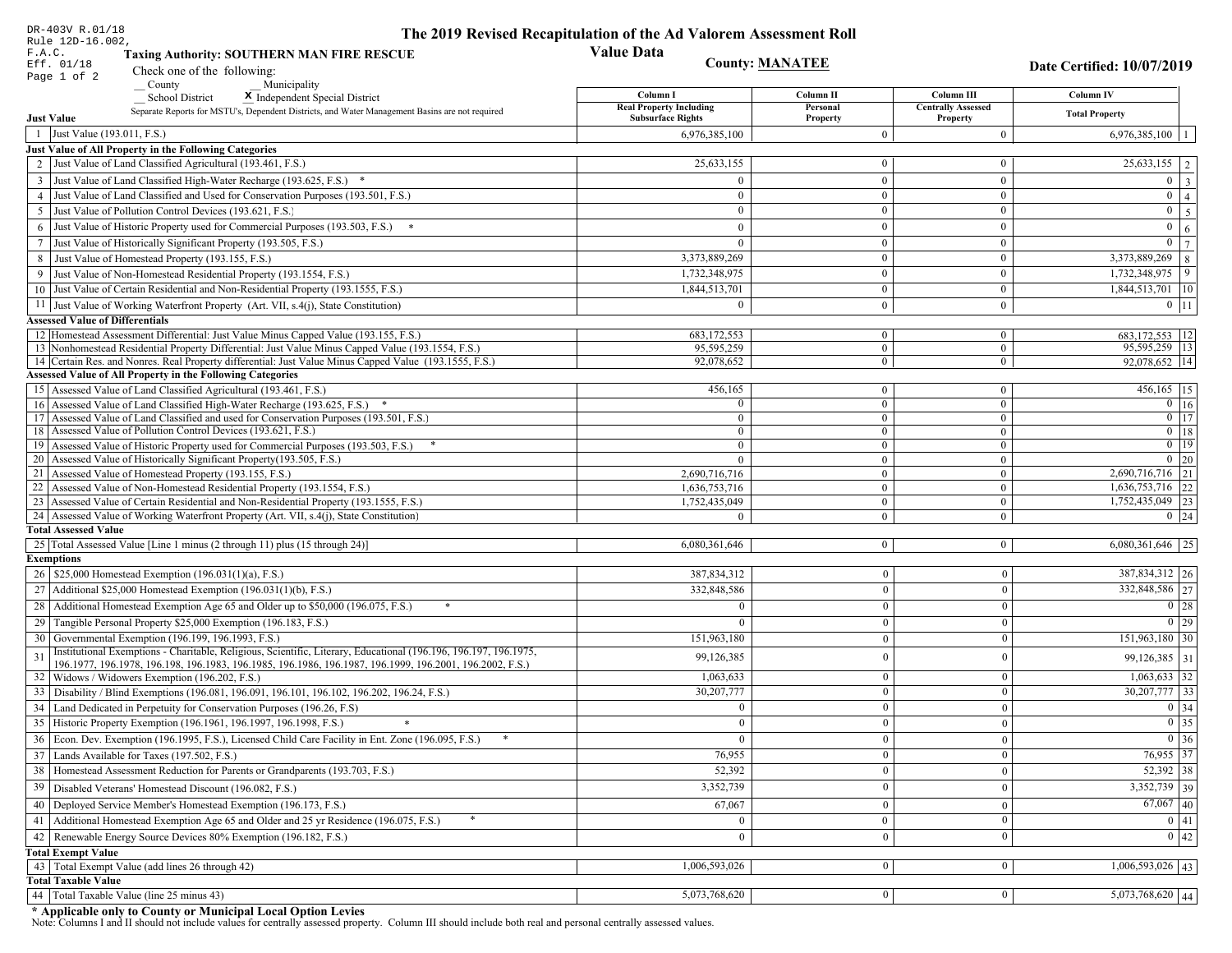# **Taxing Authority: SOUTHERN MAN FIRE RESCUE**

### Reconciliation of Preliminary and Final Tax Roll

| 1  | Operating Taxable Value as Shown on Preliminary Tax Roll                                           | 5,078,756,415     |
|----|----------------------------------------------------------------------------------------------------|-------------------|
| 2  | Additions to Operating Taxable Value Resulting from Petitions to the VAB                           |                   |
| 3  | Deductions from Operating Taxable Value Resulting from Petitions to the VAB                        |                   |
| 4  | Subtotal $(1 + 2 - 3 = 4)$                                                                         | 5,078,756,415     |
| 5  | Other Additions to Operating Taxable Value                                                         | 5,080,081         |
| 6  | Other Deductions from Operating Taxable Value                                                      | 10,067,876        |
|    | Operating Taxable Value Shown on Final Tax Roll $(4 + 5 - 6 = 7)$                                  | 5,073,768,620     |
|    | <b>Selected Just Values</b>                                                                        | <b>Just Value</b> |
| 8  | Just Value of Subsurface Rights (this amount included in Line 1, Column I, Page One) 193.481, F.S. | 7,464             |
| 9  | Just Value of Centrally Assessed Railroad Property Value                                           |                   |
| 10 | Just Value of Centrally Assessed Private Car Line Property Value                                   |                   |

Note: Sum of items 9 and 10 should equal centrally assessed just value on page 1, line 1, column III.

# **Homestead Portability**

| - -         | $\sim$ $\sim$<br>Differential<br>ranster<br>$R$ eceputing<br>$-+$<br>iestes<br><b>CHANGE</b><br>arce <sup>r</sup><br>' 01<br>n | $\sqrt{ }$<br>ە ט د |
|-------------|--------------------------------------------------------------------------------------------------------------------------------|---------------------|
| $\sim$<br>. | ronc<br>l Differential<br>alue<br>erred Homestead                                                                              |                     |

|    |                                  | $\mathbb C$ olumn $\;$ .<br>$C$ olumn 2<br>Personal Property<br><b>Real Property</b> |          |
|----|----------------------------------|--------------------------------------------------------------------------------------|----------|
|    | <b>Total Parcels or Accounts</b> |                                                                                      |          |
|    |                                  | Parcels                                                                              | Accounts |
| 13 | Fotal Parcels or Accounts        | 31,482                                                                               |          |

#### **Property with Reduced Assessed Value**

| 14 | Land Classified Agricultural (193.461, F.S.)                                                 | 50     |  |
|----|----------------------------------------------------------------------------------------------|--------|--|
| 15 | Land Classified High-Water Recharge (193.625, F.S.)                                          |        |  |
| 16 | Land Classified and Used for Conservation Purposes (193.501, F.S.)                           |        |  |
| 17 | Pollution Control Devices (193.621, F.S.)                                                    |        |  |
| 18 | Historic Property used for Commercial Purposes (193.503, F.S.) *                             |        |  |
| 19 | Historically Significant Property (193.505, F.S.)                                            |        |  |
| 20 | Homestead Property; Parcels with Capped Value (193.155, F.S.)                                | 13,799 |  |
| 21 | Non-Homestead Residential Property; Parcels with Capped Value (193.1554, F.S.)               | 4,895  |  |
| 22 | Certain Residential and Non-Residential Property; Parcels with Capped Value (193.1555, F.S.) | 1,154  |  |
| 23 | Working Waterfront Property (Art. VII, s.4(j), State Constitution)                           |        |  |

### **Other Reductions in Assessed Value**

| -44 | Available for Taxes (197.502, F.S.)                                          |    |  |
|-----|------------------------------------------------------------------------------|----|--|
| 25  | (193.703, F.S.<br>stead Assessment Reduction for Parents or Grandparents (1' |    |  |
| 26  | isabled Veterans' Homestead Discount (196.082, F.S.)                         | -- |  |

# \* Applicable only to County or Municipal Local Option Levies

Date Certified: 10/07/2019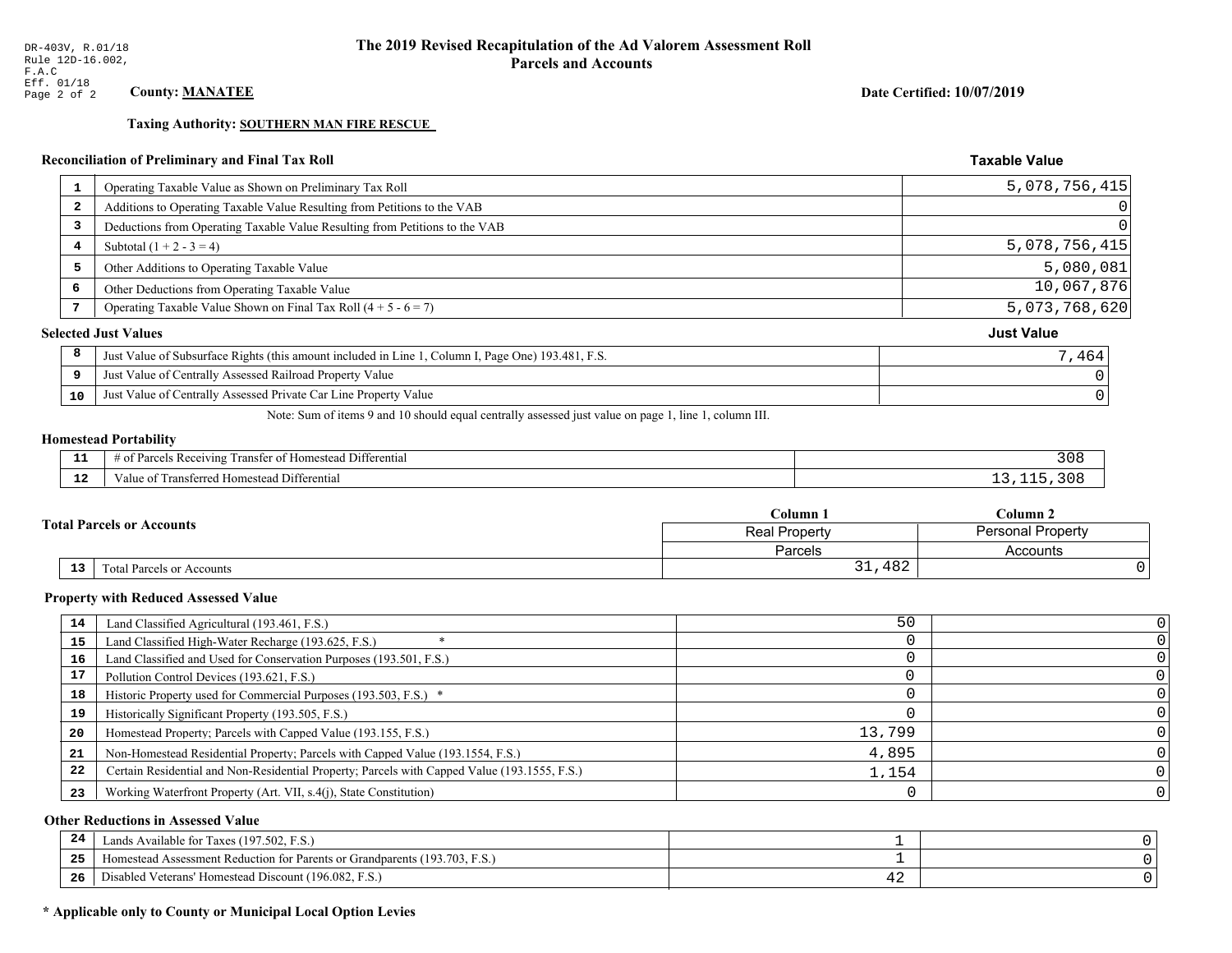| DR-403V R.01/18                                                                                                                                                             | The 2019 Revised Recapitulation of the Ad Valorem Assessment Roll |                                |                                         |                                 |
|-----------------------------------------------------------------------------------------------------------------------------------------------------------------------------|-------------------------------------------------------------------|--------------------------------|-----------------------------------------|---------------------------------|
| Rule 12D-16.002,<br>F.A.C.<br><b>Taxing Authority: EAST MANATEE FIRE RESCUE</b>                                                                                             | <b>Value Data</b>                                                 |                                |                                         |                                 |
| Eff. 01/18<br>Check one of the following:                                                                                                                                   | <b>County: MANATEE</b>                                            |                                |                                         | Date Certified: 10/07/2019      |
| Page 1 of 2<br>County<br>Municipality                                                                                                                                       |                                                                   |                                |                                         |                                 |
| <b>School District</b><br>X Independent Special District                                                                                                                    | Column I<br><b>Real Property Including</b>                        | Column II<br>Personal          | Column III<br><b>Centrally Assessed</b> | <b>Column IV</b>                |
| Separate Reports for MSTU's, Dependent Districts, and Water Management Basins are not required<br><b>Just Value</b>                                                         | <b>Subsurface Rights</b>                                          | Property                       | Property                                | <b>Total Property</b>           |
| 1 Just Value (193.011, F.S.)                                                                                                                                                | 12,893,157,458                                                    | $\Omega$                       | $\boldsymbol{0}$                        | $12,893,157,458$   1            |
| Just Value of All Property in the Following Categories                                                                                                                      |                                                                   |                                |                                         |                                 |
| 2 Just Value of Land Classified Agricultural (193.461, F.S.)                                                                                                                | 167,505,013                                                       | $\mathbf{0}$                   | $\bf{0}$                                | $167,505,013$   2               |
| 3 Just Value of Land Classified High-Water Recharge (193.625, F.S.) *                                                                                                       | $\theta$                                                          | $\overline{0}$                 | $\bf{0}$                                | $0 \mid 3 \mid$                 |
| 4 Just Value of Land Classified and Used for Conservation Purposes (193.501, F.S.)                                                                                          | $\overline{0}$                                                    | $\overline{0}$                 | $\mathbf{0}$                            | $\overline{0}$ $\overline{4}$   |
| 5 Just Value of Pollution Control Devices (193.621, F.S.)                                                                                                                   | $\overline{0}$                                                    | $\mathbf{0}$                   | $\mathbf{0}$                            | $0 \quad 5$                     |
| 6 Just Value of Historic Property used for Commercial Purposes (193.503, F.S.) *                                                                                            | $\theta$                                                          | $\theta$                       | $\mathbf{0}$                            | $\mathbf{0}$<br>6 <sup>1</sup>  |
| 7 Just Value of Historically Significant Property (193.505, F.S.)                                                                                                           | $\mathbf{0}$                                                      | $\overline{0}$                 | $\mathbf{0}$                            | $0 \mid 7$                      |
| 8 Just Value of Homestead Property (193.155, F.S.)                                                                                                                          | 7,485,531,349                                                     | $\overline{0}$                 | $\overline{0}$                          | $7,485,531,349$ 8               |
| 9 Just Value of Non-Homestead Residential Property (193.1554, F.S.)                                                                                                         | 3,292,938,683                                                     | $\Omega$                       | $\mathbf{0}$                            | 3,292,938,683<br>9 <sup>1</sup> |
| 10 Just Value of Certain Residential and Non-Residential Property (193.1555, F.S.)                                                                                          | 1,947,182,413                                                     | $\bf{0}$                       | $\bf{0}$                                | $1,947,182,413$ 10              |
| 11 Just Value of Working Waterfront Property (Art. VII, s.4(j), State Constitution)                                                                                         | $\theta$                                                          | $\bf{0}$                       | $\mathbf{0}$                            | $0 \mid 11$                     |
| <b>Assessed Value of Differentials</b>                                                                                                                                      |                                                                   |                                |                                         |                                 |
| 12 Homestead Assessment Differential: Just Value Minus Capped Value (193.155, F.S.)                                                                                         | 1,045,797,214                                                     | $\mathbf{0}$                   | $\overline{0}$                          | 1,045,797,214   12              |
| 13 Nonhomestead Residential Property Differential: Just Value Minus Capped Value (193.1554, F.S.)                                                                           | 58.665.708                                                        | $\overline{0}$                 | $\overline{0}$                          | 58,665,708 13                   |
| 14 Certain Res. and Nonres. Real Property differential: Just Value Minus Capped Value (193.1555, F.S.)<br><b>Assessed Value of All Property in the Following Categories</b> | 64,857,495                                                        | $\mathbf{0}$                   | $\overline{0}$                          | 64,857,495   14                 |
| 15 Assessed Value of Land Classified Agricultural (193.461, F.S.)                                                                                                           | 7,147,991                                                         |                                |                                         | 7,147,991 15                    |
| 16 Assessed Value of Land Classified High-Water Recharge (193.625, F.S.) *                                                                                                  | $\Omega$                                                          | $\overline{0}$<br>$\mathbf{0}$ | $\bf{0}$<br>$\mathbf{0}$                | $0 \mid 16$                     |
| 17 Assessed Value of Land Classified and used for Conservation Purposes (193.501, F.S.)                                                                                     | $\Omega$                                                          | $\mathbf{0}$                   | $\overline{0}$                          | $\overline{0}$ $\overline{17}$  |
| 18 Assessed Value of Pollution Control Devices (193.621, F.S.)                                                                                                              | $\Omega$                                                          | $\mathbf{0}$                   | $\mathbf{0}$                            | $0$ 18                          |
| 19 Assessed Value of Historic Property used for Commercial Purposes (193.503, F.S.)                                                                                         | $\mathbf{0}$                                                      | $\mathbf{0}$                   | $\overline{0}$                          | $0$   19                        |
| 20 Assessed Value of Historically Significant Property (193.505, F.S.)                                                                                                      | $\theta$                                                          | $\overline{0}$                 | $\overline{0}$                          | $0 \quad 20$                    |
| 21 Assessed Value of Homestead Property (193.155, F.S.)                                                                                                                     | 6,439,734,135                                                     | $\mathbf{0}$                   | $\bf{0}$                                | 6,439,734,135 21                |
| 22 Assessed Value of Non-Homestead Residential Property (193.1554, F.S.)                                                                                                    | 3,234,272,975                                                     | $\mathbf{0}$                   | $\mathbf{0}$                            | 3,234,272,975 22                |
| 23 Assessed Value of Certain Residential and Non-Residential Property (193.1555, F.S.)                                                                                      | 1,882,324,918                                                     | $\mathbf{0}$                   | $\bf{0}$                                | 1,882,324,918 23                |
| 24 Assessed Value of Working Waterfront Property (Art. VII, s.4(j), State Constitution                                                                                      |                                                                   | $\overline{0}$                 | $\mathbf{0}$                            | $0 \quad 24$                    |
| <b>Total Assessed Value</b>                                                                                                                                                 | 11,563,480,019                                                    |                                | $\mathbf{0}$                            |                                 |
| 25 Total Assessed Value [Line 1 minus (2 through 11) plus (15 through 24)]<br><b>Exemptions</b>                                                                             |                                                                   | $\overline{0}$                 |                                         | $11,563,480,019$ 25             |
| 26   \$25,000 Homestead Exemption (196.031(1)(a), F.S.)                                                                                                                     | 540,424,199                                                       | $\mathbf{0}$                   | $\boldsymbol{0}$                        | 540,424,199 26                  |
| 27   Additional \$25,000 Homestead Exemption $(196.031(1)(b), F.S.)$                                                                                                        | 534,081,265                                                       | $\overline{0}$                 | $\mathbf{0}$                            | 534,081,265 27                  |
| 28 Additional Homestead Exemption Age 65 and Older up to \$50,000 (196.075, F.S.)                                                                                           | $\Omega$                                                          | $\overline{0}$                 | $\boldsymbol{0}$                        | $\boxed{0}$ 28                  |
|                                                                                                                                                                             |                                                                   |                                |                                         | $0$   29                        |
| 29 Tangible Personal Property \$25,000 Exemption (196.183, F.S.)<br>30 Governmental Exemption (196.199, 196.1993, F.S.)                                                     |                                                                   | $\mathbf{0}$                   | $\boldsymbol{0}$<br>$\theta$            | 205,676,922 30                  |
| Institutional Exemptions - Charitable, Religious, Scientific, Literary, Educational (196.196, 196.197, 196.1975,                                                            | 205,676,922                                                       | $\bf{0}$                       |                                         |                                 |
| 31<br>196.1977, 196.1978, 196.198, 196.1983, 196.1985, 196.1986, 196.1987, 196.1999, 196.2001, 196.2002, F.S.)                                                              | 183,319,908                                                       | $\mathbf{0}$                   | $\mathbf{0}$                            | 183,319,908 31                  |
| 32   Widows / Widowers Exemption (196.202, F.S.)                                                                                                                            | 849,000                                                           | $\mathbf{0}$                   | $\mathbf{0}$                            | $849,000$ 32                    |
| 33<br>Disability / Blind Exemptions (196.081, 196.091, 196.101, 196.102, 196.202, 196.24, F.S.)                                                                             | 73,580,694                                                        | $\overline{0}$                 | $\mathbf{0}$                            | 73,580,694 33                   |
| Land Dedicated in Perpetuity for Conservation Purposes (196.26, F.S)                                                                                                        | $\Omega$                                                          | $\overline{0}$                 | $\theta$                                | $0 \mid 34$                     |
| 35 Historic Property Exemption (196.1961, 196.1997, 196.1998, F.S.)                                                                                                         | 0                                                                 | $\mathbf{U}$                   | $\mathbf{0}$                            | $\boxed{0}$ 35                  |
| 36 Econ. Dev. Exemption (196.1995, F.S.), Licensed Child Care Facility in Ent. Zone (196.095, F.S.)                                                                         | $\Omega$                                                          | $\mathbf{0}$                   | $\Omega$                                | $\boxed{0}$ 36                  |
| $37$ Lands Available for Taxes (197.502, F.S.)                                                                                                                              | $\Omega$                                                          | $\mathbf{0}$                   | $\Omega$                                | $0 \mid 37$                     |
| 38   Homestead Assessment Reduction for Parents or Grandparents (193.703, F.S.)                                                                                             | 308,561                                                           | $\mathbf{0}$                   | $\boldsymbol{0}$                        | 308,561 38                      |
| 39<br>Disabled Veterans' Homestead Discount (196.082, F.S.)                                                                                                                 | 10,617,236                                                        | $\theta$                       | $\mathbf{0}$                            | $10,617,236$ 39                 |
| Deployed Service Member's Homestead Exemption (196.173, F.S.)<br>40                                                                                                         | 112,729                                                           | $\Omega$                       | $\Omega$                                | $112,729$ 40                    |
| 41   Additional Homestead Exemption Age 65 and Older and 25 yr Residence (196.075, F.S.)                                                                                    | $\mathbf{0}$                                                      | $\overline{0}$                 | $\mathbf{0}$                            | $\boxed{0}$ 41                  |
| 42 Renewable Energy Source Devices 80% Exemption (196.182, F.S.)                                                                                                            | $\mathbf{0}$                                                      | $\mathbf{0}$                   | $\mathbf{0}$                            | 0 42                            |
| <b>Total Exempt Value</b>                                                                                                                                                   |                                                                   |                                |                                         |                                 |
| 43 Total Exempt Value (add lines 26 through 42)                                                                                                                             | 1,548,970,514                                                     | $\mathbf{0}$                   | $\mathbf{0}$                            | $1,548,970,514$ 43              |
| <b>Total Taxable Value</b>                                                                                                                                                  |                                                                   |                                |                                         |                                 |
| 44 Total Taxable Value (line 25 minus 43)                                                                                                                                   | 10,014,509,505                                                    | 0                              | $\overline{0}$                          | $10,014,509,505$ 44             |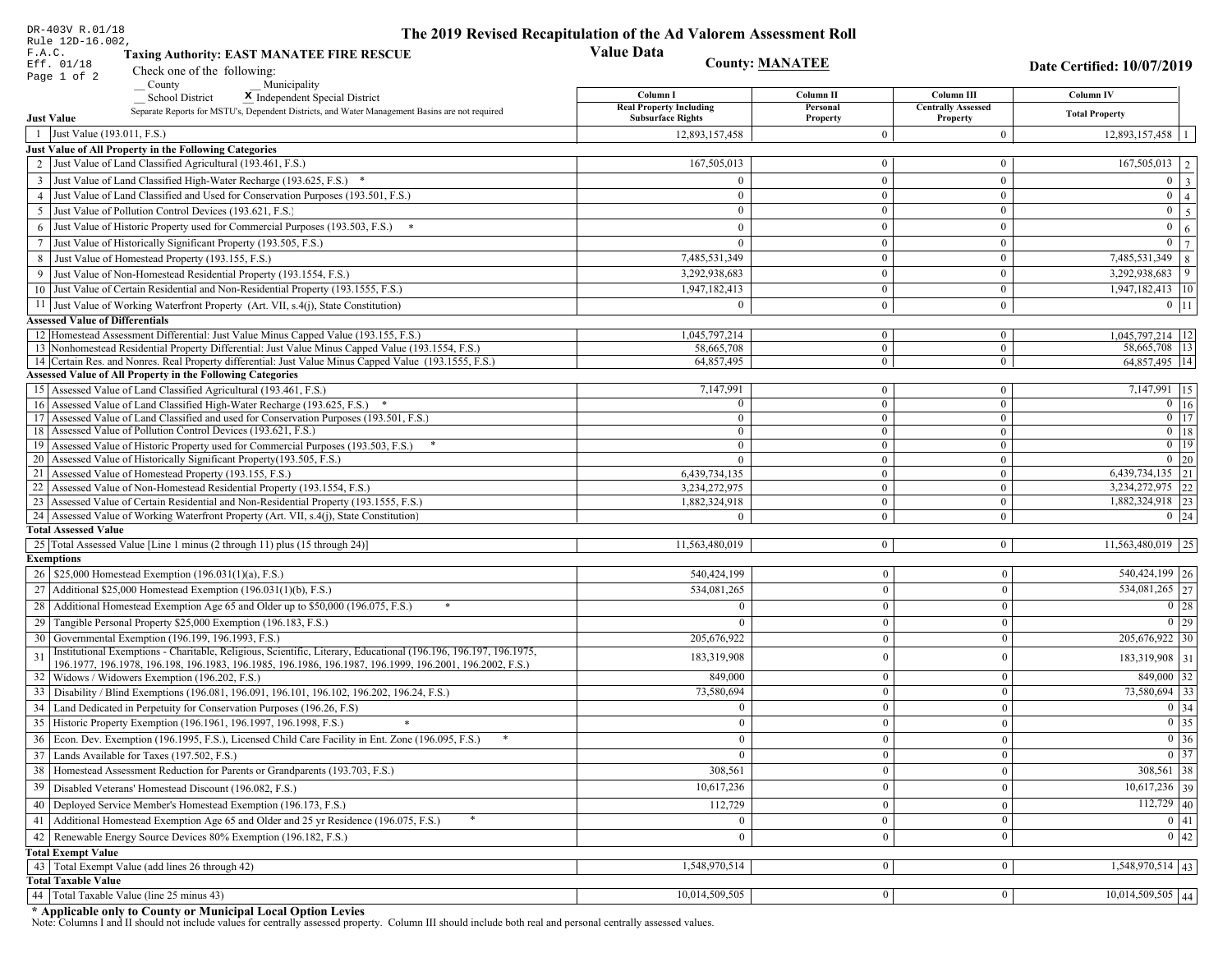**Taxing Authority: EAST MANATEE FIRE RESCUE** 

### Reconciliation of Preliminary and Final Tax Roll

| 1  | Operating Taxable Value as Shown on Preliminary Tax Roll                                           | 10,030,907,745    |
|----|----------------------------------------------------------------------------------------------------|-------------------|
| 2  | Additions to Operating Taxable Value Resulting from Petitions to the VAB                           | 0                 |
| 3  | Deductions from Operating Taxable Value Resulting from Petitions to the VAB                        |                   |
| 4  | Subtotal $(1 + 2 - 3 = 4)$                                                                         | 10,030,907,745    |
| 5  | Other Additions to Operating Taxable Value                                                         | 39, 379, 381      |
| 6  | Other Deductions from Operating Taxable Value                                                      | 55, 777, 621      |
| 7  | Operating Taxable Value Shown on Final Tax Roll $(4 + 5 - 6 = 7)$                                  | 10,014,509,505    |
|    | <b>Selected Just Values</b>                                                                        | <b>Just Value</b> |
| 8  | Just Value of Subsurface Rights (this amount included in Line 1, Column I, Page One) 193.481, F.S. | 22,126            |
| 9  | Just Value of Centrally Assessed Railroad Property Value                                           |                   |
| 10 | Just Value of Centrally Assessed Private Car Line Property Value                                   |                   |

Note: Sum of items 9 and 10 should equal centrally assessed just value on page 1, line 1, column III.

# **Homestead Portability**

| --          | $\cdots$<br>Differential<br>: Re<br>enving<br>$\sim$<br>rancter<br>$-11.211$ | ے ر |
|-------------|------------------------------------------------------------------------------|-----|
| $\sim$<br>. | l Differential<br>Fransferred Homestead I<br>anue oi                         |     |

|    |                                  | $\mathbb C$ olumn $\;$ .<br>$C$ olumn 2<br>Personal Property<br><b>Real Property</b> |          |
|----|----------------------------------|--------------------------------------------------------------------------------------|----------|
|    | <b>Total Parcels or Accounts</b> |                                                                                      |          |
|    |                                  | Parcels                                                                              | Accounts |
| 13 | Fotal Parcels or Accounts        | $+2,387$                                                                             |          |

#### **Property with Reduced Assessed Value**

| 14 | Land Classified Agricultural (193.461, F.S.)                                                 | 273    |  |
|----|----------------------------------------------------------------------------------------------|--------|--|
| 15 | Land Classified High-Water Recharge (193.625, F.S.)                                          |        |  |
| 16 | Land Classified and Used for Conservation Purposes (193.501, F.S.)                           |        |  |
| 17 | Pollution Control Devices (193.621, F.S.)                                                    |        |  |
| 18 | Historic Property used for Commercial Purposes (193.503, F.S.) *                             |        |  |
| 19 | Historically Significant Property (193.505, F.S.)                                            |        |  |
| 20 | Homestead Property; Parcels with Capped Value (193.155, F.S.)                                | 17,382 |  |
| 21 | Non-Homestead Residential Property; Parcels with Capped Value (193.1554, F.S.)               | 2,056  |  |
| 22 | Certain Residential and Non-Residential Property; Parcels with Capped Value (193.1555, F.S.) | 797    |  |
| 23 | Working Waterfront Property (Art. VII, s.4(j), State Constitution)                           |        |  |

### **Other Reductions in Assessed Value**

| 24    | Lands Available for Taxes (197.502, F.S.)                                  |     |  |
|-------|----------------------------------------------------------------------------|-----|--|
| - - - | Iomestead Assessment Reduction for Parents or Grandparents (193.703, F.S.) |     |  |
| -26   | l Veterans' Homestead Discount (196.082, F.S.)<br>Disabled                 | ৩ ୪ |  |

# \* Applicable only to County or Municipal Local Option Levies

Date Certified: 10/07/2019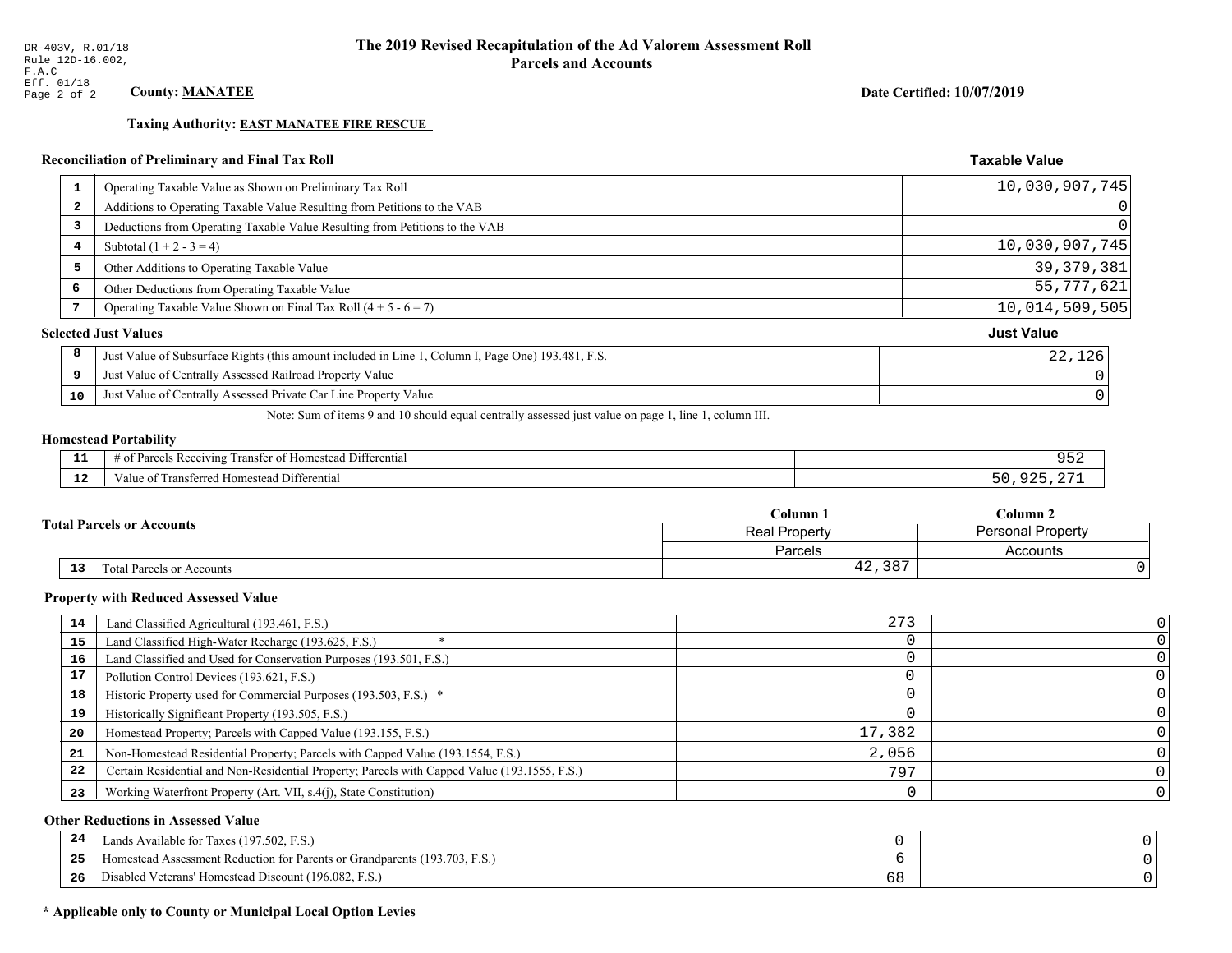| DR-403V R.01/18                                                                                                                                                                                                                    | The 2019 Revised Recapitulation of the Ad Valorem Assessment Roll |                                |                                         |                                        |
|------------------------------------------------------------------------------------------------------------------------------------------------------------------------------------------------------------------------------------|-------------------------------------------------------------------|--------------------------------|-----------------------------------------|----------------------------------------|
| Rule 12D-16.002,<br>F.A.C.<br><b>Taxing Authority: MOSQUITO CONTROL DISTRICT</b>                                                                                                                                                   | <b>Value Data</b>                                                 |                                |                                         |                                        |
| Eff. 01/18<br>Check one of the following:<br>Page 1 of 2                                                                                                                                                                           | <b>County: MANATEE</b>                                            |                                |                                         | Date Certified: 10/07/2019             |
| County<br>Municipality                                                                                                                                                                                                             |                                                                   |                                |                                         |                                        |
| <b>School District</b><br>X Independent Special District                                                                                                                                                                           | Column I<br><b>Real Property Including</b>                        | Column II<br>Personal          | Column III<br><b>Centrally Assessed</b> | Column IV                              |
| Separate Reports for MSTU's, Dependent Districts, and Water Management Basins are not required<br><b>Just Value</b>                                                                                                                | <b>Subsurface Rights</b>                                          | Property                       | Property                                | <b>Total Property</b>                  |
| 1 Just Value (193.011, F.S.)                                                                                                                                                                                                       | 49, 354, 143, 540                                                 | 3,544,713,849                  | 9,171,688                               | 52,908,029,077                         |
| Just Value of All Property in the Following Categories                                                                                                                                                                             |                                                                   |                                |                                         |                                        |
| 2 Just Value of Land Classified Agricultural (193.461, F.S.)                                                                                                                                                                       | 1,061,352,098                                                     | $\bf{0}$                       | $\boldsymbol{0}$                        | $1,061,352,098$   2                    |
| 3 Just Value of Land Classified High-Water Recharge (193.625, F.S.) *                                                                                                                                                              |                                                                   | $\mathbf{0}$                   | $\theta$                                | $0 \mid 3$                             |
| 4 Just Value of Land Classified and Used for Conservation Purposes (193.501, F.S.)                                                                                                                                                 | $\Omega$                                                          | $\theta$                       | $\boldsymbol{0}$                        | $\overline{0}$<br>$\overline{4}$       |
| 5 Just Value of Pollution Control Devices (193.621, F.S.)                                                                                                                                                                          | 331,400                                                           | 264,457,406                    | $\boldsymbol{0}$                        | $\overline{264,788,806}$ 5             |
| 6 Just Value of Historic Property used for Commercial Purposes (193.503, F.S.) *                                                                                                                                                   |                                                                   | $\theta$                       | $\boldsymbol{0}$                        | $\boldsymbol{0}$<br><sup>6</sup>       |
| 7 Just Value of Historically Significant Property (193.505, F.S.)                                                                                                                                                                  | $\Omega$                                                          | $\bf{0}$                       | $\boldsymbol{0}$                        | $0 \overline{7}$                       |
| 8 Just Value of Homestead Property (193.155, F.S.)                                                                                                                                                                                 | 23,391,131,453                                                    | $\bf{0}$                       | $\boldsymbol{0}$                        | $23,391,131,453$ 8                     |
| 9 Just Value of Non-Homestead Residential Property (193.1554, F.S.)                                                                                                                                                                | 15,130,395,533                                                    | $\mathbf{0}$                   | $\Omega$                                | 15, 130, 395, 533   9                  |
| 10 Just Value of Certain Residential and Non-Residential Property (193.1555, F.S.)                                                                                                                                                 | 9,771,264,456                                                     | $\mathbf{0}$                   | 5,486,715                               | 9,776,751,171 10                       |
| 11 Just Value of Working Waterfront Property (Art. VII, s.4(j), State Constitution)                                                                                                                                                | $\Omega$                                                          | $\mathbf{0}$                   | $\mathbf{0}$                            | $0$   11                               |
| <b>Assessed Value of Differentials</b>                                                                                                                                                                                             |                                                                   |                                |                                         |                                        |
| 12 Homestead Assessment Differential: Just Value Minus Capped Value (193.155, F.S.)<br>13 Nonhomestead Residential Property Differential: Just Value Minus Capped Value (193.1554, F.S.)                                           | 4,875,270,286<br>583,306,231                                      | $\mathbf{0}$<br>$\overline{0}$ | $\bf{0}$<br>$\overline{0}$              | 4,875,270,286   12<br>583,306,231   13 |
| 14 Certain Res. and Nonres. Real Property differential: Just Value Minus Capped Value (193.1555, F.S.)                                                                                                                             | 457,382,938                                                       | $\overline{0}$                 | $\overline{0}$                          | 457,382,938   14                       |
| <b>Assessed Value of All Property in the Following Categories</b>                                                                                                                                                                  |                                                                   |                                |                                         |                                        |
| 15 Assessed Value of Land Classified Agricultural (193.461, F.S.)                                                                                                                                                                  | 127,493,155                                                       | $\mathbf{0}$                   | $\boldsymbol{0}$                        | 127,493,155 15                         |
| 16 Assessed Value of Land Classified High-Water Recharge (193.625, F.S.) *                                                                                                                                                         | $\Omega$                                                          | $\overline{0}$                 | $\mathbf{0}$                            | $\overline{0}$ 16                      |
| 17 Assessed Value of Land Classified and used for Conservation Purposes (193.501, F.S.)                                                                                                                                            | $\Omega$                                                          | $\mathbf{0}$                   | $\boldsymbol{0}$                        | $0$   17                               |
| 18 Assessed Value of Pollution Control Devices (193.621, F.S.)                                                                                                                                                                     | 331,400                                                           | 8,096,845                      | $\mathbf{0}$                            | 8,428,245   18                         |
| 19 Assessed Value of Historic Property used for Commercial Purposes (193.503, F.S.)<br>20 Assessed Value of Historically Significant Property (193.505, F.S.)                                                                      | $\Omega$<br>$\Omega$                                              | $\mathbf{0}$                   | $\boldsymbol{0}$                        | $0 \mid 19$<br>$0\vert 20$             |
| 21 Assessed Value of Homestead Property (193.155, F.S.)                                                                                                                                                                            | 18,515,861,167                                                    | $\overline{0}$<br>$\mathbf{0}$ | $\mathbf{0}$<br>$\boldsymbol{0}$        | $18,515,861,167$ 21                    |
| 22 Assessed Value of Non-Homestead Residential Property (193.1554, F.S.)                                                                                                                                                           | 14,547,089,302                                                    | $\overline{0}$                 | $\mathbf{0}$                            | 14,547,089,302 22                      |
| 23 Assessed Value of Certain Residential and Non-Residential Property (193.1555, F.S.)                                                                                                                                             | 9,313,881,518                                                     | $\overline{0}$                 | 5,486,715                               | 9,319,368,233 23                       |
| 24 Assessed Value of Working Waterfront Property (Art. VII, s.4(j), State Constitution)                                                                                                                                            | $\Omega$                                                          | $\overline{0}$                 | $\overline{0}$                          | $0 \mid 24$                            |
| <b>Total Assessed Value</b>                                                                                                                                                                                                        |                                                                   |                                |                                         |                                        |
| 25 Total Assessed Value [Line 1 minus (2 through 11) plus (15 through 24)]                                                                                                                                                         | 42,504,325,142                                                    | 3,288,353,288                  | 9,171,688                               | 45,801,850,118 25                      |
| <b>Exemptions</b>                                                                                                                                                                                                                  |                                                                   |                                |                                         |                                        |
| 26   \$25,000 Homestead Exemption (196.031(1)(a), F.S.)                                                                                                                                                                            | 2,223,033,531                                                     | $\mathbf{0}$                   | $\mathbf{0}$                            | 2,223,033,531 26                       |
| 27   Additional \$25,000 Homestead Exemption (196.031(1)(b), F.S.)                                                                                                                                                                 | 1,962,076,990                                                     | $\Omega$                       | $\Omega$                                | $\overline{1,962,076,990}$ 27          |
| 28 Additional Homestead Exemption Age 65 and Older up to \$50,000 (196.075, F.S.)                                                                                                                                                  | $\Omega$                                                          | $\overline{0}$                 | $\Omega$                                | 0 28                                   |
| 29 Tangible Personal Property \$25,000 Exemption (196.183, F.S.)                                                                                                                                                                   | $\Omega$                                                          | 143,065,616                    | 950,822                                 | $\overline{144,016,438}$   29          |
| 30 Governmental Exemption (196.199, 196.1993, F.S.)                                                                                                                                                                                | 1,273,617,272                                                     | 5,159,740                      | $\Omega$                                | $1,278,777,012$ 30                     |
| Institutional Exemptions - Charitable, Religious, Scientific, Literary, Educational (196.196, 196.197, 196.1975,<br>31<br>196.1977, 196.1978, 196.198, 196.1983, 196.1985, 196.1986, 196.1987, 196.1999, 196.2001, 196.2002, F.S.) | 882,801,566                                                       | 25,883,171                     | $\Omega$                                | 908, 684, 737 31                       |
| 32 Widows / Widowers Exemption (196.202, F.S.)                                                                                                                                                                                     | 5,305,608                                                         | 35,010                         | $\mathbf{0}$                            | $5,340,618$ 32                         |
| 33<br>Disability / Blind Exemptions (196.081, 196.091, 196.101, 196.102, 196.202, 196.24, F.S.)                                                                                                                                    | 240,158,616                                                       | 33,925                         | $\Omega$                                | 240, 192, 541 33                       |
| Land Dedicated in Perpetuity for Conservation Purposes (196.26, F.S)                                                                                                                                                               | $\Omega$                                                          | $\overline{0}$                 | $\Omega$                                | 0 34                                   |
| 35 Historic Property Exemption (196.1961, 196.1997, 196.1998, F.S.)                                                                                                                                                                | 0.                                                                | $\mathbf{0}$                   | $\mathbf{0}$                            | $\boxed{0}$ 35                         |
| 36 Econ. Dev. Exemption (196.1995, F.S.), Licensed Child Care Facility in Ent. Zone (196.095, F.S.)                                                                                                                                | $\Omega$                                                          | $\boldsymbol{0}$               | $\Omega$                                | $0 \mid 36$                            |
| 37 Lands Available for Taxes (197.502, F.S.)                                                                                                                                                                                       | 265,005                                                           | $\mathbf{0}$                   | $\Omega$                                | 265,005 37                             |
| 38   Homestead Assessment Reduction for Parents or Grandparents (193.703, F.S.)                                                                                                                                                    | 779,409                                                           | $\bf{0}$                       | $\mathbf{0}$                            | 779,409 38                             |
| 39<br>Disabled Veterans' Homestead Discount (196.082, F.S.)                                                                                                                                                                        | 24,621,137                                                        | $\mathbf{0}$                   | $\overline{0}$                          | $\overline{24,621,137}$ 39             |
| Deployed Service Member's Homestead Exemption (196.173, F.S.)<br>40                                                                                                                                                                | 336,543                                                           | $\mathbf{0}$                   | $\Omega$                                | $336,543$ 40                           |
| 41   Additional Homestead Exemption Age 65 and Older and 25 yr Residence (196.075, F.S.)                                                                                                                                           | $\overline{0}$                                                    | $\overline{0}$                 | $\mathbf{0}$                            | 0 41                                   |
| 42 Renewable Energy Source Devices 80% Exemption (196.182, F.S.)                                                                                                                                                                   | $\mathbf{0}$                                                      | $\mathbf{0}$                   | $\Omega$                                | 0 42                                   |
| <b>Total Exempt Value</b>                                                                                                                                                                                                          |                                                                   |                                |                                         |                                        |
| 43 Total Exempt Value (add lines 26 through 42)                                                                                                                                                                                    | 6,612,995,677                                                     | 174, 177, 462                  | 950,822                                 | $6,788,123,961$ 43                     |
| <b>Total Taxable Value</b>                                                                                                                                                                                                         |                                                                   |                                |                                         |                                        |
| 44   Total Taxable Value (line 25 minus 43)                                                                                                                                                                                        | 35,891,329,465                                                    | 3,114,175,826                  | 8,220,866                               | 39,013,726,157 44                      |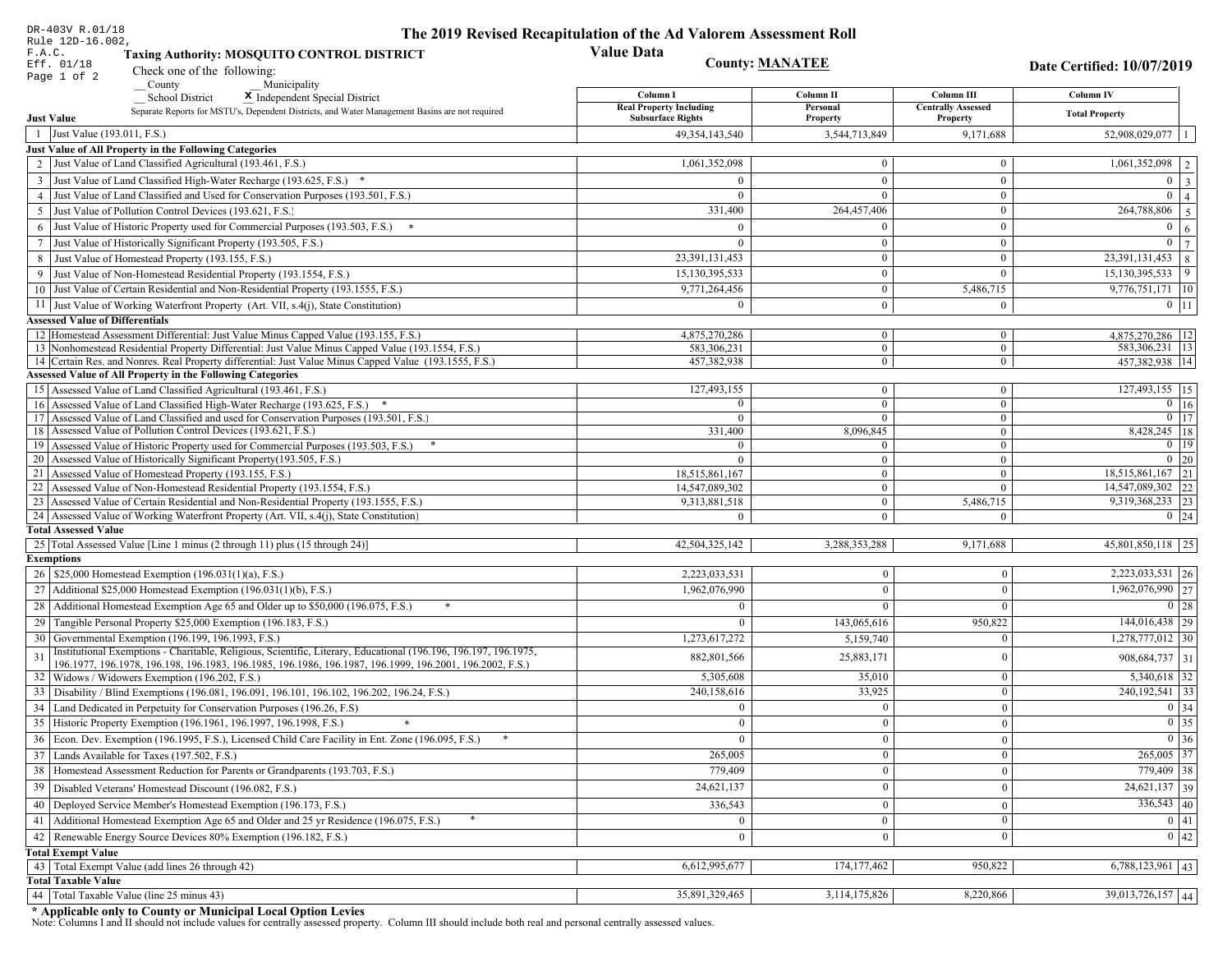Taxing Authority: MOSQUITO CONTROL DISTRICT

### Reconciliation of Preliminary and Final Tax Roll

| $\mathbf{1}$ | Operating Taxable Value as Shown on Preliminary Tax Roll                                           | 38,867,053,517    |
|--------------|----------------------------------------------------------------------------------------------------|-------------------|
| 2            | Additions to Operating Taxable Value Resulting from Petitions to the VAB                           | $\Omega$          |
| 3            | Deductions from Operating Taxable Value Resulting from Petitions to the VAB                        | 0                 |
| 4            | Subtotal $(1 + 2 - 3 = 4)$                                                                         | 38,867,053,517    |
| 5            | Other Additions to Operating Taxable Value                                                         | 332, 203, 545     |
| 6            | Other Deductions from Operating Taxable Value                                                      | 185,530,905       |
| 7            | Operating Taxable Value Shown on Final Tax Roll $(4 + 5 - 6 = 7)$                                  | 39,013,726,157    |
|              | <b>Selected Just Values</b>                                                                        | <b>Just Value</b> |
| 8            | Just Value of Subsurface Rights (this amount included in Line 1, Column I, Page One) 193.481, F.S. | 982,064           |
| 9            | Just Value of Centrally Assessed Railroad Property Value                                           | 7,140,651         |
| 10           | Just Value of Centrally Assessed Private Car Line Property Value                                   | 2,031,037         |

Note: Sum of items 9 and 10 should equal centrally assessed just value on page 1, line 1, column III.

# **Homestead Portability**

ł,

| - -<br>.     | .<br>$\cdots$<br>l Differential<br>Parcels Receiving<br>l ransfer of Homestead . |                         |
|--------------|----------------------------------------------------------------------------------|-------------------------|
| $\sim$<br>-- | Transferred Homestead Differential<br>Value of                                   | un r<br><b><i>r</i></b> |

|    |                                  | Column <sub>1</sub> | Column <sub>2</sub>      |  |
|----|----------------------------------|---------------------|--------------------------|--|
|    | <b>Fotal Parcels or Accounts</b> | Real Property       | <b>Personal Property</b> |  |
|    |                                  | Parcels             | Accounts                 |  |
| 13 | Total Parcels or Accounts        | 191,223             | ເລດ<br>030               |  |

#### **Property with Reduced Assessed Value**

| 14 | Land Classified Agricultural (193.461, F.S.)                                                 | 2,290  |    |
|----|----------------------------------------------------------------------------------------------|--------|----|
| 15 | Land Classified High-Water Recharge (193.625, F.S.)                                          |        |    |
| 16 | Land Classified and Used for Conservation Purposes (193.501, F.S.)                           |        |    |
| 17 | Pollution Control Devices (193.621, F.S.)                                                    |        | 22 |
| 18 | Historic Property used for Commercial Purposes (193.503, F.S.) *                             |        |    |
| 19 | Historically Significant Property (193.505, F.S.)                                            |        |    |
| 20 | Homestead Property; Parcels with Capped Value (193.155, F.S.)                                | 78,946 |    |
| 21 | Non-Homestead Residential Property; Parcels with Capped Value (193.1554, F.S.)               | 29,370 |    |
| 22 | Certain Residential and Non-Residential Property; Parcels with Capped Value (193.1555, F.S.) | 5,385  |    |
| 23 | Working Waterfront Property (Art. VII, s.4(j), State Constitution)                           |        |    |

### **Other Reductions in Assessed Value**

| 24    | Lands Available for Taxes (197.502, F.S.)                                  |     |  |
|-------|----------------------------------------------------------------------------|-----|--|
| - - - | Homestead Assessment Reduction for Parents or Grandparents (193.703, F.S.) | - 4 |  |
| -26   | F.S.<br>Disabled Veterans' Homestead Discount (196.082, F.                 | ے ت |  |

# \* Applicable only to County or Municipal Local Option Levies

Date Certified: 10/07/2019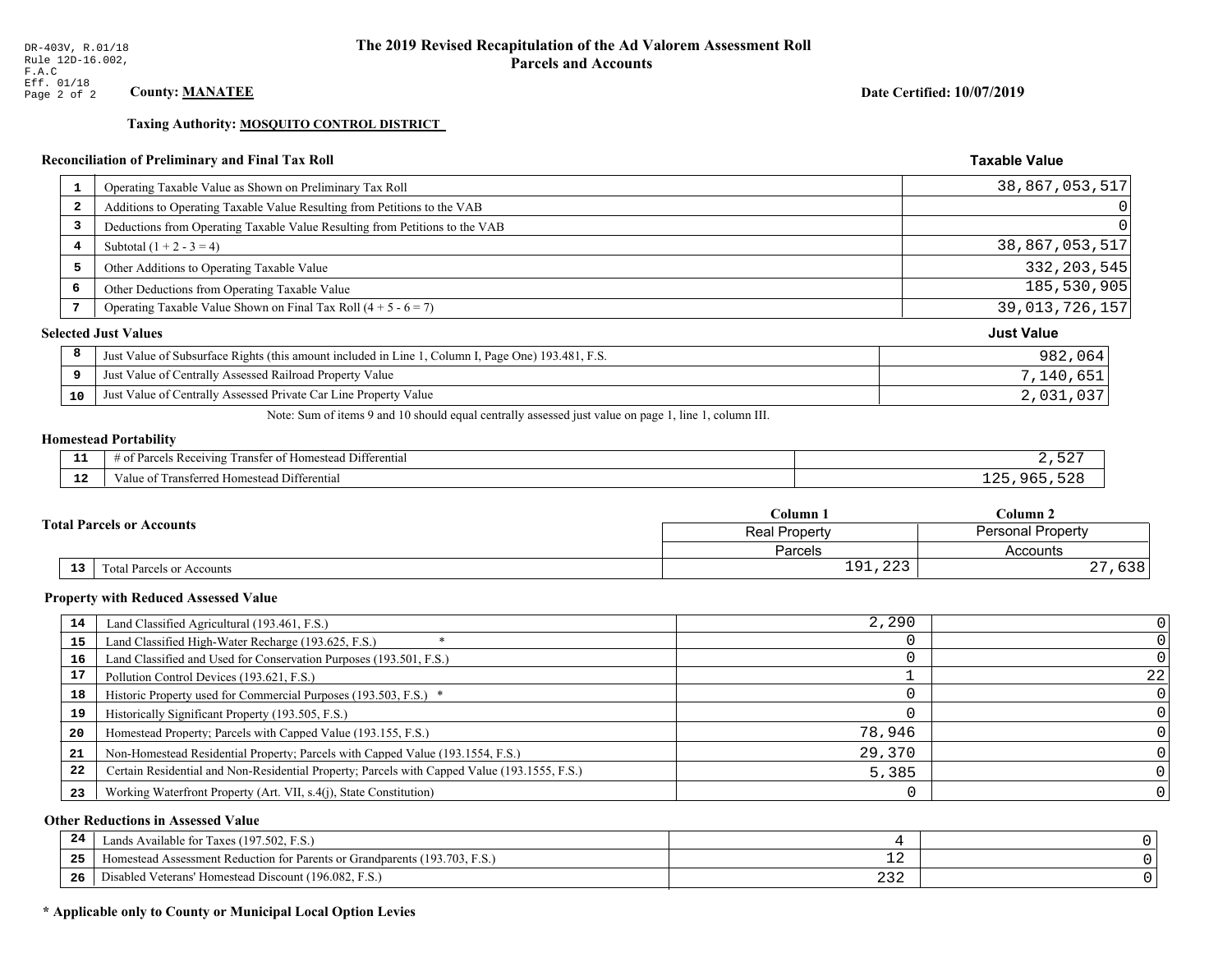| DR-403V R.01/18                                                                                                                                                                                             | The 2019 Revised Recapitulation of the Ad Valorem Assessment Roll |                                  |                                         |                                      |
|-------------------------------------------------------------------------------------------------------------------------------------------------------------------------------------------------------------|-------------------------------------------------------------------|----------------------------------|-----------------------------------------|--------------------------------------|
| Rule 12D-16.002,<br>F.A.C.<br>Taxing Authority: SOUTHWEST FLA WATER MGT DIST                                                                                                                                | <b>Value Data</b>                                                 |                                  |                                         |                                      |
| Eff. 01/18<br>Check one of the following:                                                                                                                                                                   |                                                                   | <b>County: MANATEE</b>           |                                         | Date Certified: 10/07/2019           |
| Page 1 of 2<br>County<br>Municipality                                                                                                                                                                       |                                                                   |                                  |                                         |                                      |
| <b>School District</b><br>X Independent Special District                                                                                                                                                    | Column I<br><b>Real Property Including</b>                        | Column II<br>Personal            | Column III<br><b>Centrally Assessed</b> | Column IV                            |
| Separate Reports for MSTU's, Dependent Districts, and Water Management Basins are not required<br><b>Just Value</b>                                                                                         | <b>Subsurface Rights</b>                                          | Property                         | Property                                | <b>Total Property</b>                |
| 1 Just Value (193.011, F.S.)                                                                                                                                                                                | 49, 354, 143, 540                                                 | 3,544,713,849                    | 9,171,688                               | 52,908,029,077                       |
| Just Value of All Property in the Following Categories                                                                                                                                                      |                                                                   |                                  |                                         |                                      |
| 2 Just Value of Land Classified Agricultural (193.461, F.S.)                                                                                                                                                | 1,061,352,098                                                     | $\bf{0}$                         | $\bf{0}$                                | $1,061,352,098$   2                  |
| 3 Just Value of Land Classified High-Water Recharge (193.625, F.S.) *                                                                                                                                       | $\Omega$                                                          | $\mathbf{0}$                     | $\mathbf{0}$                            | $0 \mid 3$                           |
| 4 Just Value of Land Classified and Used for Conservation Purposes (193.501, F.S.)                                                                                                                          | $\Omega$                                                          | $\Omega$                         | $\boldsymbol{0}$                        | $\overline{0}$<br>$\vert$ 4          |
| 5 Just Value of Pollution Control Devices (193.621, F.S.)                                                                                                                                                   | 331,400                                                           | 264,457,406                      | $\bf{0}$                                | $\overline{264,788,806}$ 5           |
| 6 Just Value of Historic Property used for Commercial Purposes (193.503, F.S.) *                                                                                                                            | $\Omega$                                                          | $\theta$                         | $\mathbf{0}$                            | $\mathbf{0}$<br>6                    |
| 7 Just Value of Historically Significant Property (193.505, F.S.)                                                                                                                                           | $\Omega$                                                          | $\bf{0}$                         | $\bf{0}$                                | $0 \mid 7$                           |
| 8 Just Value of Homestead Property (193.155, F.S.)                                                                                                                                                          | 23, 391, 131, 453                                                 | $\mathbf{0}$                     | $\mathbf{0}$                            | $23,391,131,453$   8                 |
| 9 Just Value of Non-Homestead Residential Property (193.1554, F.S.)                                                                                                                                         | 15,130,395,533                                                    | $\bf{0}$                         | $\theta$                                | $15,130,395,533$ 9                   |
| 10 Just Value of Certain Residential and Non-Residential Property (193.1555, F.S.)                                                                                                                          | 9,771,264,456                                                     | $\mathbf{0}$                     | 5,486,715                               | 9,776,751,171 10                     |
| 11 Just Value of Working Waterfront Property (Art. VII, s.4(j), State Constitution)                                                                                                                         | $\Omega$                                                          | $\bf{0}$                         | $\bf{0}$                                | $0$   11                             |
| <b>Assessed Value of Differentials</b>                                                                                                                                                                      |                                                                   |                                  |                                         |                                      |
| 12   Homestead Assessment Differential: Just Value Minus Capped Value (193.155, F.S.)                                                                                                                       | 4,875,270,286                                                     | $\mathbf{0}$                     | $\bf{0}$                                | 4,875,270,286   12                   |
| 13 Nonhomestead Residential Property Differential: Just Value Minus Capped Value (193.1554, F.S.)<br>14 Certain Res. and Nonres. Real Property differential: Just Value Minus Capped Value (193.1555, F.S.) | 583.306.231<br>457,382,938                                        | $\overline{0}$<br>$\overline{0}$ | $\mathbf{0}$<br>$\overline{0}$          | 583,306,231   13<br>457,382,938   14 |
| <b>Assessed Value of All Property in the Following Categories</b>                                                                                                                                           |                                                                   |                                  |                                         |                                      |
| 15 Assessed Value of Land Classified Agricultural (193.461, F.S.)                                                                                                                                           | 127,493,155                                                       | $\mathbf{0}$                     | $\mathbf{0}$                            | 127,493,155 15                       |
| Assessed Value of Land Classified High-Water Recharge (193.625, F.S.) *                                                                                                                                     | $\Omega$                                                          | $\overline{0}$                   | $\mathbf{0}$                            | $\overline{0}$ 16                    |
| Assessed Value of Land Classified and used for Conservation Purposes (193.501, F.S.)<br>17                                                                                                                  | $\Omega$                                                          | $\overline{0}$                   | $\boldsymbol{0}$                        | $0$   17                             |
| 18 Assessed Value of Pollution Control Devices (193.621, F.S.)                                                                                                                                              | 331,400                                                           | 8,096,845                        | $\mathbf{0}$                            | 8,428,245   18                       |
| 19 Assessed Value of Historic Property used for Commercial Purposes (193.503, F.S.)                                                                                                                         | $\overline{0}$                                                    | $\overline{0}$                   | $\overline{0}$                          | $0 \mid 19$                          |
| 20 Assessed Value of Historically Significant Property (193.505, F.S.)<br>21 Assessed Value of Homestead Property (193.155, F.S.)                                                                           | $\Omega$                                                          | $\overline{0}$                   | $\overline{0}$                          | $0 \mid 20$<br>$18,515,861,167$ 21   |
| 22 Assessed Value of Non-Homestead Residential Property (193.1554, F.S.)                                                                                                                                    | 18,515,861,167<br>14,547,089,302                                  | $\overline{0}$<br>$\overline{0}$ | $\boldsymbol{0}$<br>$\mathbf{0}$        | 14,547,089,302 22                    |
| 23 Assessed Value of Certain Residential and Non-Residential Property (193.1555, F.S.)                                                                                                                      | 9,313,881,518                                                     | $\overline{0}$                   | 5,486,715                               | 9,319,368,233 23                     |
| 24 Assessed Value of Working Waterfront Property (Art. VII, s.4(j), State Constitution)                                                                                                                     | $\Omega$                                                          | $\overline{0}$                   | $\mathbf{0}$                            | $0 \mid 24$                          |
| <b>Total Assessed Value</b>                                                                                                                                                                                 |                                                                   |                                  |                                         |                                      |
| 25 Total Assessed Value [Line 1 minus (2 through 11) plus (15 through 24)]                                                                                                                                  | 42,504,325,142                                                    | 3,288,353,288                    | 9,171,688                               | 45,801,850,118 25                    |
| <b>Exemptions</b>                                                                                                                                                                                           |                                                                   |                                  |                                         |                                      |
| 26   \$25,000 Homestead Exemption (196.031(1)(a), F.S.)                                                                                                                                                     | 2,223,033,531                                                     | $\bf{0}$                         | $\mathbf{0}$                            | 2,223,033,531 26                     |
| 27   Additional \$25,000 Homestead Exemption $(196.031(1)(b), F.S.)$                                                                                                                                        | 1,962,076,990                                                     | $\Omega$                         | $\Omega$                                | $\overline{1,962,076,990}$ 27        |
| 28 Additional Homestead Exemption Age 65 and Older up to \$50,000 (196.075, F.S.)                                                                                                                           | $\Omega$                                                          | $\Omega$                         | $\Omega$                                | 0 28                                 |
| 29 Tangible Personal Property \$25,000 Exemption (196.183, F.S.)                                                                                                                                            | $\theta$                                                          | 143,065,616                      | 950,822                                 | $\overline{144,016,438}$   29        |
| 30 Governmental Exemption (196.199, 196.1993, F.S.)                                                                                                                                                         | 1,273,617,272                                                     | 5,159,740                        | $\Omega$                                | $1,278,777,012$ 30                   |
| Institutional Exemptions - Charitable, Religious, Scientific, Literary, Educational (196.196, 196.197, 196.1975,                                                                                            | 882,801,566                                                       | 25,883,171                       | $\Omega$                                | 908,684,737 31                       |
| 196.1977, 196.1978, 196.198, 196.1983, 196.1985, 196.1986, 196.1987, 196.1999, 196.2001, 196.2002, F.S.)<br>32 Widows / Widowers Exemption (196.202, F.S.)                                                  | 5,305,608                                                         | 35,010                           | $\mathbf{0}$                            | $5,340,618$ 32                       |
| 33 Disability / Blind Exemptions (196.081, 196.091, 196.101, 196.102, 196.202, 196.24, F.S.)                                                                                                                | 240,158,616                                                       | 33,925                           | $\Omega$                                | 240, 192, 541 33                     |
| 34 Land Dedicated in Perpetuity for Conservation Purposes (196.26, F.S)                                                                                                                                     | $\theta$                                                          | $\mathbf{0}$                     | $\Omega$                                | 0 34                                 |
| 35 Historic Property Exemption (196.1961, 196.1997, 196.1998, F.S.)                                                                                                                                         | 0                                                                 | $\mathbf{0}$                     | $\mathbf{0}$                            | $\boxed{0}$ 35                       |
| 36 Econ. Dev. Exemption (196.1995, F.S.), Licensed Child Care Facility in Ent. Zone (196.095, F.S.)                                                                                                         |                                                                   | $\mathbf{0}$                     | $\Omega$                                | $0 \mid 36$                          |
| 37 Lands Available for Taxes (197.502, F.S.)                                                                                                                                                                | 265,005                                                           | $\mathbf{0}$                     | $\Omega$                                | 265,005 37                           |
| 38   Homestead Assessment Reduction for Parents or Grandparents (193.703, F.S.)                                                                                                                             | 779,409                                                           | $\mathbf{0}$                     | $\mathbf{0}$                            | 779,409 38                           |
| 39   Disabled Veterans' Homestead Discount (196.082, F.S.)                                                                                                                                                  | 24,621,137                                                        | $\mathbf{0}$                     | $\mathbf{0}$                            | $\overline{24,621,137}$ 39           |
| 40   Deployed Service Member's Homestead Exemption (196.173, F.S.)                                                                                                                                          | 336,543                                                           | $\mathbf{0}$                     | $\Omega$                                | $336,543$ 40                         |
| 41   Additional Homestead Exemption Age 65 and Older and 25 yr Residence (196.075, F.S.)                                                                                                                    | $\overline{0}$                                                    | $\mathbf{0}$                     | $\mathbf{0}$                            | 0 41                                 |
| 42 Renewable Energy Source Devices 80% Exemption (196.182, F.S.)                                                                                                                                            | $\mathbf{0}$                                                      | $\mathbf{0}$                     | $\Omega$                                | 0 42                                 |
| <b>Total Exempt Value</b>                                                                                                                                                                                   |                                                                   |                                  |                                         |                                      |
| 43 Total Exempt Value (add lines 26 through 42)                                                                                                                                                             | 6,612,995,677                                                     | 174, 177, 462                    | 950,822                                 | $6,788,123,961$ 43                   |
| <b>Total Taxable Value</b>                                                                                                                                                                                  |                                                                   |                                  |                                         |                                      |
| 44   Total Taxable Value (line 25 minus 43)                                                                                                                                                                 | 35,891,329,465                                                    | 3, 114, 175, 826                 | 8,220,866                               | 39,013,726,157 44                    |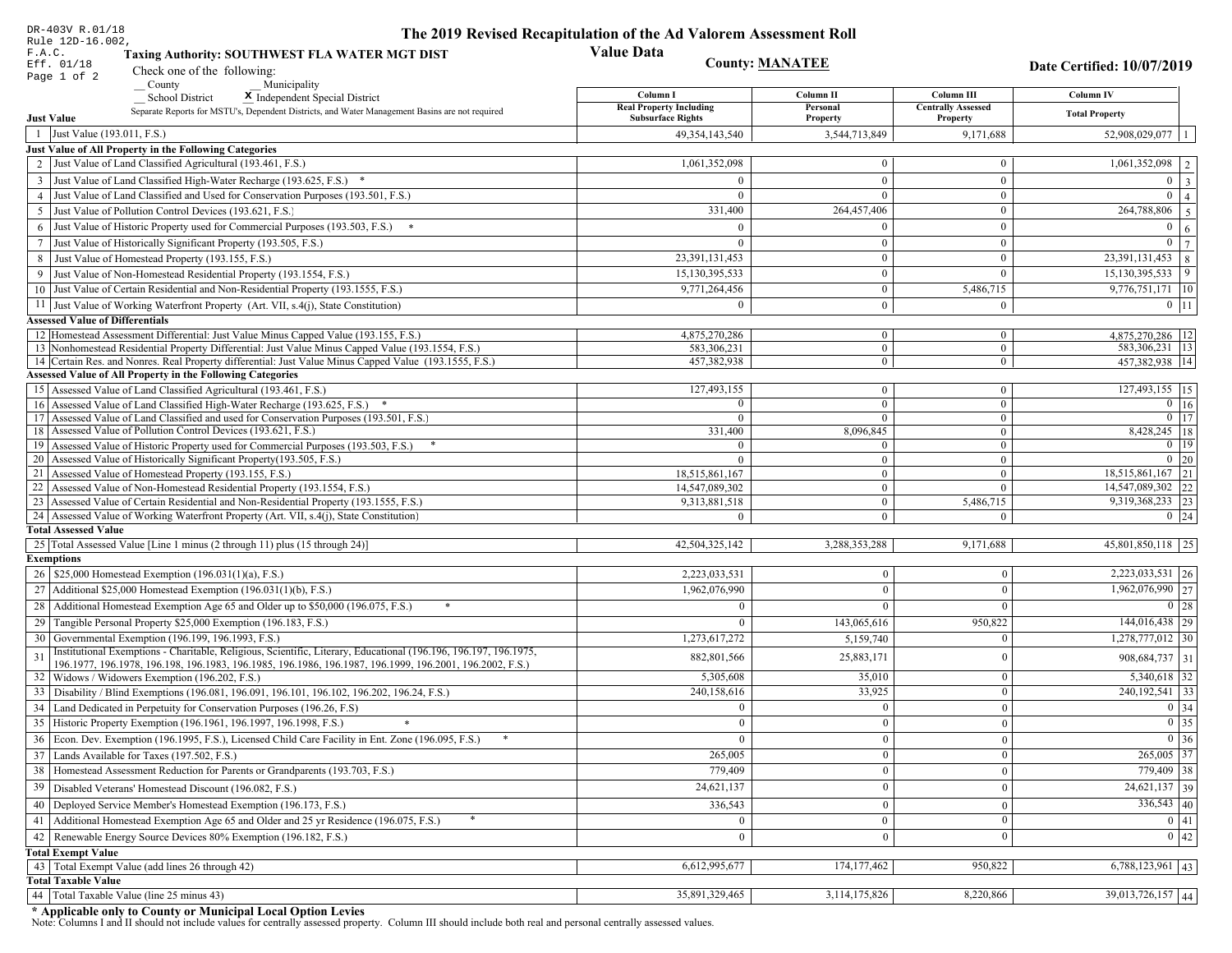Date Certified: 10/07/2019

**Taxable Value** 

### Taxing Authority: SOUTHWEST FLA WATER MGT DIST

### Reconciliation of Preliminary and Final Tax Roll

|                         | Operating Taxable Value as Shown on Preliminary Tax Roll                                           | 38,867,053,517    |
|-------------------------|----------------------------------------------------------------------------------------------------|-------------------|
| $\overline{\mathbf{2}}$ | Additions to Operating Taxable Value Resulting from Petitions to the VAB                           | $\overline{0}$    |
| 3                       | Deductions from Operating Taxable Value Resulting from Petitions to the VAB                        | $\Omega$          |
| 4                       | Subtotal $(1 + 2 - 3 = 4)$                                                                         | 38,867,053,517    |
| 5                       | Other Additions to Operating Taxable Value                                                         | 332, 203, 545     |
| 6                       | Other Deductions from Operating Taxable Value                                                      | 185,530,905       |
|                         | Operating Taxable Value Shown on Final Tax Roll $(4 + 5 - 6 = 7)$                                  | 39,013,726,157    |
|                         | <b>Selected Just Values</b>                                                                        | <b>Just Value</b> |
| 8                       | Just Value of Subsurface Rights (this amount included in Line 1, Column I, Page One) 193.481, F.S. | 982,064           |
| 9                       | Just Value of Centrally Assessed Railroad Property Value                                           | 7,140,651         |
| 10                      | Just Value of Centrally Assessed Private Car Line Property Value                                   | 2,031,037         |
|                         |                                                                                                    |                   |

Note: Sum of items 9 and 10 should equal centrally assessed just value on page 1, line 1, column III.

# **Homestead Portability**

| ---         | $  -$<br>.<br>$\cdot$ D $\sim$<br>. Differential<br>eivin.<br>rancter<br>lomeste:<br>SING. |  |
|-------------|--------------------------------------------------------------------------------------------|--|
| $\sim$<br>. | i Differential<br>Transferred Homestead<br>'aiue oi                                        |  |

|                                              | $C$ olumn $1$                                    | Column 2              |  |
|----------------------------------------------|--------------------------------------------------|-----------------------|--|
| <b>Total Parcels or Accounts</b>             | <b>Personal Property</b><br><b>Real Property</b> |                       |  |
|                                              | <b>Parcels</b>                                   | Accounts              |  |
| $\overline{13}$<br>Total Parcels or Accounts | $\cap$<br>01<br>1 J 1 1 4 4 J                    | $\sim$ $\sim$<br>0.30 |  |

#### **Property with Reduced Assessed Value**

| 14 | Land Classified Agricultural (193.461, F.S.)                                                 | 2,290  |    |
|----|----------------------------------------------------------------------------------------------|--------|----|
| 15 | Land Classified High-Water Recharge (193.625, F.S.)                                          |        |    |
| 16 | Land Classified and Used for Conservation Purposes (193.501, F.S.)                           |        |    |
| 17 | Pollution Control Devices (193.621, F.S.)                                                    |        | 22 |
| 18 | Historic Property used for Commercial Purposes (193.503, F.S.) *                             |        |    |
| 19 | Historically Significant Property (193.505, F.S.)                                            |        |    |
| 20 | Homestead Property; Parcels with Capped Value (193.155, F.S.)                                | 78,946 |    |
| 21 | Non-Homestead Residential Property; Parcels with Capped Value (193.1554, F.S.)               | 29,370 |    |
| 22 | Certain Residential and Non-Residential Property; Parcels with Capped Value (193.1555, F.S.) | 5,385  |    |
| 23 | Working Waterfront Property (Art. VII, s.4(j), State Constitution)                           |        |    |

### **Other Reductions in Assessed Value**

| 24  | Lands Available for Taxes (197.502, F.S.)                                                  |                              |  |
|-----|--------------------------------------------------------------------------------------------|------------------------------|--|
| -25 | 7103<br>93.703<br>Assessment Reduction for Parents or Grandparents<br>F.S.<br>-Homestead A | — <u>—</u>                   |  |
| -26 | d Veterans' Homestead Discount (196.082, F.S.)<br>Jisabled                                 | $\sim$ $\sim$ $\sim$<br>ے رے |  |

# \* Applicable only to County or Municipal Local Option Levies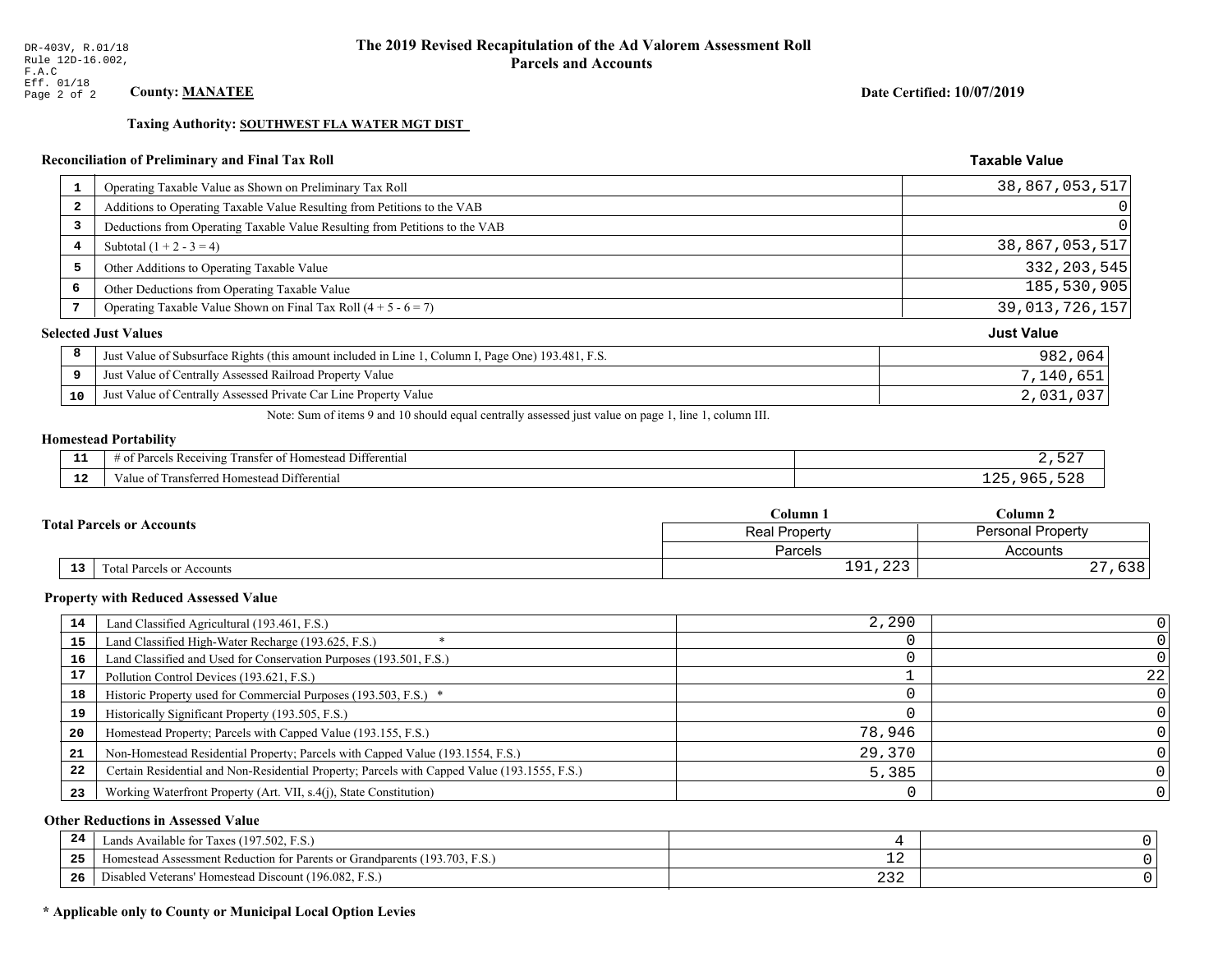| DR-403V R.01/18                                                                                                                                                                                             | The 2019 Revised Recapitulation of the Ad Valorem Assessment Roll |                                  |                                         |                                      |
|-------------------------------------------------------------------------------------------------------------------------------------------------------------------------------------------------------------|-------------------------------------------------------------------|----------------------------------|-----------------------------------------|--------------------------------------|
| Rule 12D-16.002,<br>F.A.C.<br>Taxing Authority: WEST COAST INLAND NAVIGATION DIST                                                                                                                           | <b>Value Data</b>                                                 |                                  |                                         |                                      |
| Eff. 01/18<br>Check one of the following:<br>Page 1 of 2                                                                                                                                                    |                                                                   | <b>County: MANATEE</b>           |                                         | Date Certified: 10/07/2019           |
| County<br>Municipality                                                                                                                                                                                      |                                                                   |                                  |                                         |                                      |
| <b>School District</b><br>X Independent Special District                                                                                                                                                    | Column I<br><b>Real Property Including</b>                        | Column II<br>Personal            | Column III<br><b>Centrally Assessed</b> | Column IV                            |
| Separate Reports for MSTU's, Dependent Districts, and Water Management Basins are not required<br><b>Just Value</b>                                                                                         | <b>Subsurface Rights</b>                                          | Property                         | Property                                | <b>Total Property</b>                |
| 1 Just Value (193.011, F.S.)                                                                                                                                                                                | 49, 354, 143, 540                                                 | 3,544,713,849                    | 9,171,688                               | 52,908,029,077                       |
| Just Value of All Property in the Following Categories                                                                                                                                                      |                                                                   |                                  |                                         |                                      |
| 2 Just Value of Land Classified Agricultural (193.461, F.S.)                                                                                                                                                | 1,061,352,098                                                     | $\overline{0}$                   | $\overline{0}$                          | $\boxed{1,061,352,098}$   2          |
| 3 Just Value of Land Classified High-Water Recharge (193.625, F.S.) *                                                                                                                                       |                                                                   | $\overline{0}$                   | $\theta$                                | $\overline{0}$<br>$\vert$ 3          |
| 4 Just Value of Land Classified and Used for Conservation Purposes (193.501, F.S.)                                                                                                                          | $\Omega$                                                          | $\overline{0}$                   | $\overline{0}$                          | $\overline{0}$<br>$\overline{4}$     |
| 5 Just Value of Pollution Control Devices (193.621, F.S.)                                                                                                                                                   | 331,400                                                           | 264,457,406                      | $\overline{0}$                          | 264,788,806<br>$5\overline{5}$       |
| 6 Just Value of Historic Property used for Commercial Purposes (193.503, F.S.) *                                                                                                                            | $\Omega$                                                          | $\theta$                         | $\theta$                                | $\mathbf{0}$<br>6                    |
| 7 Just Value of Historically Significant Property (193.505, F.S.)                                                                                                                                           | $\overline{0}$                                                    | $\overline{0}$                   | $\overline{0}$                          | $\overline{0}$<br>$7^{\circ}$        |
| 8 Just Value of Homestead Property (193.155, F.S.)                                                                                                                                                          | 23, 391, 131, 453                                                 | $\overline{0}$                   | $\boldsymbol{0}$                        | $\overline{23,391,131,453}$ 8        |
| 9 Just Value of Non-Homestead Residential Property (193.1554, F.S.)                                                                                                                                         | 15,130,395,533                                                    | $\mathbf{0}$                     | $\Omega$                                | 15,130,395,533<br>$ 9\rangle$        |
| 10 Just Value of Certain Residential and Non-Residential Property (193.1555, F.S.)                                                                                                                          | 9,771,264,456                                                     | $\overline{0}$                   | 5,486,715                               | $9,776,751,171$ 10                   |
| 11 Just Value of Working Waterfront Property (Art. VII, s.4(j), State Constitution)                                                                                                                         | $\Omega$                                                          | $\overline{0}$                   | $\overline{0}$                          | $0 \mid 11$                          |
| <b>Assessed Value of Differentials</b>                                                                                                                                                                      |                                                                   |                                  |                                         |                                      |
| 12 Homestead Assessment Differential: Just Value Minus Capped Value (193.155, F.S.)                                                                                                                         | 4,875,270,286                                                     | $\overline{0}$<br>$\overline{0}$ | $\mathbf{0}$<br>$\overline{0}$          | 4,875,270,286   12                   |
| 13 Nonhomestead Residential Property Differential: Just Value Minus Capped Value (193.1554, F.S.)<br>14 Certain Res. and Nonres. Real Property differential: Just Value Minus Capped Value (193.1555, F.S.) | 583,306,231<br>457,382,938                                        | $\overline{0}$                   | $\overline{0}$                          | 583,306,231   13  <br>457,382,938 14 |
| Assessed Value of All Property in the Following Categories                                                                                                                                                  |                                                                   |                                  |                                         |                                      |
| 15 Assessed Value of Land Classified Agricultural (193.461, F.S.)                                                                                                                                           | 127,493,155                                                       | $\overline{0}$                   | $\overline{0}$                          | 127,493,155   15                     |
| 16 Assessed Value of Land Classified High-Water Recharge (193.625, F.S.) *                                                                                                                                  | $\Omega$                                                          | $\overline{0}$                   | $\Omega$                                | $0$ 16                               |
| Assessed Value of Land Classified and used for Conservation Purposes (193.501, F.S.)<br>17                                                                                                                  | $\Omega$                                                          | $\mathbf{0}$                     | $\overline{0}$                          | $\overline{0}$ $\overline{17}$       |
| 18 Assessed Value of Pollution Control Devices (193.621, F.S.)                                                                                                                                              | 331,400                                                           | 8,096,845                        | $\overline{0}$                          | $8,428,245$ 18                       |
| 19 Assessed Value of Historic Property used for Commercial Purposes (193.503, F.S.)                                                                                                                         | $\Omega$                                                          | $\mathbf{0}$                     | $\overline{0}$                          | $0$ 19                               |
| 20 Assessed Value of Historically Significant Property (193.505, F.S.)<br>21 Assessed Value of Homestead Property (193.155, F.S.)                                                                           | $\Omega$<br>18,515,861,167                                        | $\overline{0}$<br>$\overline{0}$ | $\overline{0}$<br>$\overline{0}$        | $0\quad20$<br>$18,515,861,167$ 21    |
| 22 Assessed Value of Non-Homestead Residential Property (193.1554, F.S.)                                                                                                                                    | 14,547,089,302                                                    | $\overline{0}$                   | $\Omega$                                | 14,547,089,302 22                    |
| 23 Assessed Value of Certain Residential and Non-Residential Property (193.1555, F.S.)                                                                                                                      | 9,313,881,518                                                     | $\overline{0}$                   | 5,486,715                               | 9,319,368,233 23                     |
| 24 Assessed Value of Working Waterfront Property (Art. VII, s.4(j), State Constitution)                                                                                                                     |                                                                   | $\overline{0}$                   | $\Omega$                                | $0 \mid 24$                          |
| <b>Total Assessed Value</b>                                                                                                                                                                                 |                                                                   |                                  |                                         |                                      |
| 25 Total Assessed Value [Line 1 minus (2 through 11) plus (15 through 24)]                                                                                                                                  | 42,504,325,142                                                    | 3,288,353,288                    | 9,171,688                               | 45,801,850,118 25                    |
| <b>Exemptions</b>                                                                                                                                                                                           |                                                                   |                                  |                                         |                                      |
| 26   \$25,000 Homestead Exemption (196.031(1)(a), F.S.)                                                                                                                                                     | 2,223,033,531                                                     | $\bf{0}$                         | $\bf{0}$                                | $2,223,033,531$ 26                   |
| 27   Additional \$25,000 Homestead Exemption (196.031(1)(b), F.S.)                                                                                                                                          | 1,962,076,990                                                     | $\Omega$                         | $\Omega$                                | $\overline{1,962,076,990}$ 27        |
| 28 Additional Homestead Exemption Age 65 and Older up to \$50,000 (196.075, F.S.)                                                                                                                           | $\Omega$                                                          | $\Omega$                         | $\Omega$                                | $0 \mid 28$                          |
| 29 Tangible Personal Property \$25,000 Exemption (196.183, F.S.)                                                                                                                                            | $\Omega$                                                          | 143,065,616                      | 950,822                                 | $144,016,438$ 29                     |
| 30 Governmental Exemption (196.199, 196.1993, F.S.)                                                                                                                                                         | 1,273,617,272                                                     | 5,159,740                        | $\mathbf{0}$                            | $1,278,777,012$ 30                   |
| Institutional Exemptions - Charitable, Religious, Scientific, Literary, Educational (196.196, 196.197, 196.1975,                                                                                            | 882, 801, 566                                                     | 25,883,171                       | $\Omega$                                | $908,684,737$ 31                     |
| 196.1977, 196.1978, 196.198, 196.1983, 196.1985, 196.1986, 196.1987, 196.1999, 196.2001, 196.2002, F.S.)<br>32 Widows / Widowers Exemption (196.202, F.S.)                                                  | 5,305,608                                                         | 35,010                           | $\bf{0}$                                | $5,340,618$ 32                       |
| 33 Disability / Blind Exemptions (196.081, 196.091, 196.101, 196.102, 196.202, 196.24, F.S.)                                                                                                                | 240,158,616                                                       | 33,925                           | $\mathbf{0}$                            | $240,192,541$ 33                     |
| 34 Land Dedicated in Perpetuity for Conservation Purposes (196.26, F.S)                                                                                                                                     | $\Omega$                                                          | $\overline{0}$                   | $\theta$                                | $0 \mid 34$                          |
| 35 Historic Property Exemption (196.1961, 196.1997, 196.1998, F.S.)                                                                                                                                         | 0                                                                 | $\mathbf{0}$                     | $\mathbf{0}$                            | $\boxed{0}$ 35                       |
| 36 Econ. Dev. Exemption (196.1995, F.S.), Licensed Child Care Facility in Ent. Zone (196.095, F.S.)                                                                                                         | $\Omega$                                                          | $\boldsymbol{0}$                 | $\mathbf{0}$                            | $\boxed{0}$ 36                       |
| 37 Lands Available for Taxes (197.502, F.S.)                                                                                                                                                                | 265,005                                                           | $\mathbf{0}$                     | $\mathbf{0}$                            | 265,005 37                           |
| 38   Homestead Assessment Reduction for Parents or Grandparents (193.703, F.S.)                                                                                                                             | 779,409                                                           | $\bf{0}$                         | $\bf{0}$                                | 779,409 38                           |
| 39   Disabled Veterans' Homestead Discount (196.082, F.S.)                                                                                                                                                  | 24,621,137                                                        | $\mathbf{0}$                     | $\mathbf{0}$                            | $\overline{24,621,137}$ 39           |
| 40   Deployed Service Member's Homestead Exemption (196.173, F.S.)                                                                                                                                          | 336,543                                                           | $\overline{0}$                   | $\mathbf{0}$                            | $336,543$ 40                         |
| 41 Additional Homestead Exemption Age 65 and Older and 25 yr Residence (196.075, F.S.)                                                                                                                      | $\bf{0}$                                                          | $\mathbf{0}$                     | $\boldsymbol{0}$                        | $\boxed{0}$ 41                       |
| 42 Renewable Energy Source Devices 80% Exemption (196.182, F.S.)                                                                                                                                            | $\mathbf{0}$                                                      | $\boldsymbol{0}$                 | $\mathbf{0}$                            | 0 42                                 |
| <b>Total Exempt Value</b>                                                                                                                                                                                   |                                                                   |                                  |                                         |                                      |
| 43 Total Exempt Value (add lines 26 through 42)                                                                                                                                                             | 6,612,995,677                                                     | 174, 177, 462                    | 950,822                                 | $6,788,123,961$ 43                   |
| <b>Total Taxable Value</b>                                                                                                                                                                                  |                                                                   |                                  |                                         |                                      |
| 44   Total Taxable Value (line 25 minus 43)                                                                                                                                                                 | 35,891,329,465                                                    | 3,114,175,826                    | 8,220,866                               | 39,013,726,157 44                    |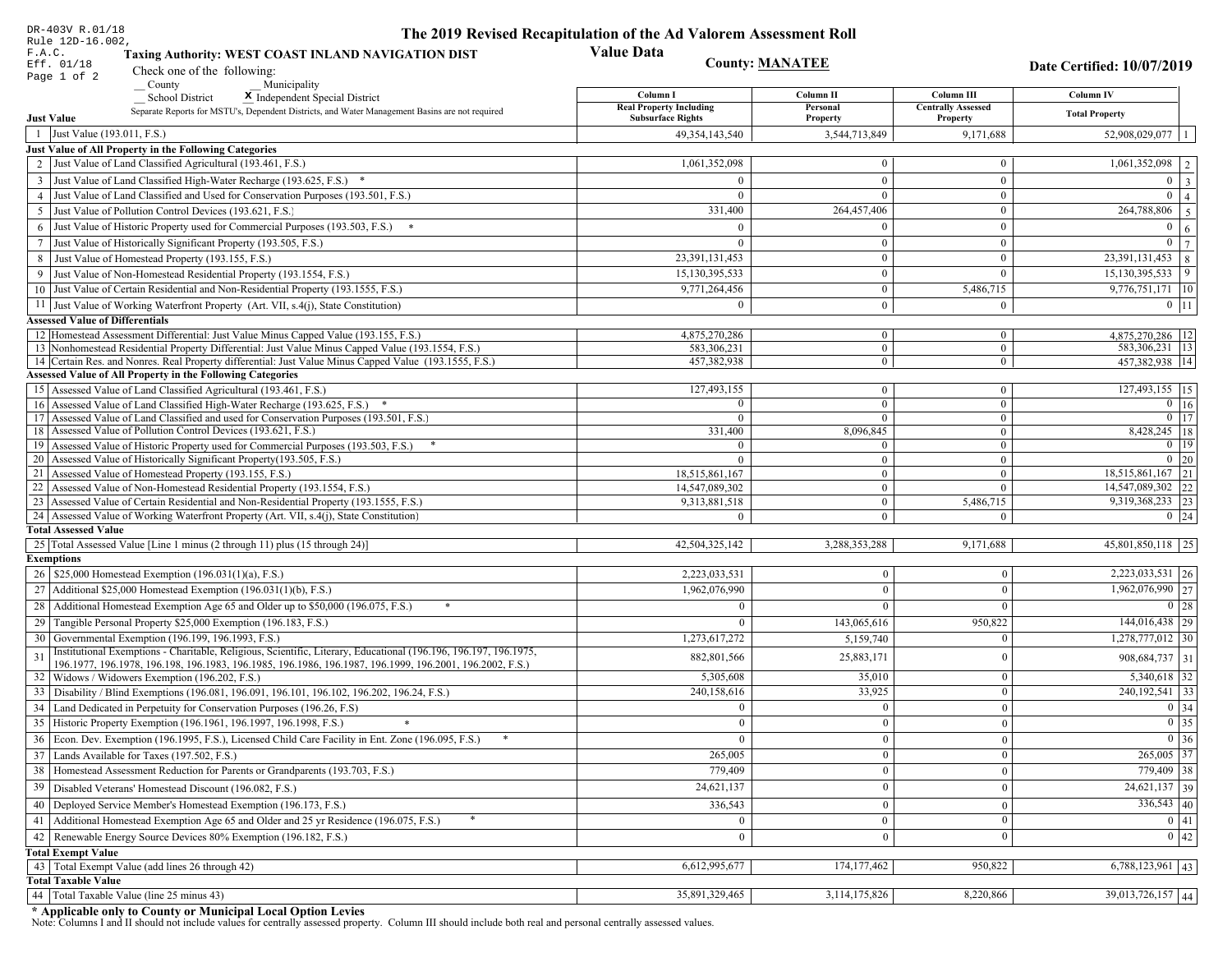### Date Certified: 10/07/2019

**Taxable Value** 

### Taxing Authority: WEST COAST INLAND NAVIGATION DIST

#### **Reconciliation of Preliminary and Final Tax Roll**

| Operating Taxable Value as Shown on Preliminary Tax Roll<br>$\mathbf{1}$                                | 38,867,053,517    |
|---------------------------------------------------------------------------------------------------------|-------------------|
| Additions to Operating Taxable Value Resulting from Petitions to the VAB<br>$\overline{\mathbf{2}}$     | 0                 |
| Deductions from Operating Taxable Value Resulting from Petitions to the VAB<br>3                        | $\Omega$          |
| Subtotal $(1 + 2 - 3 = 4)$<br>4                                                                         | 38,867,053,517    |
| 5<br>Other Additions to Operating Taxable Value                                                         | 332, 203, 545     |
| 6<br>Other Deductions from Operating Taxable Value                                                      | 185,530,905       |
| Operating Taxable Value Shown on Final Tax Roll $(4 + 5 - 6 = 7)$<br>7                                  | 39,013,726,157    |
| <b>Selected Just Values</b>                                                                             | <b>Just Value</b> |
| 8<br>Just Value of Subsurface Rights (this amount included in Line 1, Column I, Page One) 193.481, F.S. | 982,064           |
| Just Value of Centrally Assessed Railroad Property Value<br>9                                           | 7,140,651         |
| Just Value of Centrally Assessed Private Car Line Property Value<br>10                                  | 2,031,037         |
|                                                                                                         |                   |

Note: Sum of items 9 and 10 should equal centrally assessed just value on page 1, line 1, column III.

# **Homestead Portability**

| . | l Differential<br>$- -$<br>Transter of Homestead<br>s Receiving<br>0T.<br>-ягс                 |   |
|---|------------------------------------------------------------------------------------------------|---|
|   | <br>l Differential<br>metarrac<br>0.522<br>esteac<br>aiue oi<br>. ansierreg nou<br>nnicsicau . | ⌒ |

|                                              | $C$ olumn $1$                                    | Column 2              |  |
|----------------------------------------------|--------------------------------------------------|-----------------------|--|
| <b>Total Parcels or Accounts</b>             | <b>Personal Property</b><br><b>Real Property</b> |                       |  |
|                                              | <b>Parcels</b>                                   | Accounts              |  |
| $\overline{13}$<br>Total Parcels or Accounts | $\cap$<br>01<br>1 J 1 1 4 4 J                    | $\sim$ $\sim$<br>0.30 |  |

#### **Property with Reduced Assessed Value**

| 14 | Land Classified Agricultural (193.461, F.S.)                                                 | 2,290  |    |
|----|----------------------------------------------------------------------------------------------|--------|----|
| 15 | Land Classified High-Water Recharge (193.625, F.S.)                                          |        |    |
| 16 | Land Classified and Used for Conservation Purposes (193.501, F.S.)                           |        |    |
| 17 | Pollution Control Devices (193.621, F.S.)                                                    |        | 22 |
| 18 | Historic Property used for Commercial Purposes (193.503, F.S.) *                             |        |    |
| 19 | Historically Significant Property (193.505, F.S.)                                            |        |    |
| 20 | Homestead Property; Parcels with Capped Value (193.155, F.S.)                                | 78,946 |    |
| 21 | Non-Homestead Residential Property; Parcels with Capped Value (193.1554, F.S.)               | 29,370 |    |
| 22 | Certain Residential and Non-Residential Property; Parcels with Capped Value (193.1555, F.S.) | 5,385  |    |
| 23 | Working Waterfront Property (Art. VII, s.4(j), State Constitution)                           |        |    |

### **Other Reductions in Assessed Value**

| 24    | Lands Available for Taxes (197.502, F.S.)                                  |     |  |
|-------|----------------------------------------------------------------------------|-----|--|
| - - - | Homestead Assessment Reduction for Parents or Grandparents (193.703, F.S.) | - 4 |  |
| -26   | F.S.<br>Disabled Veterans' Homestead Discount (196.082, F.                 | ے ت |  |

### \* Applicable only to County or Municipal Local Option Levies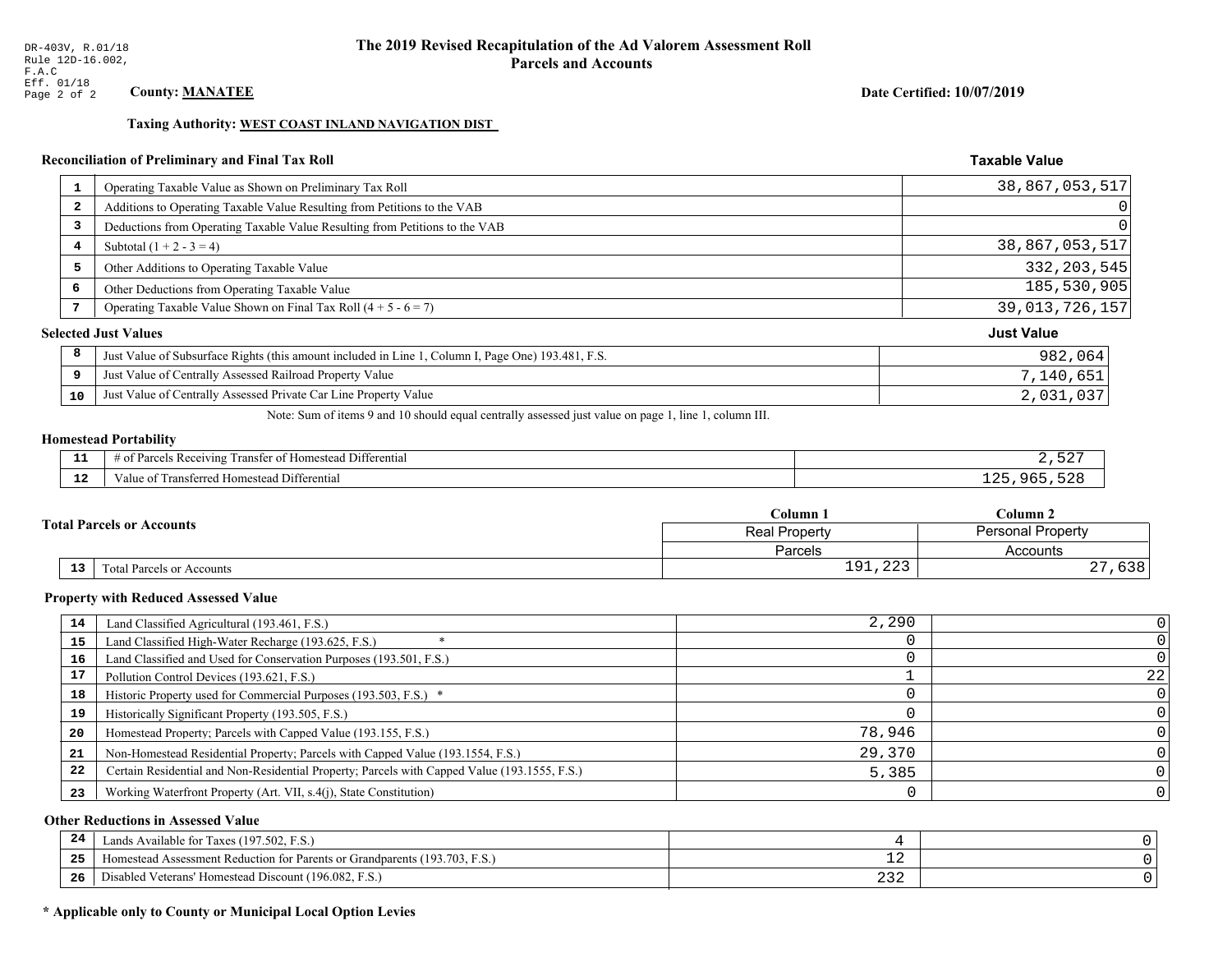| DR-403V R.01/18                                                                                                                                                                                                                    | The 2019 Revised Recapitulation of the Ad Valorem Assessment Roll |                                |                                         |                                  |
|------------------------------------------------------------------------------------------------------------------------------------------------------------------------------------------------------------------------------------|-------------------------------------------------------------------|--------------------------------|-----------------------------------------|----------------------------------|
| Rule 12D-16.002,<br>F.A.C.<br><b>Taxing Authority: MANATEE COUNTY SCHOOL BOARD</b>                                                                                                                                                 | <b>Value Data</b>                                                 |                                |                                         |                                  |
| Eff. 01/18<br>Check one of the following:<br>Page 1 of 2                                                                                                                                                                           | <b>County: MANATEE</b>                                            |                                |                                         | Date Certified: 10/07/2019       |
| County<br>Municipality                                                                                                                                                                                                             |                                                                   |                                |                                         |                                  |
| <sup>x</sup> School District<br>Independent Special District                                                                                                                                                                       | Column I<br><b>Real Property Including</b>                        | Column II<br>Personal          | Column III<br><b>Centrally Assessed</b> | Column IV                        |
| Separate Reports for MSTU's, Dependent Districts, and Water Management Basins are not required<br><b>Just Value</b>                                                                                                                | <b>Subsurface Rights</b>                                          | Property                       | Property                                | <b>Total Property</b>            |
| 1 Just Value (193.011, F.S.)                                                                                                                                                                                                       | 49, 354, 143, 540                                                 | 3,544,713,849                  | 9,171,688                               | 52,908,029,077                   |
| Just Value of All Property in the Following Categories                                                                                                                                                                             |                                                                   |                                |                                         |                                  |
| 2 Just Value of Land Classified Agricultural (193.461, F.S.)                                                                                                                                                                       | 1,061,352,098                                                     | $\bf{0}$                       | $\bf{0}$                                | $1,061,352,098$   2              |
| 3 Just Value of Land Classified High-Water Recharge (193.625, F.S.) *                                                                                                                                                              |                                                                   | $\mathbf{0}$                   | $\theta$                                | $0 \mid 3$                       |
| 4 Just Value of Land Classified and Used for Conservation Purposes (193.501, F.S.)                                                                                                                                                 | $\Omega$                                                          | $\theta$                       | $\boldsymbol{0}$                        | $\overline{0}$<br>$\vert$ 4      |
| 5 Just Value of Pollution Control Devices (193.621, F.S.)                                                                                                                                                                          | 331,400                                                           | 264,457,406                    | $\bf{0}$                                | $\boxed{264,788,806}$ 5          |
| 6 Just Value of Historic Property used for Commercial Purposes (193.503, F.S.) *                                                                                                                                                   |                                                                   | $\theta$                       | $\mathbf{0}$                            | $\boldsymbol{0}$<br><sup>6</sup> |
| 7 Just Value of Historically Significant Property (193.505, F.S.)                                                                                                                                                                  | $\Omega$                                                          | $\bf{0}$                       | $\overline{0}$                          | $0 \overline{7}$                 |
| 8 Just Value of Homestead Property (193.155, F.S.)                                                                                                                                                                                 | 23,391,131,453                                                    | $\bf{0}$                       | $\boldsymbol{0}$                        | $23,391,131,453$ 8               |
| 9 Just Value of Non-Homestead Residential Property (193.1554, F.S.)                                                                                                                                                                | 15,130,395,533                                                    | $\bf{0}$                       | $\Omega$                                | 15, 130, 395, 533   9            |
| 10 Just Value of Certain Residential and Non-Residential Property (193.1555, F.S.)                                                                                                                                                 | 9,771,264,456                                                     | $\mathbf{0}$                   | 5,486,715                               | 9,776,751,171 10                 |
| 11 Just Value of Working Waterfront Property (Art. VII, s.4(j), State Constitution)                                                                                                                                                | $\Omega$                                                          | $\mathbf{0}$                   | $\mathbf{0}$                            | $0$   11                         |
| <b>Assessed Value of Differentials</b>                                                                                                                                                                                             |                                                                   |                                |                                         |                                  |
| 12 Homestead Assessment Differential: Just Value Minus Capped Value (193.155, F.S.)<br>13 Nonhomestead Residential Property Differential: Just Value Minus Capped Value (193.1554, F.S.)                                           | 4,875,270,286<br>$\Omega$                                         | $\bf{0}$<br>$\overline{0}$     | $\bf{0}$<br>$\mathbf{0}$                | 4,875,270,286   12<br>$0$   13   |
| 14 Certain Res. and Nonres. Real Property differential: Just Value Minus Capped Value (193.1555, F.S.)                                                                                                                             | $\overline{0}$                                                    | $\overline{0}$                 | $\overline{0}$                          | $0$   14                         |
| <b>Assessed Value of All Property in the Following Categories</b>                                                                                                                                                                  |                                                                   |                                |                                         |                                  |
| 15 Assessed Value of Land Classified Agricultural (193.461, F.S.)                                                                                                                                                                  | 127,493,155                                                       | $\mathbf{0}$                   | $\bf{0}$                                | 127,493,155 15                   |
| 16 Assessed Value of Land Classified High-Water Recharge (193.625, F.S.) *                                                                                                                                                         | $\Omega$                                                          | $\overline{0}$                 | $\mathbf{0}$                            | $\overline{0}$ 16                |
| 17 Assessed Value of Land Classified and used for Conservation Purposes (193.501, F.S.)                                                                                                                                            | $\Omega$                                                          | $\overline{0}$                 | $\bf{0}$                                | $0$   17                         |
| 18 Assessed Value of Pollution Control Devices (193.621, F.S.)                                                                                                                                                                     | 331,400                                                           | 8,096,845                      | $\mathbf{0}$                            | 8,428,245   18                   |
| 19 Assessed Value of Historic Property used for Commercial Purposes (193.503, F.S.)<br>20 Assessed Value of Historically Significant Property (193.505, F.S.)                                                                      | $\Omega$<br>$\Omega$                                              | $\mathbf{0}$                   | $\bf{0}$                                | $0 \mid 19$<br>$0\vert 20$       |
| 21 Assessed Value of Homestead Property (193.155, F.S.)                                                                                                                                                                            | 18,515,861,167                                                    | $\overline{0}$<br>$\mathbf{0}$ | $\mathbf{0}$<br>$\mathbf{0}$            | $18,515,861,167$ 21              |
| 22 Assessed Value of Non-Homestead Residential Property (193.1554, F.S.)                                                                                                                                                           | 15,130,395,533                                                    | $\overline{0}$                 | $\mathbf{0}$                            | 15,130,395,533 22                |
| 23 Assessed Value of Certain Residential and Non-Residential Property (193.1555, F.S.)                                                                                                                                             | 9,771,264,456                                                     | $\overline{0}$                 | 5,486,715                               | 9,776,751,171 23                 |
| 24 Assessed Value of Working Waterfront Property (Art. VII, s.4(j), State Constitution)                                                                                                                                            | $\Omega$                                                          | $\overline{0}$                 | $\mathbf{0}$                            | $0 \quad 24$                     |
| <b>Total Assessed Value</b>                                                                                                                                                                                                        |                                                                   |                                |                                         |                                  |
| 25 Total Assessed Value [Line 1 minus (2 through 11) plus (15 through 24)]                                                                                                                                                         | 43,545,014,311                                                    | 3,288,353,288                  | 9,171,688                               | 46,842,539,287 25                |
| <b>Exemptions</b>                                                                                                                                                                                                                  |                                                                   |                                |                                         |                                  |
| 26   \$25,000 Homestead Exemption (196.031(1)(a), F.S.)                                                                                                                                                                            | 2,223,033,531                                                     | $\bf{0}$                       | $\mathbf{0}$                            | 2,223,033,531 26                 |
| 27   Additional \$25,000 Homestead Exemption (196.031(1)(b), F.S.)                                                                                                                                                                 | $\Omega$                                                          | $\Omega$                       | $\Omega$                                | $\boxed{0}$ 27                   |
| 28 Additional Homestead Exemption Age 65 and Older up to \$50,000 (196.075, F.S.)                                                                                                                                                  | $\Omega$                                                          | $\mathbf{0}$                   | $\Omega$                                |                                  |
| 29 Tangible Personal Property \$25,000 Exemption (196.183, F.S.)                                                                                                                                                                   | $\theta$                                                          | 143,065,616                    | 950,822                                 | $\overline{144,016,438}$   29    |
| 30 Governmental Exemption (196.199, 196.1993, F.S.)                                                                                                                                                                                | 1,393,752,353                                                     | 5,159,740                      | $\Omega$                                | 1,398,912,093 30                 |
| Institutional Exemptions - Charitable, Religious, Scientific, Literary, Educational (196.196, 196.197, 196.1975,<br>31<br>196.1977, 196.1978, 196.198, 196.1983, 196.1985, 196.1986, 196.1987, 196.1999, 196.2001, 196.2002, F.S.) | 919,967,735                                                       | 25,883,171                     | $\Omega$                                | 945,850,906 31                   |
| 32   Widows / Widowers Exemption (196.202, F.S.)                                                                                                                                                                                   | 5,305,608                                                         | 35,010                         | $\mathbf{0}$                            | $5,340,618$ 32                   |
| 33<br>Disability / Blind Exemptions (196.081, 196.091, 196.101, 196.102, 196.202, 196.24, F.S.)                                                                                                                                    | 240,158,616                                                       | 33,925                         | $\Omega$                                | 240, 192, 541 33                 |
| Land Dedicated in Perpetuity for Conservation Purposes (196.26, F.S)                                                                                                                                                               | $\Omega$                                                          | $\mathbf{0}$                   | $\Omega$                                | 0 34                             |
| 35 Historic Property Exemption (196.1961, 196.1997, 196.1998, F.S.)                                                                                                                                                                | 0.                                                                | $\mathbf{0}$                   | $\mathbf{0}$                            | $\boxed{0}$ 35                   |
| 36 Econ. Dev. Exemption (196.1995, F.S.), Licensed Child Care Facility in Ent. Zone (196.095, F.S.)                                                                                                                                | $\Omega$                                                          | $\boldsymbol{0}$               | $\Omega$                                | $0 \mid 36$                      |
| 37 Lands Available for Taxes (197.502, F.S.)                                                                                                                                                                                       | 265,005                                                           | $\mathbf{0}$                   | $\Omega$                                | 265,005 37                       |
| 38   Homestead Assessment Reduction for Parents or Grandparents (193.703, F.S.)                                                                                                                                                    | 779,409                                                           | $\bf{0}$                       | $\mathbf{0}$                            | 779,409 38                       |
| 39<br>Disabled Veterans' Homestead Discount (196.082, F.S.)                                                                                                                                                                        | 27,990,182                                                        | $\mathbf{0}$                   | $\mathbf{0}$                            | 27,990,182 39                    |
| Deployed Service Member's Homestead Exemption (196.173, F.S.)<br>40                                                                                                                                                                | 377,293                                                           | $\mathbf{0}$                   | $\Omega$                                | $377,293$ 40                     |
| 41   Additional Homestead Exemption Age 65 and Older and 25 yr Residence (196.075, F.S.)                                                                                                                                           | $\overline{0}$                                                    | $\overline{0}$                 | $\mathbf{0}$                            | 0 41                             |
| 42 Renewable Energy Source Devices 80% Exemption (196.182, F.S.)                                                                                                                                                                   | $\mathbf{0}$                                                      | $\bf{0}$                       | $\Omega$                                | $\boxed{0}$ 42                   |
| <b>Total Exempt Value</b>                                                                                                                                                                                                          |                                                                   |                                |                                         |                                  |
| 43 Total Exempt Value (add lines 26 through 42)                                                                                                                                                                                    | 4,811,629,732                                                     | 174, 177, 462                  | 950,822                                 | 4,986,758,016 43                 |
| <b>Total Taxable Value</b>                                                                                                                                                                                                         |                                                                   |                                |                                         |                                  |
| 44   Total Taxable Value (line 25 minus 43)                                                                                                                                                                                        | 38,733,384,579                                                    | 3,114,175,826                  | 8,220,866                               | 41,855,781,271 44                |